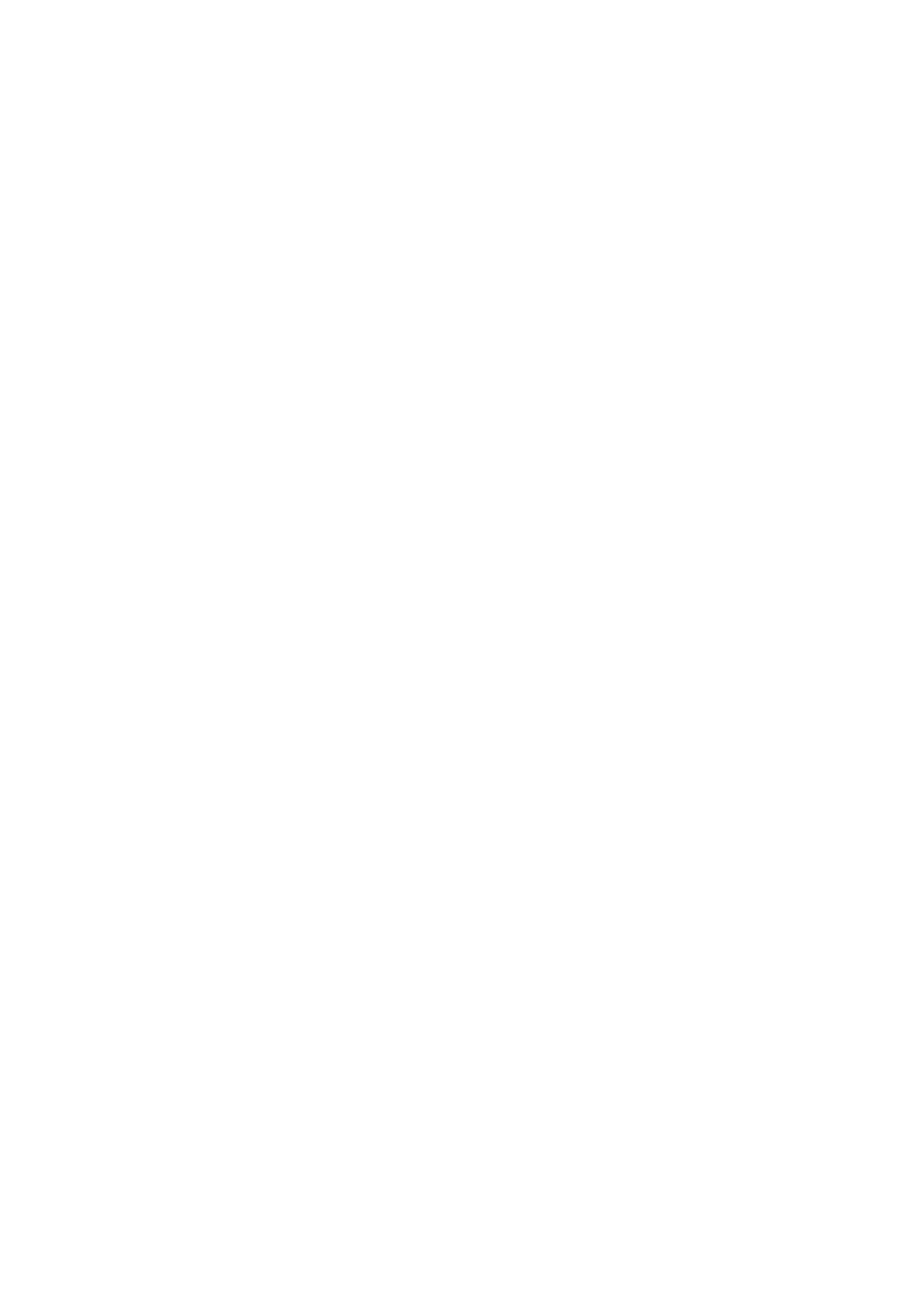## **DIRECTORATE GENERAL FOR INTERNAL POLICIES POLICY DEPARTMENT C: CITIZENS' RIGHTS AND CONSTITUTIONAL AFFAIRS**

**LEGAL AFFAIRS**

## **The context and legal elements of a Proposal for a Regulation on the Administrative Procedure of the European Union's institutions, bodies, offices and agencies**

## **STUDY**

#### **Abstract**

This study was commissioned by the European Parliament's Policy Department for Citizens' Rights and Constitutional Affairs at the request of the JURI Committee. It provides for an analysis of and comments on the proposal for a Regulation on EU administrative procedural law prepared by the project team supporting the Working Group on Administrative Law and endorsed by the latter Working Group. The purpose of this Regulation is fostering compliance with the general principles of EU law, reducing the fragmentation of applicable rules, improving transparency and allowing for simplification of Union legislation by establishing a concise basic set of procedural provisions common to multiple policies.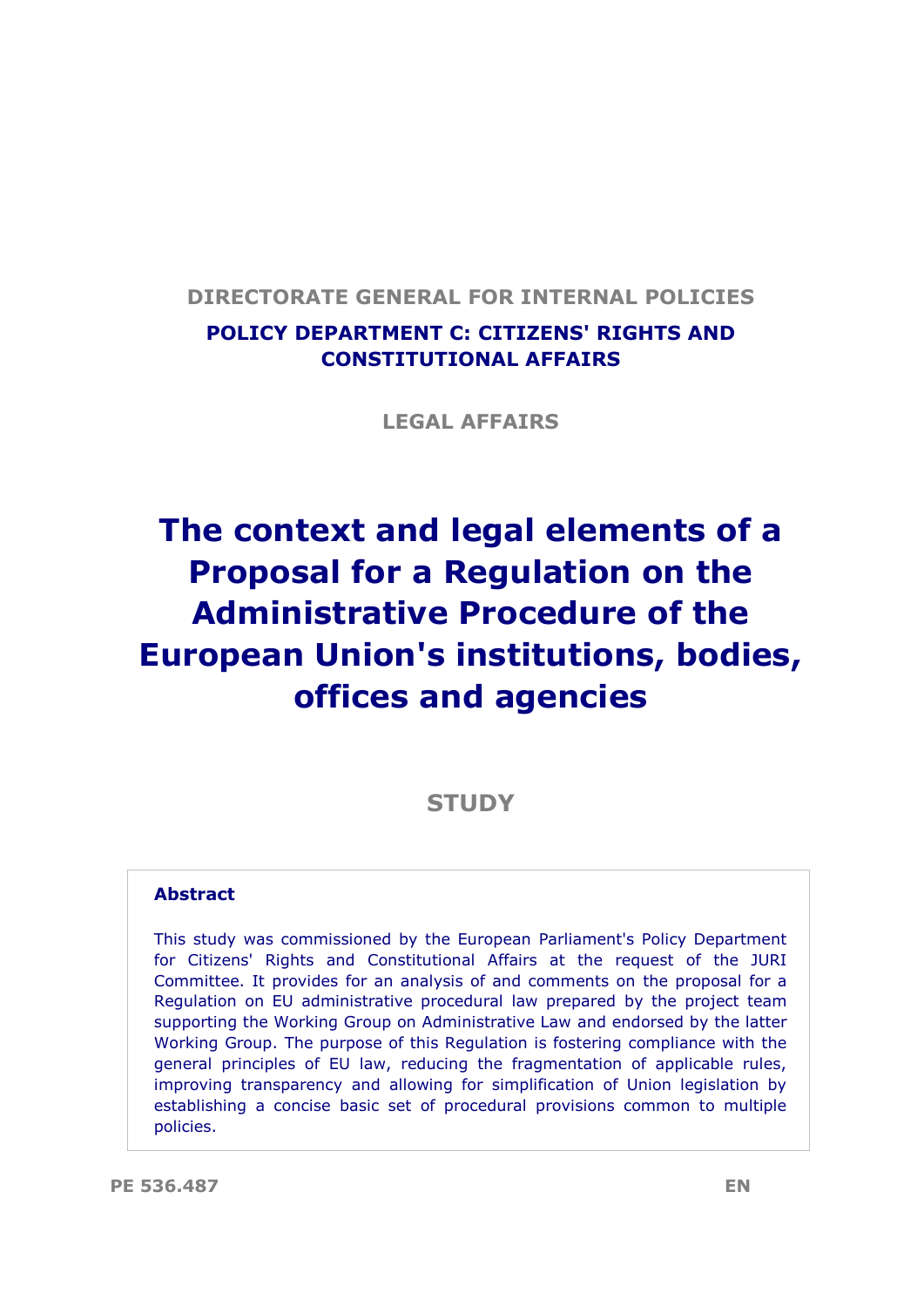#### **DOCUMENT REQUESTED BY THE COMMITTEE ON LEGAL AFFAIRS**

#### **AUTHORS**

Diana-Urania Galetta, Professor of Administrative Law and European Administrative Law, University of Milan Herwig C. H. Hofmann, Professor of European and Transnational Public Law, Jean Monnet

Chair, University of Luxembourg Oriol Mir Puigpelat, Professor of Administrative Law, University of Barcelona Jacques Ziller, Professor of EU law, University of Pavia

#### **RESPONSIBLE ADMINISTRATOR**

Roberta Panizza Policy Department C: Citizens' Rights and Constitutional Affairs European Parliament B-1047 Brussels E-mail: [poldep-citizens@europarl.europa.eu](mailto:poldep-citizens@europarl.europa.eu)

#### **LINGUISTIC VERSION**

Original: EN

#### **ABOUT THE EDITOR**

Policy Departments provide in-house and external expertise to support EP committees and other parliamentary bodies in shaping legislation and exercising democratic scrutiny.

To contact the Policy Department or to subscribe to its monthly newsletter please write to: [poldep-citizens@europarl.europa.eu](mailto:poldep-citizens@europarl.europa.eu)

European Parliament, manuscript completed in December 2015. © European Union, 2015.

This document is available on the Internet at: <http://www.europarl.europa.eu/studies>

#### **DISCLAIMER**

The opinions expressed in this document are the sole responsibility of the author and do not necessarily represent the official position of the European Parliament.

Reproduction and translation for non-commercial purposes are authorised, provided the source is acknowledged and the publisher is given prior notice and sent a copy.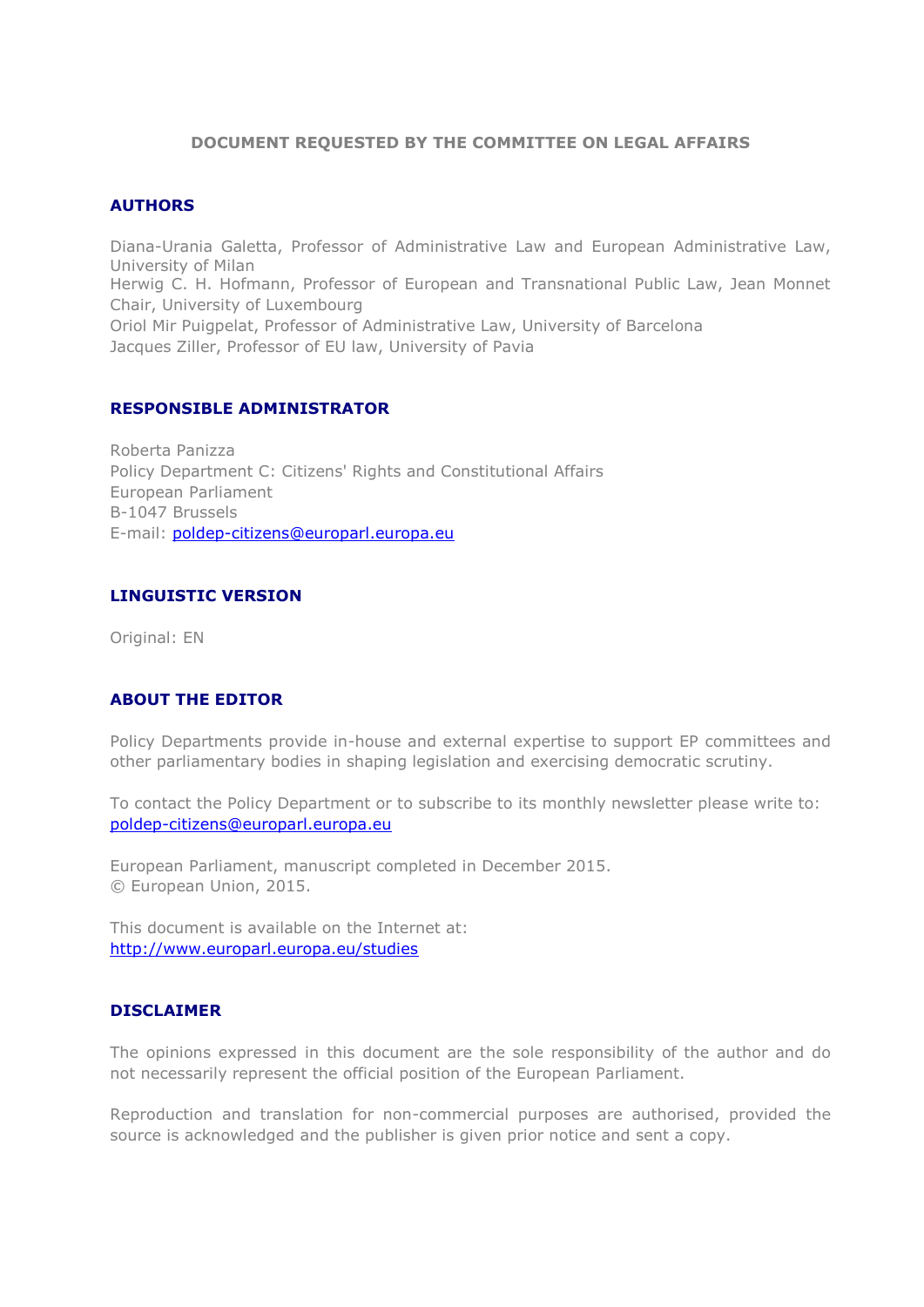#### **CONTENTS**

|    |                              |                          | <b>LIST OF ABBREVIATIONS</b>                                         | 5                       |
|----|------------------------------|--------------------------|----------------------------------------------------------------------|-------------------------|
|    |                              | <b>EXECUTIVE SUMMARY</b> |                                                                      | $\overline{\mathbf{z}}$ |
|    |                              |                          | 1. THE GENERAL CONTEXT FOR A REGULATION ON ADMINISTRATIVE            |                         |
|    | <b>PROCEDURE AT EU LEVEL</b> |                          |                                                                      |                         |
|    |                              |                          | 1.1. Why establish an EU regulation on administrative procedure?     | 8                       |
|    |                              |                          | 1.2. Codification of administrative procedures                       | 10                      |
| 2. |                              |                          | <b>GENERAL COMMENTS ON THE DRAFT REGULATION</b>                      | 12                      |
|    |                              |                          | 2.1. Introductory remark                                             | 12                      |
|    |                              |                          | 2.2. Title of the Regulation                                         | 13                      |
|    |                              | 2.3. Structure           |                                                                      | 13                      |
|    |                              | 2.4. Scope               |                                                                      | 15                      |
|    |                              | 2.4.1.                   | Limitation to EU institutions, bodies, offices and agencies          | 15                      |
|    |                              | 2.4.2.                   | Exclusion of legislative procedures and judicial proceedings         | 16                      |
|    |                              | 2.4.3.                   | Exclusion of non-legislative acts of general application             | 16                      |
|    |                              | 2.4.4.                   | Limitation to 'direct administration'?                               | 17                      |
|    |                              | 2.4.5.                   | Application of the Regulation to administrative activities           | 18                      |
|    |                              | 2.4.6.                   | Relationship between the envisaged Regulation and other EU secondary |                         |
|    |                              |                          | law<br>2.5. Notion of 'Party'                                        | 18<br>19                |
| 3. |                              |                          | <b>SPECIFIC COMMENTS TO SINGLE PROVISIONS</b>                        | 21                      |
|    |                              |                          | 3.1. Chapter I: General provisions                                   | 21                      |
|    |                              |                          |                                                                      |                         |
|    |                              |                          | 3.2. Chapter II: Initiation of the administrative procedure          | 21                      |
|    |                              | 3.2.1.                   | Article 5 - Initiation of the administrative procedure               | 21                      |
|    |                              | 3.2.2.                   | Article 6 - Initiation by the Union's administration                 | 21                      |
|    |                              | 3.2.3.                   | Article 7 - Initiation by application                                | 22                      |
|    |                              |                          | 3.3. Chapter III: Management of the administrative procedure         | 23                      |
|    |                              | 3.3.1.                   | Article 8 - Procedural rights                                        | 23                      |
|    |                              | 3.3.2.                   | Article 9 - Duty of careful and impartial investigation              | 23                      |
|    |                              | 3.3.3.                   | Article 10 - Duty to cooperate                                       | 23                      |
|    |                              | 3.3.4.                   | Article 11 - Witnesses and experts                                   | 24                      |
|    |                              | 3.3.5.                   | Article 12 - Inspections                                             | 24                      |
|    |                              | 3.3.6.                   | Article 13 - Conflict of interests                                   | 25                      |
|    |                              | 3.3.7.                   | Article 14 - Right to be heard                                       | 26                      |
|    |                              | 3.3.8.                   | Article 15 - Right of access to the file                             | 26                      |
|    |                              | 3.3.9.                   | Article 16 - Duty to keep records                                    | 27                      |
|    |                              | 3.3.10.                  | Article 17 - Time-limits                                             | 27                      |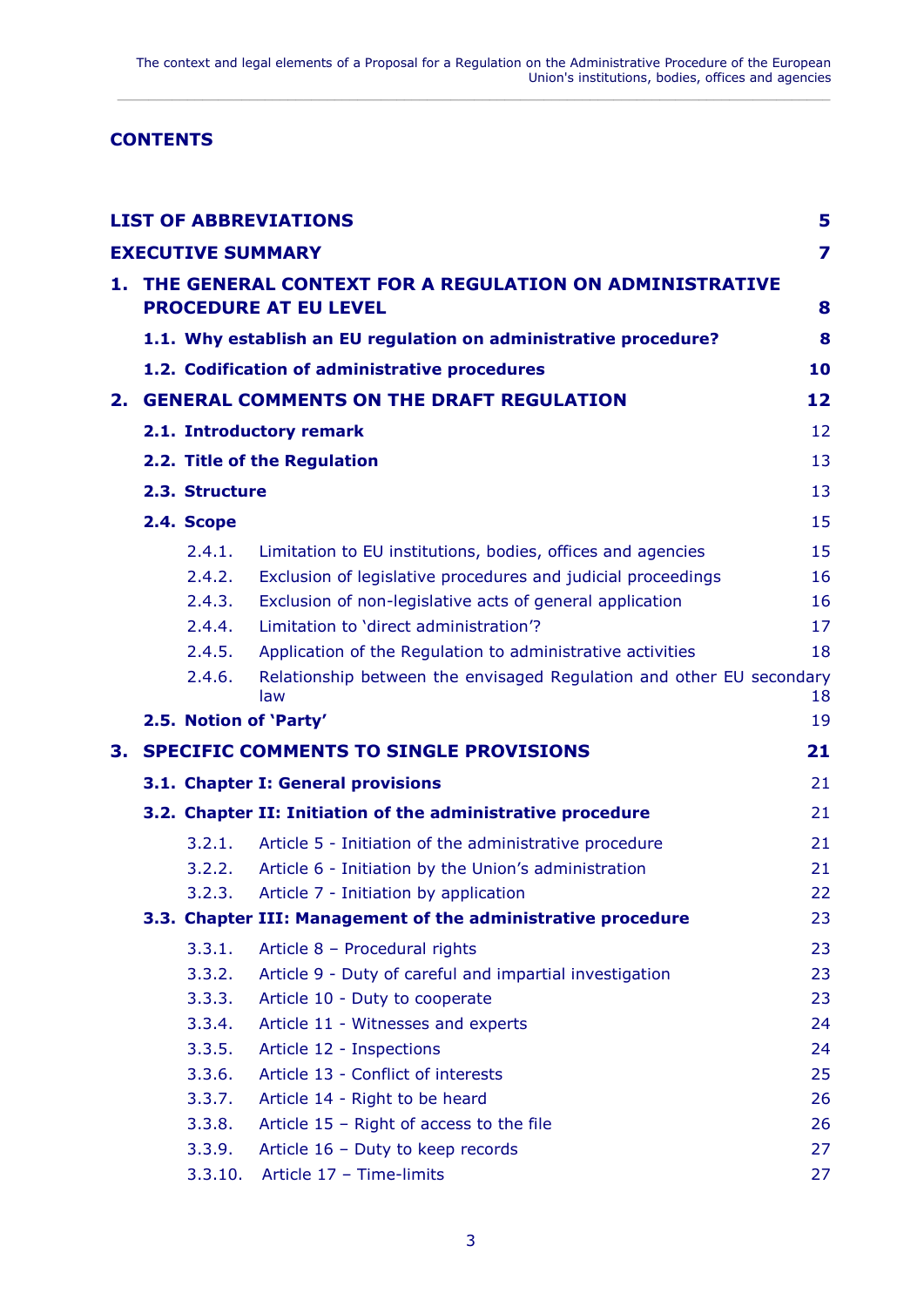|       |        | 3.4. Chapter IV: Conclusion of the administrative procedure                                        | 28        |
|-------|--------|----------------------------------------------------------------------------------------------------|-----------|
|       | 3.4.1. | Article 18 - Form of administrative acts                                                           | 28        |
|       | 3.4.2. | Article 19 - Duty to state reasons                                                                 | 29        |
|       | 3.4.3. | Article 20 - Remedies                                                                              | 29        |
|       | 3.4.4. | Article 21 - Notification of administrative acts                                                   | 30        |
|       |        | 3.5. Chapter V: Rectification and withdrawal of acts                                               | 30        |
|       | 3.5.1. | Article 22 - Corrections of errors in administrative acts                                          | 30        |
|       | 3.5.2. | Article 23 - Rectification or withdrawal of administrative acts which<br>adversely affect a party  | 31        |
|       | 3.5.3. | Article 24 - Rectification or withdrawal of administrative acts which are<br>beneficial to a party | 31        |
|       | 3.5.4. | Article 25 - Management of corrections of errors, rectification<br>withdrawal                      | and<br>32 |
|       |        | 3.6. Chapter VI: Administrative acts of general scope                                              | 32        |
|       | 3.6.1. | Article 26 - Respect for procedural rights                                                         | 32        |
|       | 3.6.2. | Article 27 - Legal basis, statement of reasons and publication                                     | 32        |
|       |        | 3.7. Chapter VII: Information and final provisions                                                 | 33        |
|       | 3.7.1. | Article 28 - Online information on rules on administrative procedures                              | 33        |
|       | 3.7.2. | Article 29 - Evaluation                                                                            | 33        |
| ANNEX |        |                                                                                                    | 34        |

**\_\_\_\_\_\_\_\_\_\_\_\_\_\_\_\_\_\_\_\_\_\_\_\_\_\_\_\_\_\_\_\_\_\_\_\_\_\_\_\_\_\_\_\_\_\_\_\_\_\_\_\_\_\_\_\_\_\_\_\_\_\_\_\_\_\_\_\_\_\_\_\_\_\_\_\_\_\_\_\_\_\_\_\_\_\_\_\_\_\_\_\_**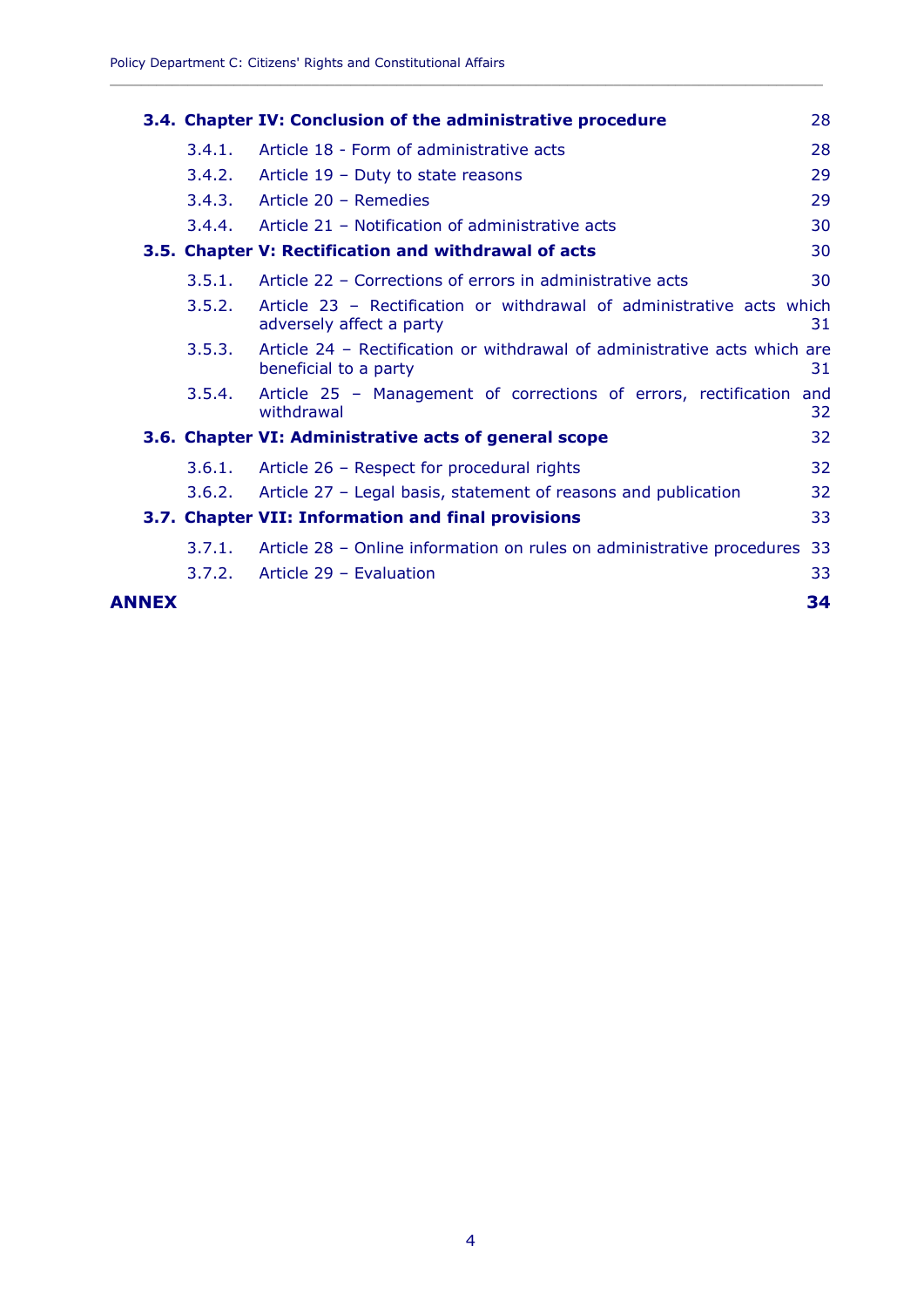## <span id="page-6-0"></span>**LIST OF ABBREVIATIONS**

- **APA/APAs** (National) Administrative Procedure Act/Administrative Procedure Acts
	- **Art./Arts.** Article/Articles
- **Austrian APA** Allgemeines Verwaltungsverfahrensgesetz 1991
	- **Charter** Charter of Fundamental Rights of the European Union
		- **CJEU** Court of Justice of the European Union
	- **CoERGA** Council of Europe Recommendation CM/Rec(2007)7 of the Committee of Ministers to member states on good administration
- **Dutch APA (GALA)** Wet van 4 juni 1992 houdende algemene regels van bestuursrecht (General Administrative Law Act)
	- **DV** Die Verwaltung
	- **DVBl.** Deutsches Verwaltungsblatt
		- **ELJ** European Law Journal
		- **EO** European Ombudsman
	- **EO Code** European Code of Good Administrative Behaviour
	- **EP 2012/2024** European Parliament resolution of 15 January 2013 with recommendations to the Commission on a Law of Administrative Procedure of the European Union (2012/2024(INL))
		- **EPL** European Public Law
			- **EU** European Union
		- **EuR** Europarecht
		- **German APA** Verwaltungsverfahrensgesetz in der Fassung der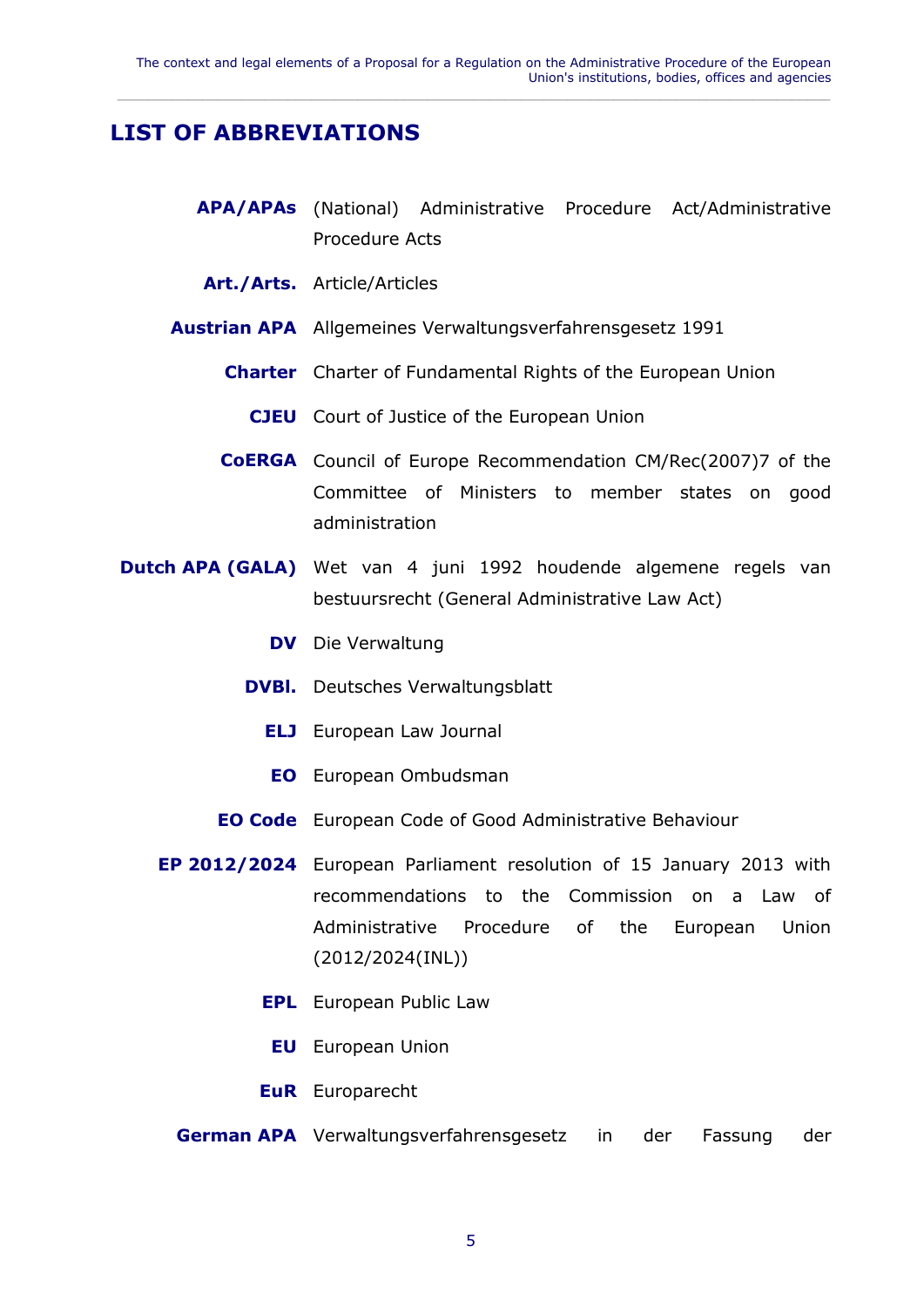Bekanntmachung vom 23. Januar 2003

**\_\_\_\_\_\_\_\_\_\_\_\_\_\_\_\_\_\_\_\_\_\_\_\_\_\_\_\_\_\_\_\_\_\_\_\_\_\_\_\_\_\_\_\_\_\_\_\_\_\_\_\_\_\_\_\_\_\_\_\_\_\_\_\_\_\_\_\_\_\_\_\_\_\_\_\_\_\_\_\_\_\_\_\_\_\_\_\_\_\_\_\_**

- **Italian APA** Legge 7 agosto 1990 n. 241, Nuove norme in materia di procedimento amministrativo e di diritto di accesso ai documenti amministrativi
	- **JORF** Journal officiel de la République française
	- **NVwZ** Neue Zeitschrift für Verwaltungsrecht
- **Para./Paras.** Paragraph/Paragraphs
	- **Polish APA** Ustawa z 14 czerwca 1960 r. Kodeks postępowania administracyjnego
		- **REDUE** Revista de Derecho de la Unión Europea
		- **ReNEUAL** Research Network on EU Administrative Law
- **ReNEUAL MR** ReNEUAL Model Rules on EU Administrative Procedure
	- **RIDPC** Rivista italiana di diritto pubblico comunitario
- **Spanish APA** Ley 30/1992, de 26 de noviembre, de Régimen Jurídico de las Administraciones Públicas y del Procedimiento Administrativo Común
	- **TEU** Treaty on the European Union
	- **TFEU** Treaty on the Functioning of the European Union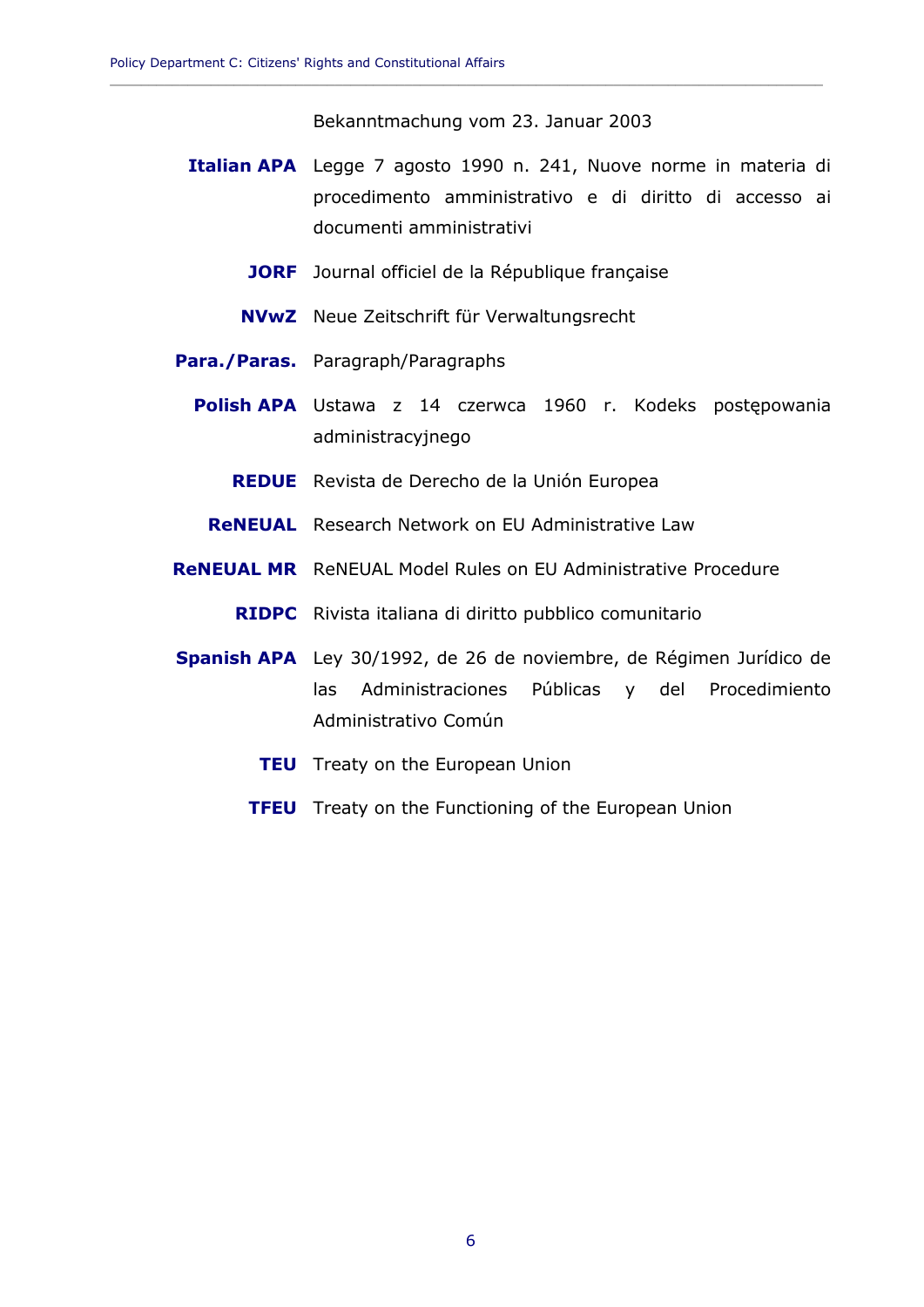## <span id="page-8-0"></span>**EXECUTIVE SUMMARY**

## **Background**

The Committee on Legal Affairs of the European Parliament has requested a study on "The context and legal elements of a Proposal for a Regulation on the Administrative Procedure of the European Union's institutions, bodies, offices and agencies". The study is intended to support the work of the Working Group on Administrative Law in preparing a proposal of a full draft text for such Regulation.

A previous in-depth Analysis on 'The General Principles of EU Administrative Procedural Law' (PE 519.224) outlined suggestions for the wording of some of the recitals of a Regulation on the Administrative Procedure of the European Union that aim at 'codifying' general principles of EU administrative procedural law.

This study examines legal issues and adds explanations to the European Parliament's draft Regulation on the Administrative Procedure of the European Union (the 'Regulation').

#### **Aim**

- This study aims at assisting the project team of the Working Group on Administrative Law in finalising the text of a draft proposal of the Regulation and its explanatory statement.
- Chapter 1 presents some comments on more general aspects of the notion and process of drafting a regulation on administrative procedures of the EU. This includes reflections which are not merely strictly legal. Chapter 2 contains some considerations of more strategic nature such as those reflecting on the effectiveness and acceptability of the wording of the European Parliament's future proposal.
- Chapter 3 contains more specific comments on single provisions of the draft Regulation. Chapter 3 therefore individually addresses each provision of the draft Regulation as prepared by the project team and endorsed by the Working Group on Administrative Law.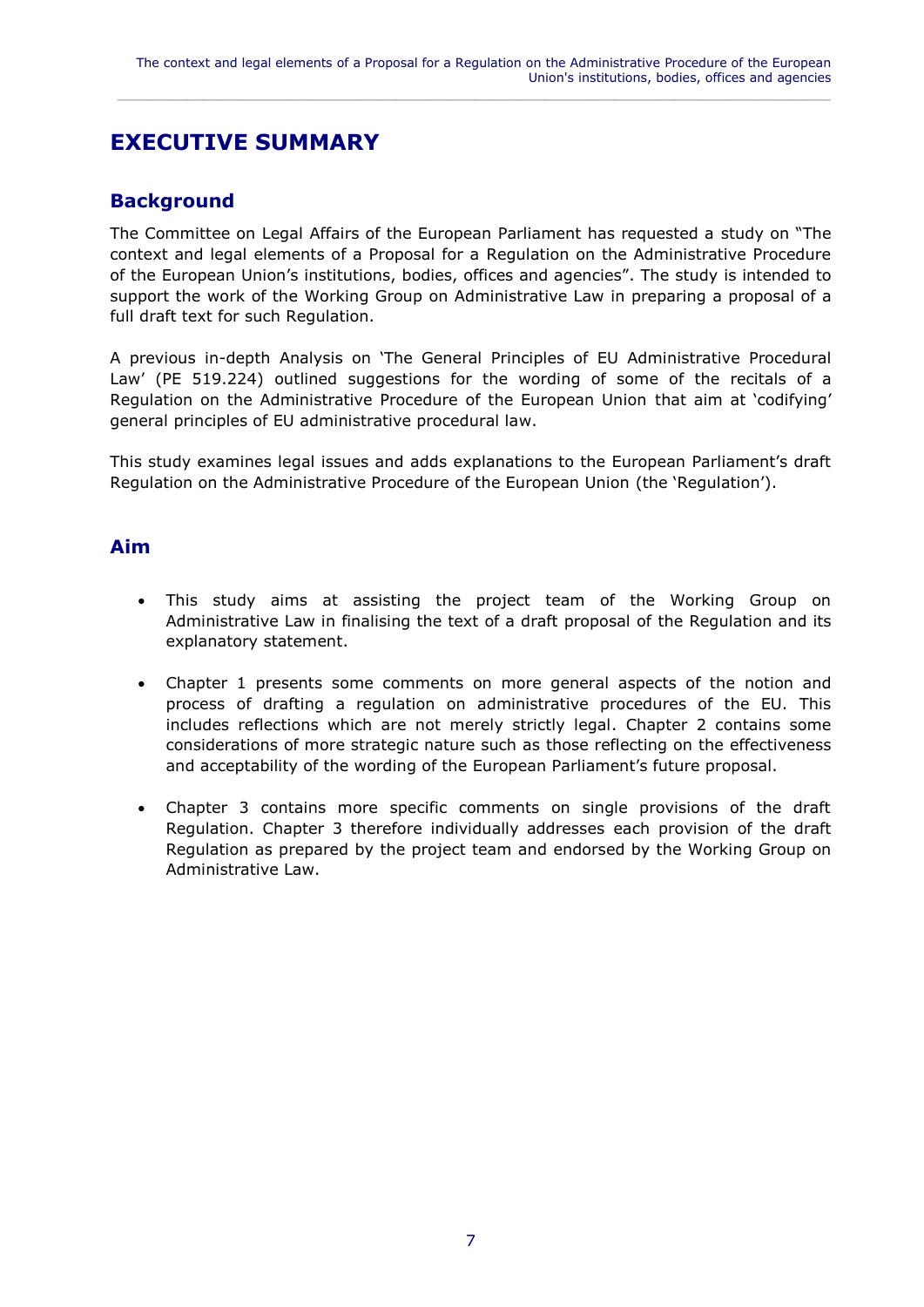## <span id="page-9-0"></span>**1. THE GENERAL CONTEXT FOR A REGULATION ON ADMINISTRATIVE PROCEDURE AT EU LEVEL**

**\_\_\_\_\_\_\_\_\_\_\_\_\_\_\_\_\_\_\_\_\_\_\_\_\_\_\_\_\_\_\_\_\_\_\_\_\_\_\_\_\_\_\_\_\_\_\_\_\_\_\_\_\_\_\_\_\_\_\_\_\_\_\_\_\_\_\_\_\_\_\_\_\_\_\_\_\_\_\_\_\_\_\_\_\_\_\_\_\_\_\_\_**

#### **KEY FINDINGS**

- The purpose of establishing an EU regulation on administrative procedure is to improve the quality of the EU's legal system by, first, fostering compliance with the general principles of EU law in the reality of implementation of EU law, and, second, by reducing the fragmentation of applicable rules.
- This will result in a significant potential for simplification of EU legislation, improved transparency of the EU legal system beneficial for citizens and administrations alike and a reduction of redundant multiplication of policy-specific provisions on administrative procedures.
- The experience in many Member States over the last century confirm that an administrative procedure act can contribute to balancing the need for sector-specific rules with clear generally applicable procedures as well as clearly defining individual rights whilst ensuring effective and efficient administrative decision-making.

## <span id="page-9-1"></span>**1.1. Why establish an EU regulation on administrative procedure?**

The purpose of establishing an EU regulation on administrative procedure is to improve the quality of the EU's legal system. The planned Regulation can contribute to this objective by fostering compliance with the general principles of EU law in implementation of EU law by reducing fragmentation and complexity of the applicable law.

The existing fragmentation of the law applicable to administrative procedure is due to an increase in sector-specific legislation and the subsequent differentiated jurisprudence of the CJEU. Given the lack of a general procedure act of the Union, this has led, on one hand, to a frequently redundant multiplication of regulation of administrative procedures, and on the other, to gaps in applicable rules that need to be filled by General Principles of EU law.

Another important factor that has added to the complexity of EU administrative procedures is the pluralisation of administrative actors through the creation of an increasing amount of EU agencies for various policy areas. Further complexities arise from the multi-jurisdictional implementation of EU policies and the necessary cooperation between European and Member State actors. EU institutions, bodies, offices and agencies regularly contribute to administrative procedures in which a final decision is taken by Member State authorities.

The multiple approaches to defining procedural elements in EU policy specific legislation has caused incoherent rules and a reduced degree of transparency of procedural rights and obligations in administrative procedures. This has resulted in an overall lack of predictability, intelligibility and most-likely trust in EU administrative and regulatory procedures and their outcome, especially from the point of view of citizens, small businesses and other non-specialists.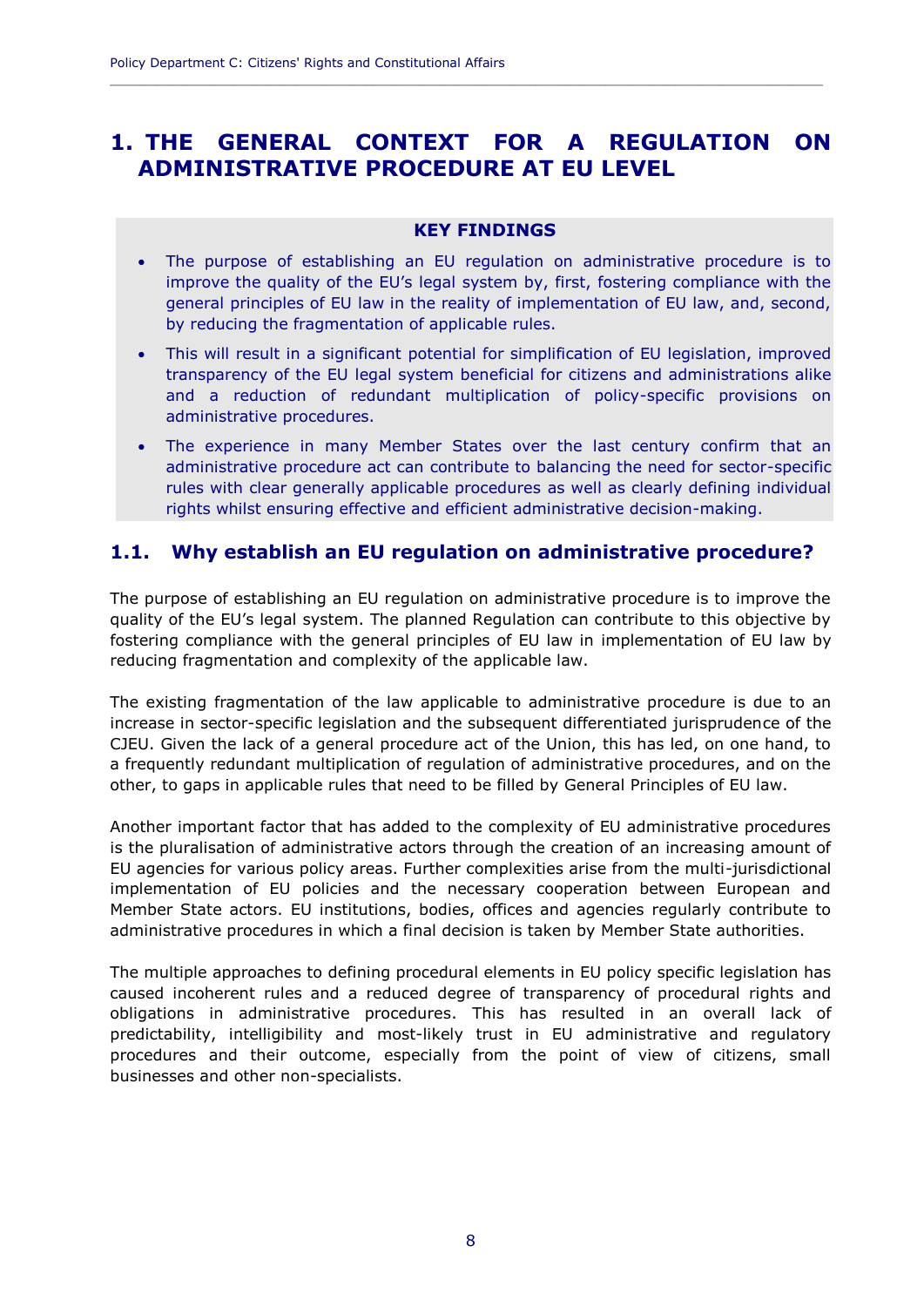An EU Regulation on administrative procedures has the potential to contribute to the objectives not only of clarification of rights and obligations but also of simplification of EU law by ensuring that procedures can follow one single rulebook, and thus contributing to better regulation by improving the overall legislative quality. A codification of the main rules of administrative procedure at the level of the EU's institutions, bodies, offices and agencies will thus enhance legal certainty, fill gaps in the EU legal system and contribute to compliance with the rule of law. By clarifying the rights of individuals in procedures that affect them it will contribute to compliance with principles of due process and foster procedural justice.

Rules of administrative procedure are necessary for the realisation of the rights and interests of addressees and third parties in the implementation of EU law. But establishing clear procedural rules will also help EU officials in structuring their work when interacting with citizens, businesses and other legal persons thus adding to the transparency and effectiveness of the legal system as a whole.

The EP has demonstrated these factors in the 'European Added Value Assessment' of October 2012 on a Law of Administrative Procedure of the European Union. It held that a Regulation on Administrative procedure for the EU administration would contribute to rationalise and reduce fragmentation as

'[v]ery few EU regulations embed principles, rights and rules of administrative procedure that apply across the board to all EU policy sectors and to all EU institutions, bodies, offices and agencies.<sup>1</sup>

This make for a set of fragmented and sector-specific rules. Furthermore,

'the current situation is that the most precise and comprehensive codification can be found in the internal documents of the institutions, in particular their Rules of Procedure, and in soft law documents, such as codes of conduct. These cannot however properly safeguard citizens' rights. Only binding, mandatory instruments have the capacity to establish enforceable rights for citizens, i.e. rights which may be the basis for a claim and, if non-compliance with the rules is proven, which may be the source of sanctions. […] Today, the parallel existence of different rules and codes of conduct for the various EU institutions and bodies can give rise to confusion and disorientation that is due to be felt by citizens who have to deal with different institutions and bodies, due to their own different activities. Including clear principles and standards in a written body which would be applicable across the board, would in itself constitute a step forward in terms of transparency: knowledge of the current law by authorities and citizens would be enhanced, which would in turn favour its acceptance and observance by both. Moreover, the new clear wording of the Regulation will offer series of advantages: it will be well structured, precise and written in a user-friendly language; it will be published in all language versions, with the benefit of the involvement of lawyer-linguists; the involvement of MEPs in the ordinary legislative procedure will offer a unique opportunity to check its closeness to citizens and its user-friendly character. <sup>2</sup>

Additionally, as was recalled in the same 'European Added Value Assessment'

'[a] general law of administrative procedure would also have positive effects on the prevailing institutional culture, contributing in consequence to improving relations

<sup>1</sup> PE\_494.457, p. 6.

<sup>2</sup> PE\_494.457, p. 16-17.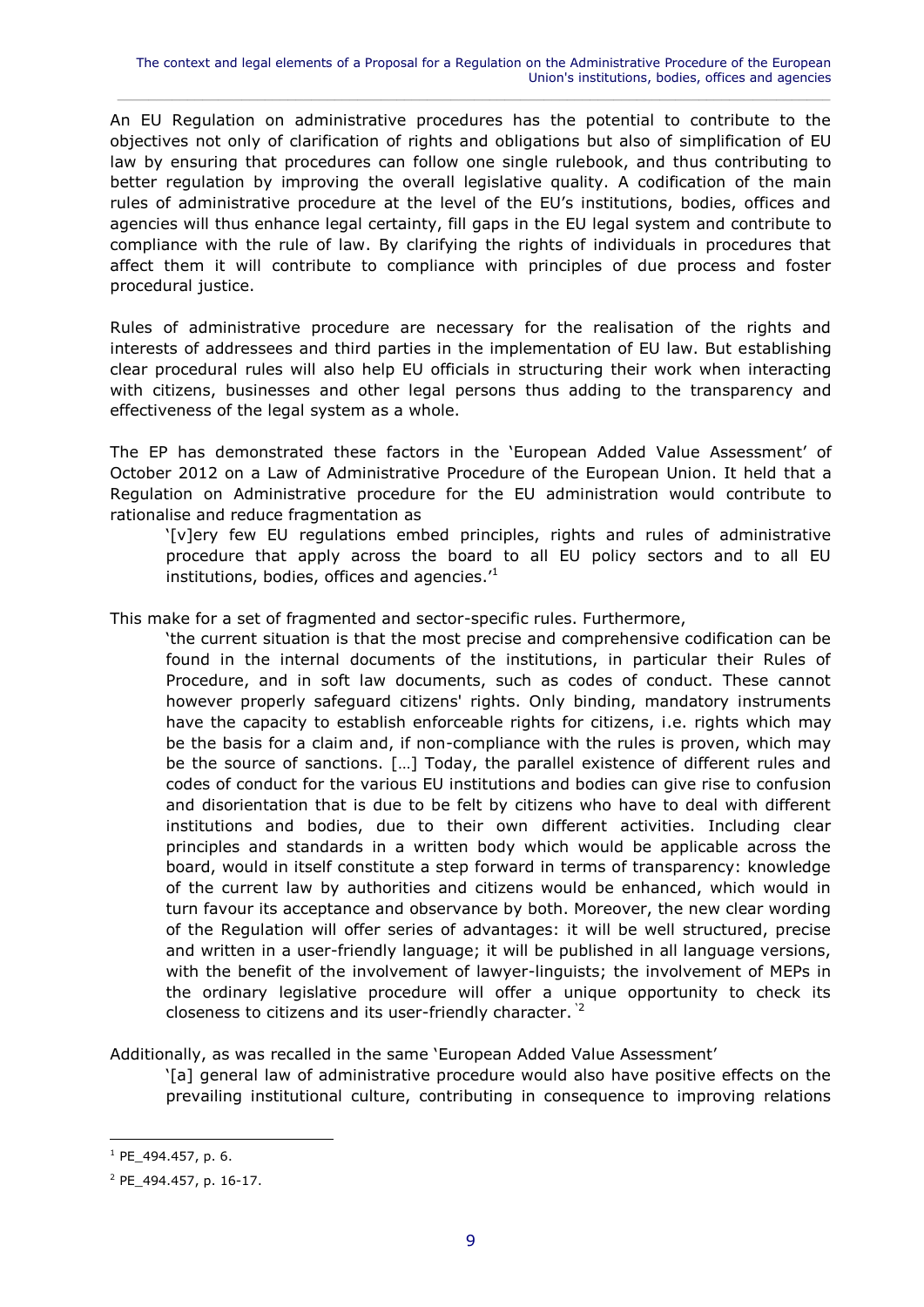between the EU citizens and Institutions  $[...]^{3}$ 

### <span id="page-11-0"></span>**1.2. Codification of administrative procedures**

The European Added Value Assessment confirms that whereas it is often stated that there are already many - perhaps even too many – provisions that contain some elements of rules and principles of administrative procedures applicable to the administrative activities of the EU's institutions, bodies, offices and agencies, they suffer not only from a lack of coherence but also from important lacunae.

**\_\_\_\_\_\_\_\_\_\_\_\_\_\_\_\_\_\_\_\_\_\_\_\_\_\_\_\_\_\_\_\_\_\_\_\_\_\_\_\_\_\_\_\_\_\_\_\_\_\_\_\_\_\_\_\_\_\_\_\_\_\_\_\_\_\_\_\_\_\_\_\_\_\_\_\_\_\_\_\_\_\_\_\_\_\_\_\_\_\_\_\_**

The existing set of legal principles, rights and rules that apply to EU administrative procedure suffer from lacunae in that only a few EU regulations embed principles, rights and rules on administrative procedure that apply across the board to all EU policy sectors and to all EU institutions, bodies, offices and agencies. Subject-specific or sector-specific regulations and practices on administrative procedure differ from one case to another. Not all differences in applicable rules are the indispensable consequence of objective differences of conditions from sector to sector. In some sectors there is clearly a lack of regulations and established practices guaranteeing the rights of citizens, economic actors and other legal persons.

Thus we agree with the findings of the 'European Added Value Assessment' which held that '[t]he Commission considers that a binding EU Law on Administrative Procedure might be largely detrimental for the administration, as it would bring excessive rigidity and slow down decision-making. On the contrary, if well-worded, a law of administrative procedure contributes to enhancing the efficiency of administrative systems - i.e. providing better service, possibly at a lower cost - through more effective and transparent procedures as well as cost savings.<sup>4</sup>

As a matter of fact, more than two thirds of the EU Member States have adopted a general law on administrative procedure, some already before World War II, most of them since the middle of the nineteen-seventies, with a significant increase in speed and depth since the nineteen-nineties.<sup>5</sup> On the whole, the experience of Member States with codification shows that the benefits of being able to refer to a single text – which does not impede additions in sector specific regulation where needed – clearly outweigh the problems raised by the necessity for courts to sometimes further define the consequences of the rules which are laid down in a general way. Setting general rules on administrative procedure means being able to define a minimum common denominator for the regulation of the relations between citizens and Public Administration. This will balance the need for generally applicable rules, on one hand, with the need for special regulation of specific procedures, on the other. It will also help courts in the difficult task of applying procedural rules in relation to changing tasks of the administration. For all these reasons, in the past quarter century a venerable list of authors from around Europe have supported or called for a Union code of administrative procedure. 6

 $3$  PE 494.457, p. 16-17.

<sup>4</sup> PE\_494.457, p. 20.

 $5$  Even in France, for instance, where the supreme administrative court, the Conseil d'Etat, has for a very long time shown reluctance towards the codification of administrative procedure, such a general law has been adopted by delegated legislation on 23 october 2015: see JORF n° 0248 du 25 octobre 2015 : Rapport au Président de la République relatif à l'ordonnance n° 2015-1341 du 23 octobre 2015 relative aux dispositions législatives du code des relations entre le public et l'administration; Ordonnance n° 2015-1341 du 23 octobre 2015 relative aux dispositions législatives du code des relations entre le public et l'administration ; Décret n° 2015-1342 du 23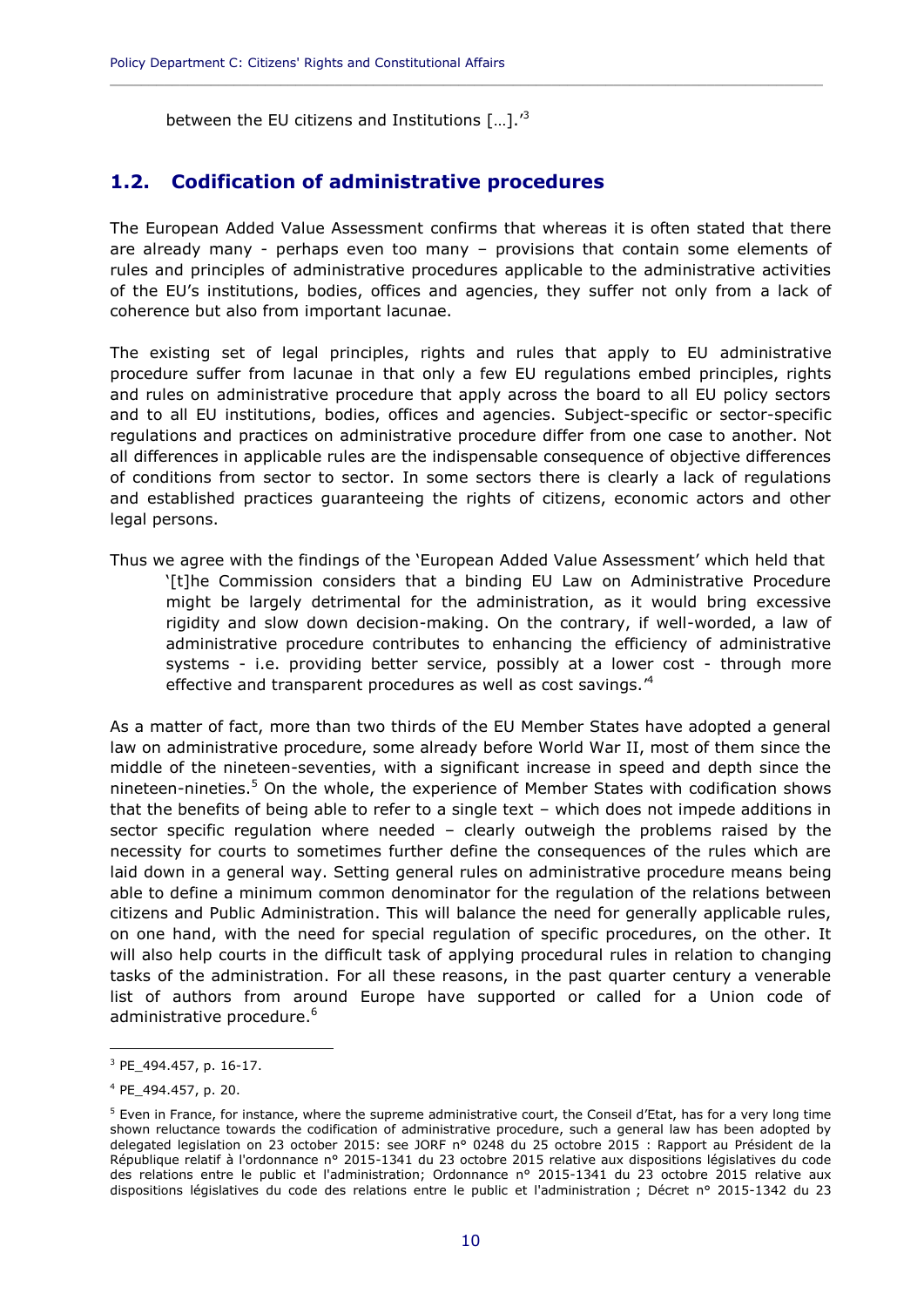octobre 2015 relatif aux dispositions réglementaires du code des relations entre le public et l'administration (Décrets en Conseil d'Etat et en conseil des ministres, décrets en Conseil d'Etat et décrets) available at [http://www.legifrance.gouv.fr/.](http://www.legifrance.gouv.fr/) See also Jean-Marc Sauvé, Vice-président du Conseil d'État, 'A la recherche des principes du droit de la procédure administrative. Colloque organisé par la Chaire Mutations de l'action publique et du droit public (MADP) de l'Institut d'études politiques de Paris Conseil d'État, Vendredi 5 décembre 2014' available at [http://www.conseil-etat.fr/content/download/37440/324829/version/1/file/colloque%20procedure](http://www.conseil-etat.fr/content/download/37440/324829/version/1/file/colloque%20procedure%20%20administrative.pdf)  [%20administrative.pdf.](http://www.conseil-etat.fr/content/download/37440/324829/version/1/file/colloque%20procedure%20%20administrative.pdf)

 $\overline{a}$ 

<sup>6</sup> An indicative and non-conclusive list might include, among others, (in chronological order of publication): Vedder, Christoph, '(Teil)Kodifikation des Verwaltungsverfahrensrechts der EG?', EuR, special edition 1/1995, p. 75 (passim); Schwarze, Jürgen, 'Deutscher Landesbericht', Schwarze, Jürgen (Coord.): Das Verwaltungsrecht unter europäischem Einfluß, Nomos, Baden-Baden, 1996, p. 123 (p. 218 et seqq.); Schwarze, Jürgen: 'Konvergenz im Verwaltungsrecht der EU-Mitgliedstaaten – Zugleich ein Beitrag zu Chancen und Risiken der Kodifikation allgemeiner Grundsätze des indirekten Vollzugs von Gemeinschaftsrecht –', DVBl., 1996, p. 881 (p. 886 et seqq.) [also published in English, with a few changes: 'The Convergence of the Administrative Laws of the EU Member States', EPL 4 (1998), p. 191 (p. 204 et seqq.)]; Della Cananea, Giacinto, 'I procedimenti amministrativi della Comunità europea', Chiti, Mario P./Greco, Guido (Coords.), Trattato di diritto amministrativo europeo. Parte generale, Giuffrè, Milan, 1997, p. 225 (p. 247 et seqq.); Schmidt-Aßmann, Eberhard, 'Europäisches Verwaltungsverfahrensrecht', Müller-Graff, Peter-Christian (Coord.), Perspektiven des Rechts in der Europäischen Union, C.F. Müller, Heidelberg, 1998, p. 131 (p. 160 et seqq.); Nehl, Hanns Peter, Principles of Administrative Procedure in EC Law, Hart Publishing, Oxford, 1999, pp. 4 and 169 et seq.; Schoch, Friedrich, 'Die Europäisierung des Allgemeinen Verwaltungsrechts und der Verwaltungsrechtswissenschaft', DV, special edition 2/1999, p. 135 (p. 154); Schily, Otto , 'Die Europäisierung der Innenpolitik', NVwZ 2000, p. 883 (p. 888); Schnapauff, Klaus-Dieter, 'Deutsche Verwaltung und Europäische Integration', Magiera, Siegfried/Sommermann, Karl-Peter (Coords.), Verwaltung in der Europäischen Union, Duncker & Humblot, Berlin, 2001, p. 13 (p. 20 et seqq.); Kahl, Wolfgang, 'Das Verwaltungsverfahrensgesetz zwischen Kodifikationsidee und Sonderrechtsentwicklungen', Hoffmann-Riem, Wolfgang/Schmidt-Aßmann, Eberhard (Coords.), Verwaltungsverfahren und Verwaltungsverfahrensgesetz, Nomos, Baden-Baden, 2002, p. 67 (p. 123 et seqq.); Craig, Paul, EU Administrative Law, Oxford University Press, Oxford, 2006, p. 279 et seqq.; Nieto Garrido, Eva/Martín Delgado, Isaac, European Administrative Law in the Constitutional Treaty, Hart Publishing, Oxford, 2007, p. 107 et seqq. (adapted to the Treaty of Lisbon and translated into Spanish in 2010: Derecho Administrativo Europeo en el Tratado de Lisboa, Marcial Pons, Madrid); Mir, Oriol, 'La codificación del procedimiento administrativo en la unión administrativa europea', Velasco Caballero, Francisco/Schneider, Jens-Peter (Coords.), La unión administrativa europea, Marcial Pons, Madrid, 2008, p. 51 (passim; with German translation published in DV, special edition 8, 2009, p. 177); Ladenburger, Clemens, 'Evolution oder Kodifikation eines allgemeinen Verwaltungsrechts in der EU', Trute, Hans-Heinrich/Groß, Thomas/Röhl, Hans Chr./Möllers, Christoph (Coords.), Allgemeines Verwaltungsrecht - zur Tragfähigkeit eines Konzepts, Mohr Siebeck, Tübingen, 2008, p. 107 (p. 124 et seqq.); von Danwitz, Thomas, Europäisches Verwaltungsrecht, Springer, Berlin, 2008, pp. 447, 466, 607 et seq.; Kahl, Wolfgang, 'Die Europäisierung des Verwaltungsrechts als Herausforderung an Systembildung und Kodifikationsidee', DV, special edition 10, 2010, p. 39 (p. 58 et seqq.); Martín Delgado, Isaac: 'El procedimiento administrativo en el Derecho de la Unión Europea', REDUE 19, 2010, p. 99 (pp. 131 et seqq.); Mir, Oriol, 'Arguments in favour of a general codification of the procedure applicable to EU administration', European Parliament, Workshop on EU administrative law: state of play and future prospects, PE453.215, Brussels, European Parliament, 2011, pp. 67- 74; Fuertes, Mercedes, 'The importance of keeping it simple: Reflections on a Law on Administrative Procedure for EU Institutions', PE462.419, Brussels, European Parliament, 2011, pp. 4-10; Ziller, Jacques, 'Is a law of administrative procedure for the Union institutions necessary?', RIDPC 3, 2011, p. 699 (passim); Soriano, José Eugenio (Ed.), Procedimiento Administrativo Europeo, Cizur Menor, Civitas-Thomson Reuters, 2012, passim; Hofmann, Herwig C. H./Schneider, Jens-Peter/Ziller, Jacques/Auby, Jean-Bernard/Craig, Paul/Curtin, Deirdre/della Cananea, Giacinto/Galetta, Diana-Urania/Mendes, Joana/Mir, Oriol/Stelkens, Ulrich/Wierzbowski, Marek (Eds.), ReNEUAL Model Rules on EU Administrative Procedure, version for online publication, 2014, passim (see also with Spanish, Italian, Polish and German translations published to date); Viñuales Ferreiro, Susana, El procedimiento administrativo de la Administración europea, Cizur Menor, Aranzadi-Thomson Reuters, 2015, passim.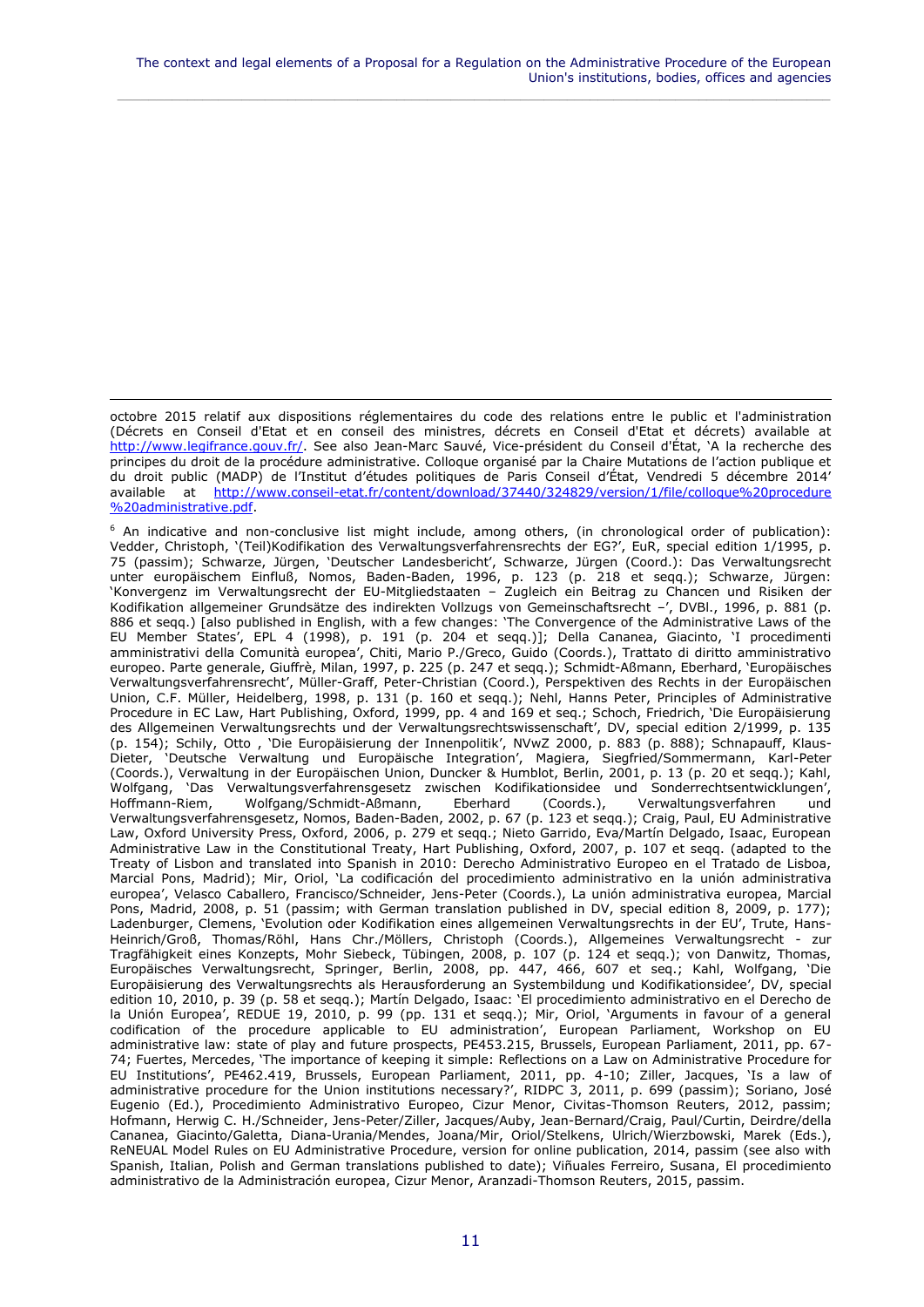## <span id="page-13-0"></span>**2. GENERAL COMMENTS ON THE DRAFT REGULATION**

**\_\_\_\_\_\_\_\_\_\_\_\_\_\_\_\_\_\_\_\_\_\_\_\_\_\_\_\_\_\_\_\_\_\_\_\_\_\_\_\_\_\_\_\_\_\_\_\_\_\_\_\_\_\_\_\_\_\_\_\_\_\_\_\_\_\_\_\_\_\_\_\_\_\_\_\_\_\_\_\_\_\_\_\_\_\_\_\_\_\_\_\_**

#### **KEY FINDINGS**

- Codification of EU administrative procedure law is not only feasible, but also highly recommendable.
- The mentioning of the EU's institutions, bodies offices and agencies in the title underlines that the Regulation is not applicable to Member States.
- The draft has a simple and coherent structure.
- Well-developed recitals address the principles resulting from the Charter, the caselaw of the CJEU, the practice of EU institutions, bodies, offices and agencies, including, where appropriate, the European Ombudsman's 'ombudsprudence' on the basis of the Code of good administrative behaviour.
- The draft regulation rightly defines the scope covering both cases of 'direct administration' as well as of Union activity in the context of composite procedures.

#### <span id="page-13-1"></span>**2.1. Introductory remark**

Part 2 of this study comments on the title, structure and scope of the draft and key definitions of the wording of the draft Regulation on a Law of Administrative Procedure of the European Union (hereafter the draft),<sup>7</sup> which has been drawn up and submitted to our consideration by the Legal Affairs Committee's project team on administrative law. $8$  Here, we also take into account our previous in-depth Analysis on 'The General Principles of EU Administrative Procedural Law', $9$  which contained suggestions on the wording of those recitals that aim at 'codifying' general principles.

The draft shows that a codification of EU administrative procedure law is not only feasible, but also highly recommendable. It will not only clarify and operationalise the relevant elements of the right to good administration enshrined in Art. 41 of the Charter of Fundamental Rights of the European Union (hereafter Charter) in terms understandable by citizens and civil servants but will also ensure that the obligations arising from Art. 298 TFEU are complied with by the EU legislature. Art. 298 TFEU requires that legislative regulations establish provisions enhancing an open, efficient and independent European administration. 10

The comments made in this study are not only strictly legal in nature but are also based upon strategic considerations. Our assumption is that the European Parliament's Legal Affairs Committee will strive to find the right balance between ensuring broad acceptability

<sup>7</sup> Text in Annex.

<sup>&</sup>lt;sup>8</sup> The authors of this note have been intensively working on the issues that the draft proposal of a Regulation is addressing as members of the drafting teams of the 'ReNEUAL Model Rules on EU Administrative Procedure' (hereafter ReNEUAL MR) which have been published online on 1 September 2014 by the Research Network on EU Administrative Law, [http://www.reneual.eu/.](http://www.reneual.eu/)

<sup>9</sup> In-depth Analysis in the framework of the preparation of this Draft proposal for a Regulation: The General Principles of EU Administrative Procedural Law (pe 519.224) Available on [http://www.europarl.europa.eu/RegData/etudes/IDAN/2015/519224/IPOL\\_IDA%282015%29519224\\_EN.pdf](http://www.europarl.europa.eu/RegData/etudes/IDAN/2015/519224/IPOL_IDA%282015%29519224_EN.pdf)

<sup>&</sup>lt;sup>10</sup> Purpose of the draft proposal of Regulation, as stated very correctly by Art. 1(2), which derives from Recommendation 1 of the European Parliament resolution of 15 January 2013 with recommendations to the Commission on a Law of Administrative Procedure of the European Union (2012/2024(INL)) (hereafter EP 2012/2024).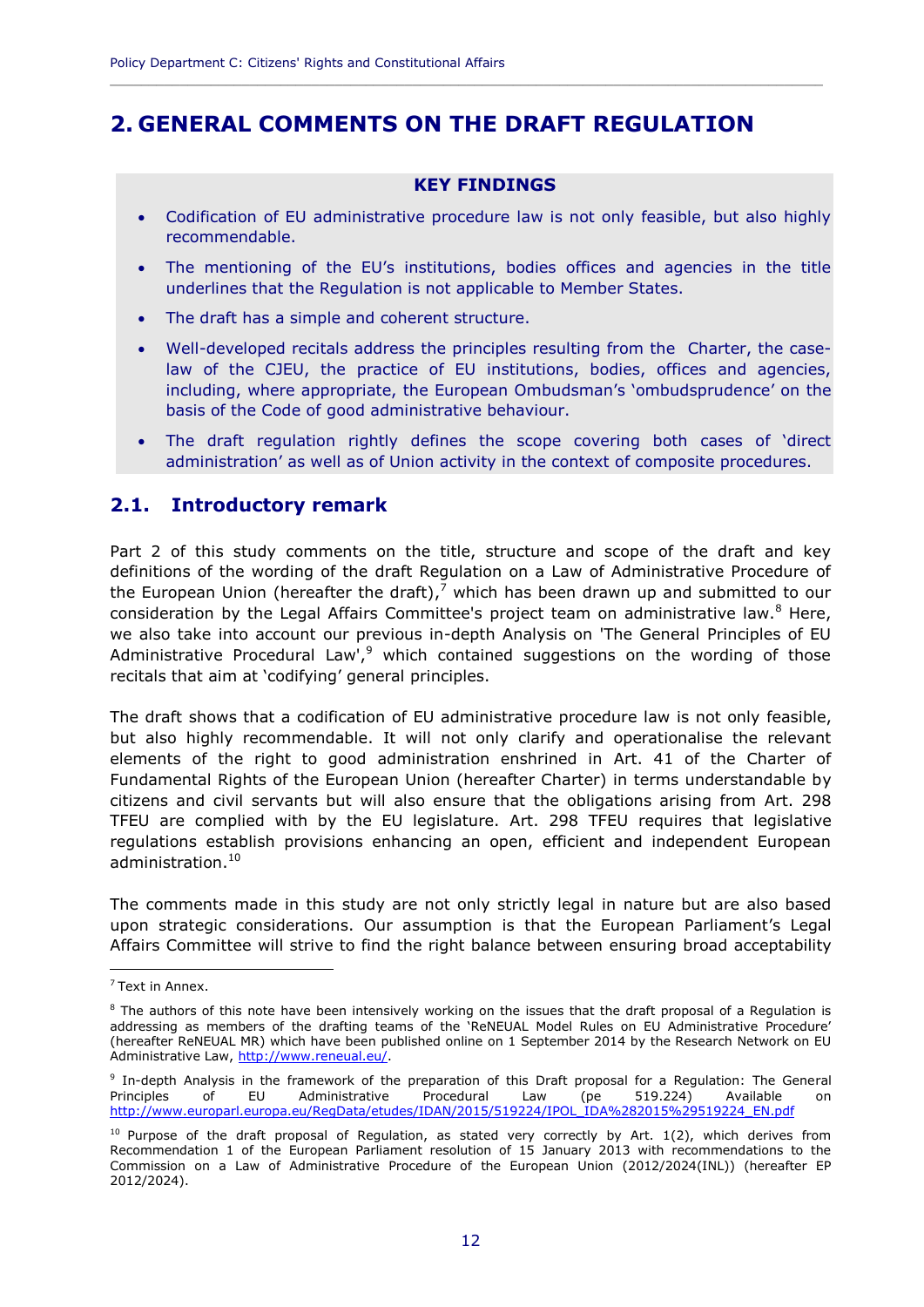of its proposal by MEPs of various political orientations and Member States as well as ensuring that the proposed Regulation has real impact on EU administration and would not risk resulting in a mere window dressing exercise. Overall, the draft Regulation has to achieve the balance between ensuring effective administration, on one hand, and no less importantly, the protection of individual rights, on the other hand.

 $\_$  ,  $\_$  ,  $\_$  ,  $\_$  ,  $\_$  ,  $\_$  ,  $\_$  ,  $\_$  ,  $\_$  ,  $\_$  ,  $\_$  ,  $\_$  ,  $\_$  ,  $\_$  ,  $\_$  ,  $\_$  ,  $\_$  ,  $\_$  ,  $\_$  ,  $\_$  ,  $\_$  ,  $\_$  ,  $\_$  ,  $\_$  ,  $\_$  ,  $\_$  ,  $\_$  ,  $\_$  ,  $\_$  ,  $\_$  ,  $\_$  ,  $\_$  ,  $\_$  ,  $\_$  ,  $\_$  ,  $\_$  ,  $\_$  ,

## <span id="page-14-0"></span>**2.2. Title of the Regulation**

The title of the draft 'Proposal for a Regulation of the European Parliament and of the Council on the Administrative Procedure of the European Union's institutions, bodies offices and agencies', is a slightly modified version of the European Parliament resolution of 15 January 2013.<sup>11</sup> The title bears similarity with the titles of some of the Member State's codifications of administrative procedure.

The mentioning of the EU's institutions, bodies offices and agencies in the title underlines that the Regulation is not applicable to Member States. This is in compliance with the wording of Art. 41(1) of the Charter and ensures coherence with Art. 2 and Art. 4(a) of the draft.

## <span id="page-14-1"></span>**2.3. Structure**

The draft has a simple and coherent structure, which follows the general practice in EU secondary law. It contains developed recitals followed by the substantive part of the Regulation starting with a chapter on general provisions and finishing with a chapter on final provisions.

The recitals contain three main groups. First, recitals 1 to 13 cover the raison d'être of the proposed regulation and its history. These recitals, according to the general legislative practice in the EU, begin with a reference to earlier relevant texts, EU Treaty provisions and provisions of the Charter of Fundamental Rights informing the current draft.

Second, recitals 14 to 36 reflect the provisions in the individual articles of the Regulation. Most of those recitals, as well as some additional ones (39 to 42) contain (non-binding) wording that aims at codifying the general principles of EU administrative procedures. The purpose of these recitals is not to redefine or to limit the principles referred to since these principles have their binding definition in various provisions of the EU treaties and the case law of the CJEU. Instead, the purpose of these recitals is to highlight the implementation of these rights and principles through the procedural rules in the draft and thus make their content not only transparent to the broader public but also make visible their concrete application.

Third, recitals 37 and 38 refer to two fundamental rights and principles codified in existing secondary legislation complementing the draft Regulation, i.e. the principles of transparency and protection of personal data codified in the regulations on access to documents and on data protection.

 $\overline{a}$ <sup>11</sup> EP 2012/2024.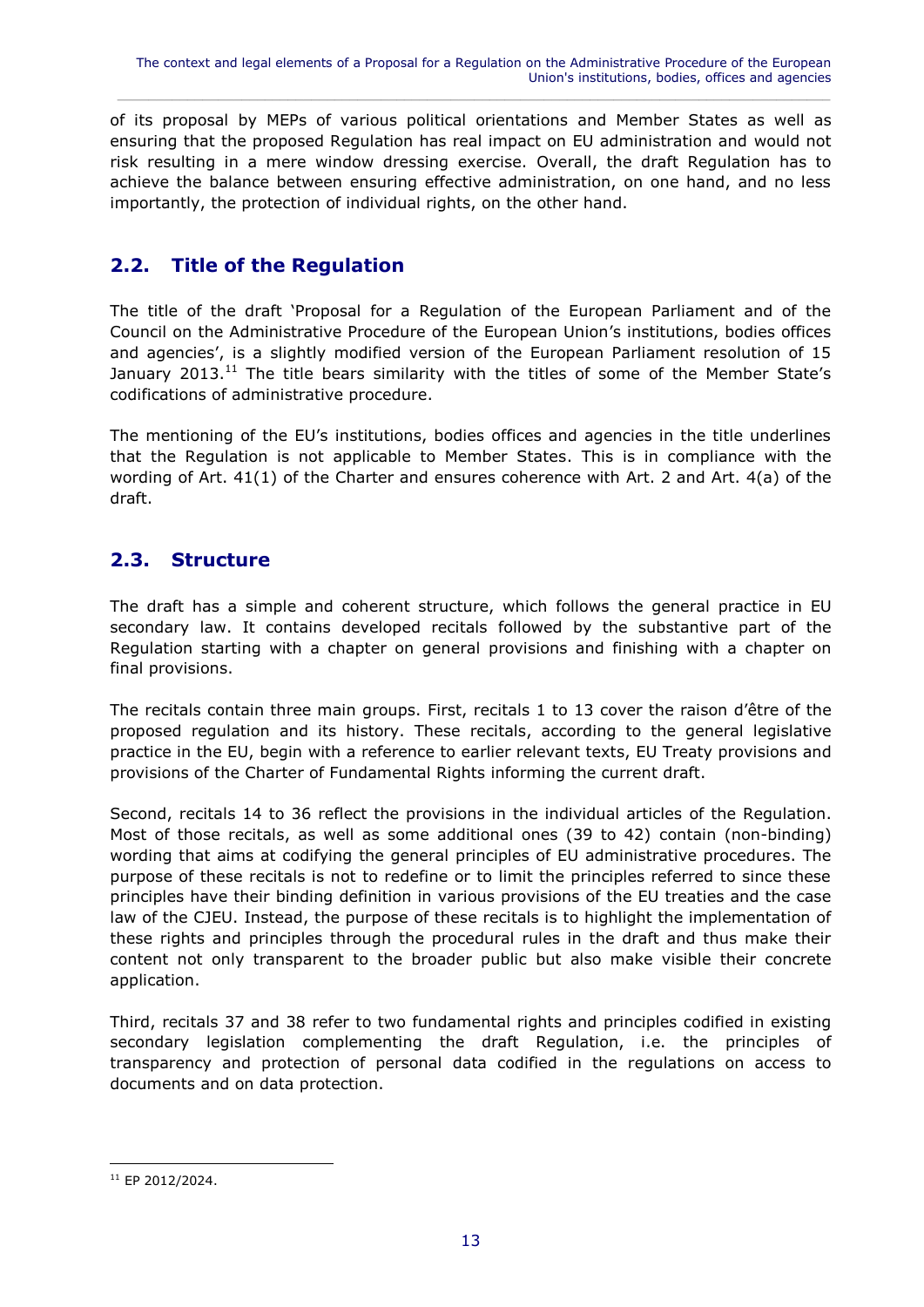The method applied in drafting the recitals is akin to a 're-statement' approach which consists of identifying the principles and drafting the relevant substance from the basis of case-law of the CJEU, the practice of EU institutions, bodies, offices and agencies, including, where appropriate, the European Ombudsman's Code on good administrative behaviour and the 'ombudsprudence' of the European Ombudsman. Non-legally binding recitals are best adapted for attempting a codification of these principles. The reasons for this lie in the nature of the principles: Neither the wording chosen to describe general principles of administrative procedural law as developed by the CJEU is in all cases fully coherent, nor is there necessarily full coherence between the wording of the CJEU case-law, EU secondary law and soft law instruments. Additionally, over time, CJEU ruling have used varying terminology to refer to the same concepts and the translations of the relevant principles are not always consistent even within single language versions. For example, before the adoption of the Charter, the English version of the CJEU's case law used the words 'good', 'sound', 'proper' administration or even 'good governance' etc. whereas the French version generally, but not without exceptions, used the words 'bonne administration' and other language versions also differ from the French one without any specific apparent reason.

**\_\_\_\_\_\_\_\_\_\_\_\_\_\_\_\_\_\_\_\_\_\_\_\_\_\_\_\_\_\_\_\_\_\_\_\_\_\_\_\_\_\_\_\_\_\_\_\_\_\_\_\_\_\_\_\_\_\_\_\_\_\_\_\_\_\_\_\_\_\_\_\_\_\_\_\_\_\_\_\_\_\_\_\_\_\_\_\_\_\_\_\_**

The body of the draft Regulation, apart from the usual general and final provisions, largely follows a chronological approach. Similar to many national laws of administrative procedure, it mirrors typical phases of procedure. It starts with a chapter on the initiation of the procedure, followed by the management of the procedure, the conclusion of the procedure and a chapter on rectification and withdrawal of administrative acts. Chapter III on the management of the procedure establishes the rights and duties of the parties to the procedure and of the EU administration that have to be respected during any administrative procedure.

Before entering into a detailed discussion over the scope and the legal basis of the regulation, an assessment of the impact of the proposed regulation should start with reading Chapters II, III, IV, V and VI. It would appear to us that some concerns which might exist as to the scope and the legal basis of the regulation could be best addressed by orienting a reader, first, towards the substance of rights and obligations guaranteed by procedural rules contained in the draft.

Chapter I on general provisions follows the usual structure of EU secondary law: subject matter and objective; scope; and definitions, which we comment upon in the following sections of this note. Chapter II deals with the initiation of the administrative procedure, either upon the own-initiative of the administration (Art. 6) or upon application by a party (Art. 7). Chapter III contains a general provision on procedural rights (Art. 8) that apply the entire scope of the Regulation; those procedural rights are complemented by rights and duties defined in a more detailed way in Arts. 9 to 17. There are furthermore a number of rights and duties specified in Chapter IV on the conclusion of the procedure and in Chapter V on rectification and withdrawals of acts. Chapter VI contains two brief articles clarifying specific procedural elements of acts of general scope. The legal elements and context of those substantive provisions we comment upon in the following section of this note, as well as the provision of Art. 28 concerning online information on rules on administrative procedures, which is quite logically placed in the final provisions as it is a provision of a general nature which is meant to enhance visibility of the rules of procedure applicable to categories of procedures.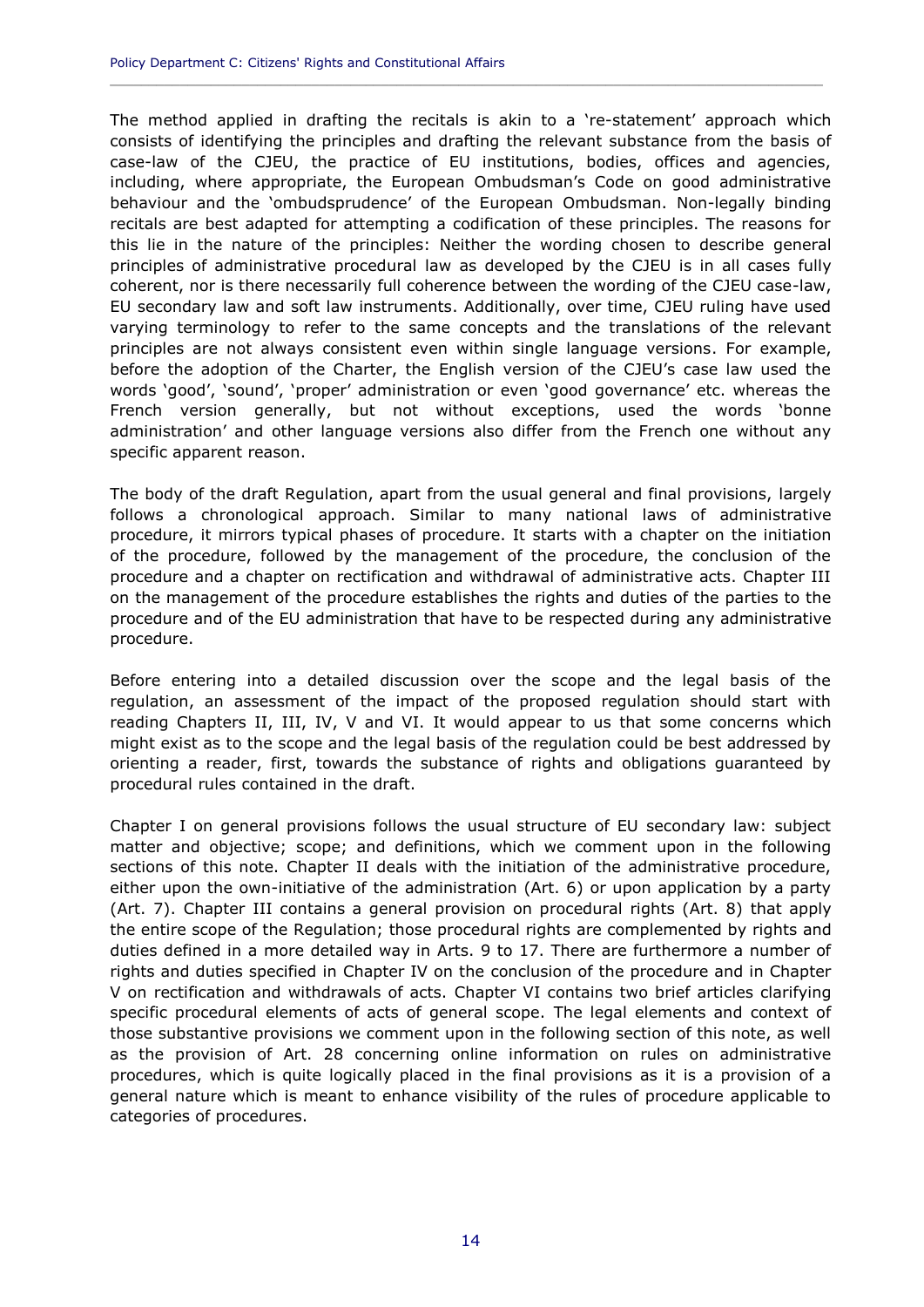### <span id="page-16-0"></span>**2.4. Scope**

Provisions delimitating the scope of a legally binding text are particularly difficult to draft. This results not only from the legal consequences that derive thereof. It also results from the sensitive choices that need to be made in terms of effectiveness of the proposed provisions of the draft.

The delimitation of the Regulation's scope is the result of not only Art. 2 of the draft but also – as is usual in EU acts based on Treaty provisions – the result of the definitions in Art. 4 of the draft as well as of the wording of specific provisions, starting with Art. 3 of the draft on the Relationship between the Regulation and sectorial procedural rules.

Following Recommendation 1 annexed to European Parliament resolution EP 2012/2024 the draft's scope of application is limited to administrative procedures of the Union's institutions, bodies, offices and agencies.

According to the wording chosen in Art. 2(3) of the draft, the Regulation is neither applicable to Member States, nor is it, according to Art. 2(2) of the draft, applicable to other activities of the EU institutions, bodies, offices and agencies such as legislative procedures and judicial proceedings which are not of administrative nature.

The provisions of the draft are also not applicable to the procedures leading to the adoption of non-legislative acts directly based on the provisions of the treaties. Further excluded are delegated acts and implementing acts. This makes for a particularly limited scope of application in line with the European Parliament's drafting team's intentions of providing for a codification of general principles of EU law which can in future be referred to in legislative acts where necessary and possible.

Also, although some laws on administrative procedures that include relevant provisions on administrative rule-making regard rule-making as part of administrative activity (such as the well-known provision of the US Administrative Procedure Act of 1946 on regulatory activity of agencies), at the present stage of the debate on the codification of administrative procedural law of the EU and in view of delicate issues relating to the legal basis for codification, it appears that the European Parliament's draft's reaction is to leave administrative rule-making activities outside of the scope of the proposed Regulation in order not to confuse the debate about the merits of the draft with arguments about the outer limits of Article 298 TFEU as legal basis of such draft.

#### <span id="page-16-1"></span>2.4.1. Limitation to EU institutions, bodies, offices and agencies

A limitation of the scope of the Regulation to EU institutions, bodies, offices and agencies is a cautious approach and is in line with the most common understanding of the applicability of Art. 298 TFEU. Although there are important arguments in favour of a possibly broader scope of that treaty provision,  $12$  we confer with the authors of the draft and deem it wise to follow a more cautious, limited approach for a draft by the European Parliament at this stage. This will be an important element to counter potential criticisms over the issue of legal basis that might otherwise be raised by some Member States.

The third paragraph of Art. 2 of the draft is a good solution to stress that the Regulation would apply only to EU authorities, which also results from the definition of 'the Union's administration' in Art. 4(a) of the draft reflecting Art. 41(1) Charter.

<sup>&</sup>lt;sup>12</sup> See ReNEUAL MR, Introduction, side numbers 45 and 46.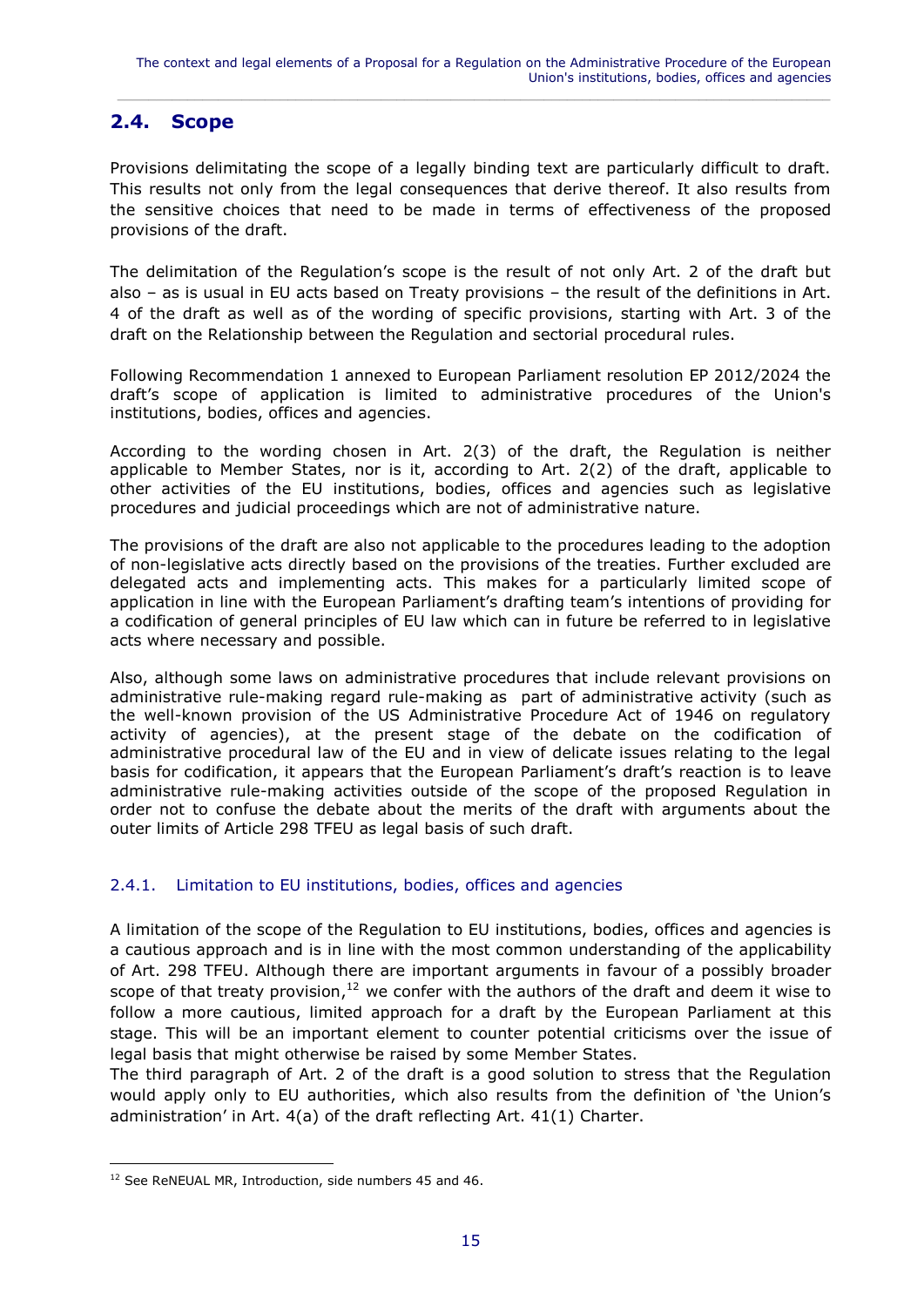#### <span id="page-17-0"></span>2.4.2. Exclusion of legislative procedures and judicial proceedings

The draft explicitly excludes legislative procedures and judicial proceedings from its scope of application. From a strictly legal perspective this exclusion is not essential. It goes without saying that 'administrative' is clearly different from 'legislative' or 'judicial'. Nevertheless it is indeed useful for the sake of clarity to restate this exclusion, as is often done in EU legislative texts.

**\_\_\_\_\_\_\_\_\_\_\_\_\_\_\_\_\_\_\_\_\_\_\_\_\_\_\_\_\_\_\_\_\_\_\_\_\_\_\_\_\_\_\_\_\_\_\_\_\_\_\_\_\_\_\_\_\_\_\_\_\_\_\_\_\_\_\_\_\_\_\_\_\_\_\_\_\_\_\_\_\_\_\_\_\_\_\_\_\_\_\_\_**

#### <span id="page-17-1"></span>2.4.3. Exclusion of acts under Art. 290 and 291 TFEU

Art. 2(2) explicitly excludes not only legislative procedures and judicial proceedings but also 'procedures leading to the adoption of non-legislative acts directly based on the provisions of the treaties, delegated acts or implementing acts'.

Exclusions of this kind can be justified for a project such as the one envisaged by the European Parliament predominantly in order to ensure that the sometimes confused arguments concerning the legal basis cannot be used to cast doubt on the entire project. For example, Art. 291 TFEU is the legal basis for the rules applicable to implementing acts. However, since Art. 291 TFEU regulates only the phase following the presentation of a Commission proposal, an administrative procedure act could regulate the phase leading up to the Commission proposal, Art. 291 TFEU does not address the preparatory phase of such Commission proposals. As a result, several legislative acts of the Union creating EU agencies, generally on the basis of Art. 114 TFEU, regulate exactly this phase in preparation of the Commission proposal. Examples include the regulations establishing the European Supervisory Authorities regarding the financial markets.<sup>13</sup> Nonetheless, given the potential confusion over this matter, at this phase, excluding acts under Article 291 TFEU from the scope of the Regulation will most likely allow for a higher degree of acceptability of the act and will allow to establish the codification of general principles in EU law on the basis of a limited scope of applicability of the act.

This strategic choice should be made irrespective of the fact that administrative activities in the framework of the preparation of non-legislative acts of general application are required to comply with the principle of good administration. Therefore integrating preparation of non-legislative acts of general application into a single Regulation would in the future be in the interest not only of the citizens whose rights and interests can be immediately concerned by implementing acts but would also be in the interest of legislative simplicity and visibility of rights. Art. 2(2)(c) excludes these types of acts from the scope of application of this Regulation in order to concentrate predominantly on procedures leading to individual acts. Only administrative acts of general scope have some specific rules in Chapter VI.

Generally speaking, the Regulation applies to all other administrative activities of the EU administration which are not explicitly excluded, whether they result in a unilateral decision or in a contract. It is worthwhile guaranteeing the application of relevant provisions of the Regulation to the procedures leading to the conclusion of contracts and their execution and ending, clearly without prejudice to legally binding provisions specifically applicable to

<sup>&</sup>lt;sup>13</sup> See for example Articles 10 and 15 of Regulation (EU) No 1093/2010 of the European Parliament and of the Council of 24 November 2010 establishing a European Supervisory Authority (European Banking Authority).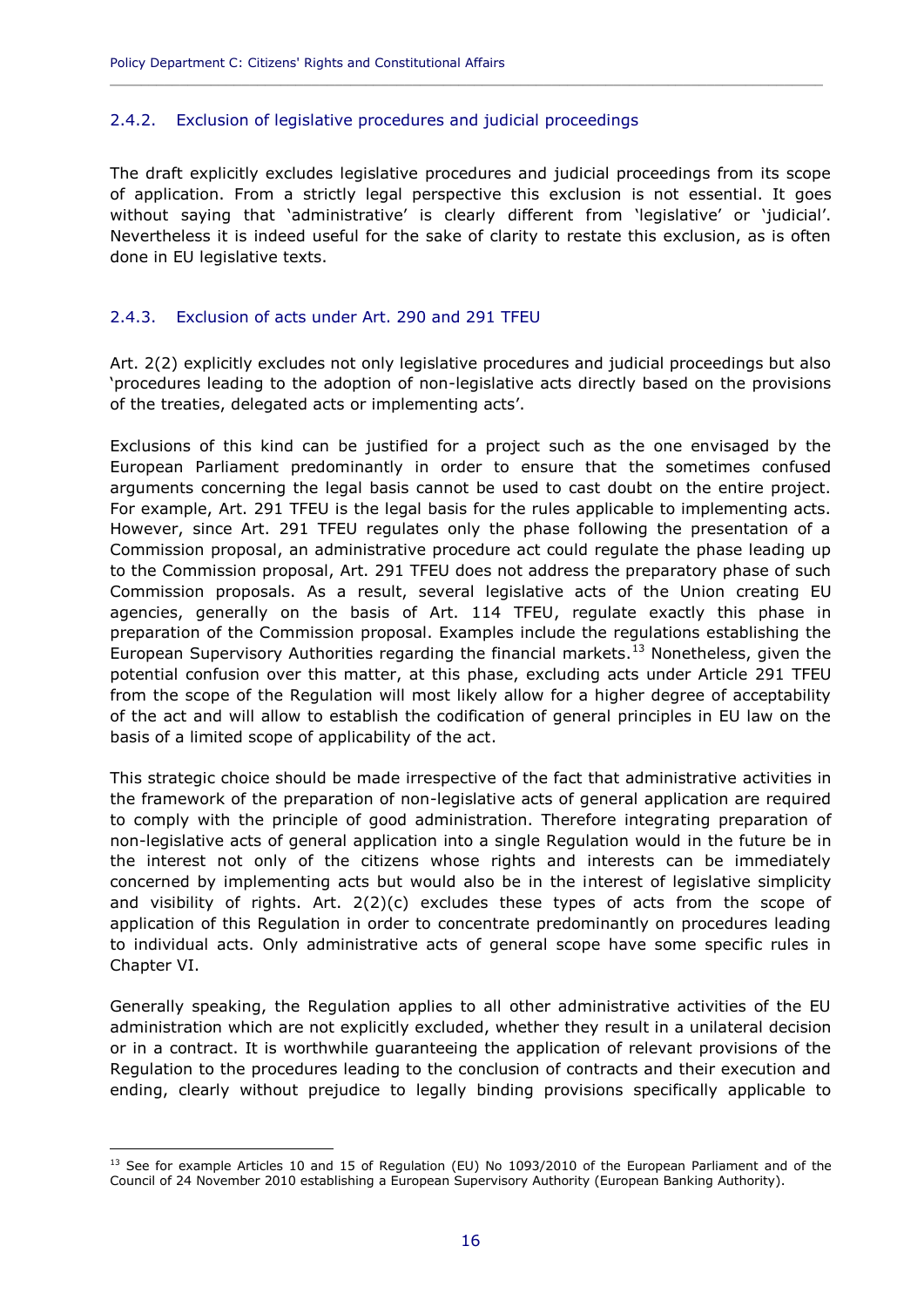contracts.<sup>14</sup> Indeed, in a growing number of policy fields  $-$  e.g. research and technological development or development aid, as well as economic, social and territorial cohesion, and also in the common agricultural policy – contracts are used for the implementation of EU legislation. Hence, contracts have established themselves, often outside of public view, as a very important form of exercising administrative activities where the EU administration is in direct and personal contact with individuals and legal persons. Excluding contracts from the scope of the Regulation might have triggered the use of contracting instead of unilateral decision making when such an alternative is available for the purpose of avoiding the application of procedural guarantees. Experience of complaints received by the European Ombudsman shows how important it is to insist on complying with the rules of good administration also in the framework of contracts.<sup>15</sup> The CJEU explicitly recognises that the Commission when taking decisions regarding contractual matters is obliged to comply with the principles of good administration.<sup>16</sup> Therefore, the burden of the proof of the 'danger' of applying rules of good administration to contracts, if any, should lie upon the opponents to such a Regulation.

#### <span id="page-18-0"></span>2.4.4. Limitation to 'direct administration'?

Resolution EP 2012/2024 explicitly provided that the Regulation's 'scope should […] be limited to direct administration'.<sup>17</sup> The definition of the scope of the draft Regulation does not include such a limitation: in light of the present day reality of administrative procedures for the implementation of EU legislation and policies, it would indeed be very reductive to render it applicable only to procedures of so-called 'direct administration' – which involve exclusively EU institutions, bodies, offices and agencies – but not to the activities of EU institutions, bodies, offices and agencies in so called 'composite procedures', where the activities of EU institutions, bodies, offices and agencies are intertwined (with various degrees of complexity) with activities carried out by member states' authorities.

Composite procedures are increasingly frequent in EU policies. They ensure that input into single administrative procedures can be given from authorities from various jurisdictions. Irrespective of whether a final decision will be taken by a Member State or an EU authority, both levels can thus be directly involved in a single administrative procedure. Where an EU authority acts, it must be held to EU principles of law. Therefore, although we would not suggest to extend the scope of applicability of this Regulation to Member States' authorities, it is important to require compliance of activities of EU institutions, bodies, offices and agencies in the framework of 'composite procedures'. The same rules that concretise good administration in the framework of 'direct administration' have to be applicable to administrative activities by Union administration in composite procedures. Excluding action of Union authorities in the context of composite administration would have limited the real-life usefulness of the draft Regulation to individuals and businesses considerably. It would also have discriminated between situations which are for all practical purposes identical. It is not clear why Union authorities should be able to act according to lower standards, just because Union legislation provides for decisions ending an administrative procedure by Member State authorities.

<sup>&</sup>lt;sup>14</sup> For more details see e.g. ReNEUAL MR Book IV on contracts.

<sup>&</sup>lt;sup>15</sup> For more details see e.g. ReNEUAL MR Book IV on contracts, Introduction.

<sup>&</sup>lt;sup>16</sup> See e.g. C 100/14 P Association médicale européenne (EMA) of 11 June 2015, paras. 120-123.

<sup>&</sup>lt;sup>17</sup> Annex, Recommendation 1, second para.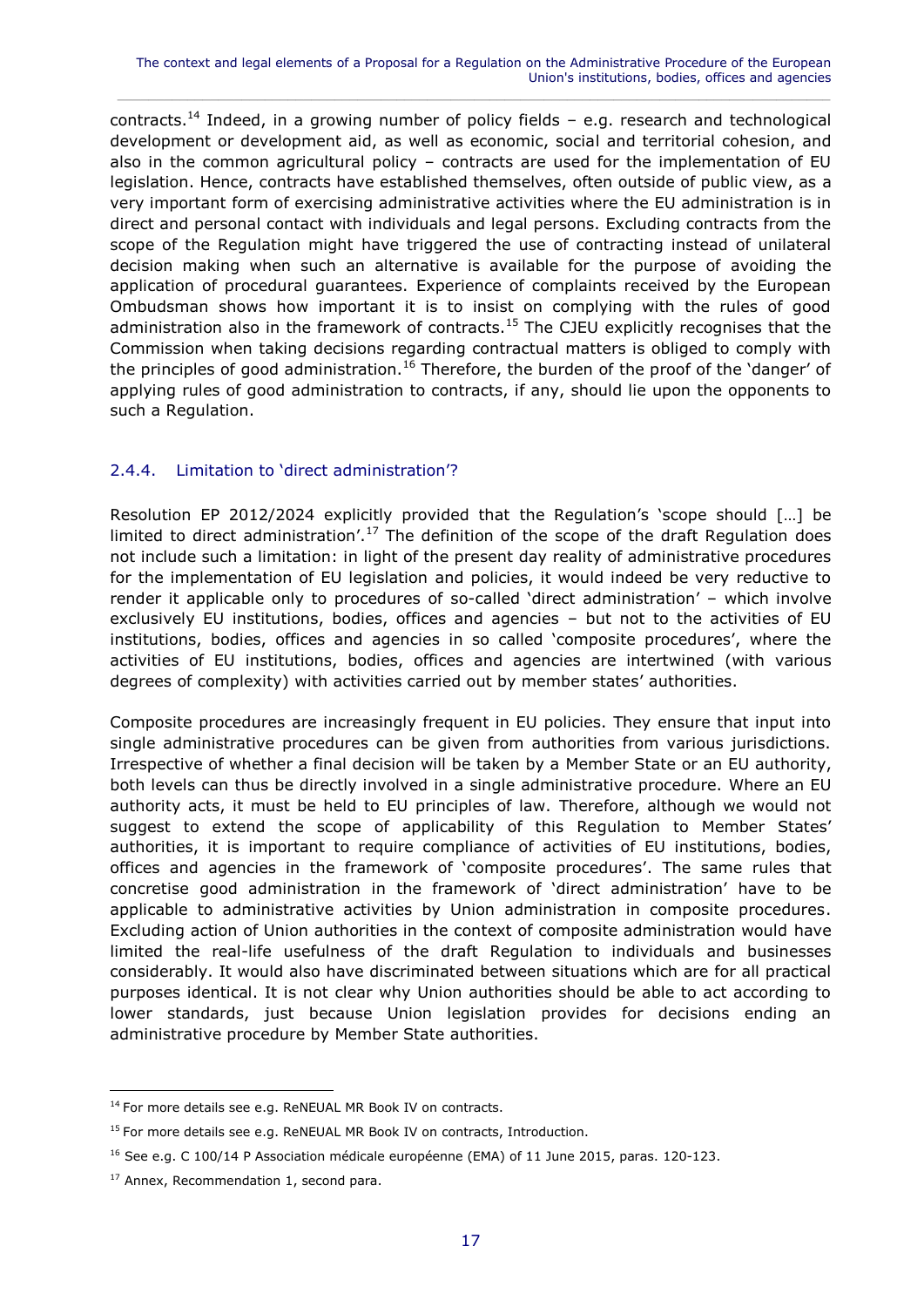Limiting the scope of application to the sole cases of 'direct administration' would also have reduced the immediate usefulness of the Regulation because in most cases of 'direct administration' – such as e.g. the application of competition rules or the REACH regulation<sup>18</sup> – procedural rules are already laid down to a certain degree of precision in sector-specific secondary EU legislation and regulatory acts. A scope including all administrative activities of EU institutions, bodies, offices and agencies has the advantage that those DG's of the European Commission as well as other offices and agencies that are involved in direct administration will be more inclined to focus on Art. 3 of the draft, which addresses the relationship between the proposed Regulation and the specific sectorial legislation applicable to their procedures.

**\_\_\_\_\_\_\_\_\_\_\_\_\_\_\_\_\_\_\_\_\_\_\_\_\_\_\_\_\_\_\_\_\_\_\_\_\_\_\_\_\_\_\_\_\_\_\_\_\_\_\_\_\_\_\_\_\_\_\_\_\_\_\_\_\_\_\_\_\_\_\_\_\_\_\_\_\_\_\_\_\_\_\_\_\_\_\_\_\_\_\_\_**

#### <span id="page-19-0"></span>2.4.5. Application of the Regulation to administrative activities

The definition of 'administrative activities' in Art. 4(b) is appropriate as it gives a broad scope of application to the guarantees of good administration concretised through the Regulation. It is therefore essential not to jeopardize this goal by the definition of 'administrative act' which is indeed absent in the draft. Such a definition is very difficult to draft and any definition is prone to trigger criticisms. The definition of administrative activities and the definition of the scope of the Regulation in Art. 2(2) are defined in opposition to legislative and judicial activities. Equally, the Treaties have no definition of what an act is, and limit themselves to the definition of regulations, directives, decisions, recommendations and opinions in Art. 288 TFEU which is the only provision of the section devoted to 'The legal acts of the Union' containing definitions. It may be furthermore pointed out that there are already pieces of EU legislation using the words 'administrative acts', *in primis* the Council's Rules of Procedure,<sup>19</sup> which refer to 'administrative or budgetary acts' in its Art. 8 without further defining them. Administrative act is at any rate a subcategory of the concept of legal act, which is known to member States' law as opposed to a mere fact.

Also, the Regulation should by no means try to determine which acts of the EU administration are subject to judicial review since this is a matter of the case law of the Court of Justice to define.

#### <span id="page-19-1"></span>2.4.6. Relationship between the envisaged Regulation and other EU secondary law

Last but not least, the definition of the relationship between the envisaged Regulation and other EU secondary law is fundamental and directly linked to its scope of application. Art. 3 of the draft gives a perfectly clear and coherent definition of this relationship.

Art. 3 rightly does not contain a concept of '*de minimis* nature' – which was a term used in EP 2012/2014. The latter was not clear in legal terms. One possible interpretation of that formulation is that it was aimed at establishing minimum standards of protection of the right to good administration. Another understanding could be that the level of detail of the

<sup>&</sup>lt;sup>18</sup> Regulation (EC) No 1907/2006 of the European Parliament and of the Council of 18 December 2006 concerning the Registration, Evaluation, Authorisation and Restriction of Chemicals (REACH), establishing a European Chemicals Agency, amending Directive 1999/45/EC and repealing Council Regulation (EEC) No 793/93 and Commission Regulation (EC) No 1488/94 as well as Council Directive 76/769/EEC and Commission Directives 91/155/EEC, 93/67/EEC, 93/105/EC and 2000/21/EC.

<sup>&</sup>lt;sup>19</sup> Decision 2009/937/EU adopting the Council's Rules of Procedure (2009/937/EU) OJ L 325, 11.12.2009, pp. 35-61.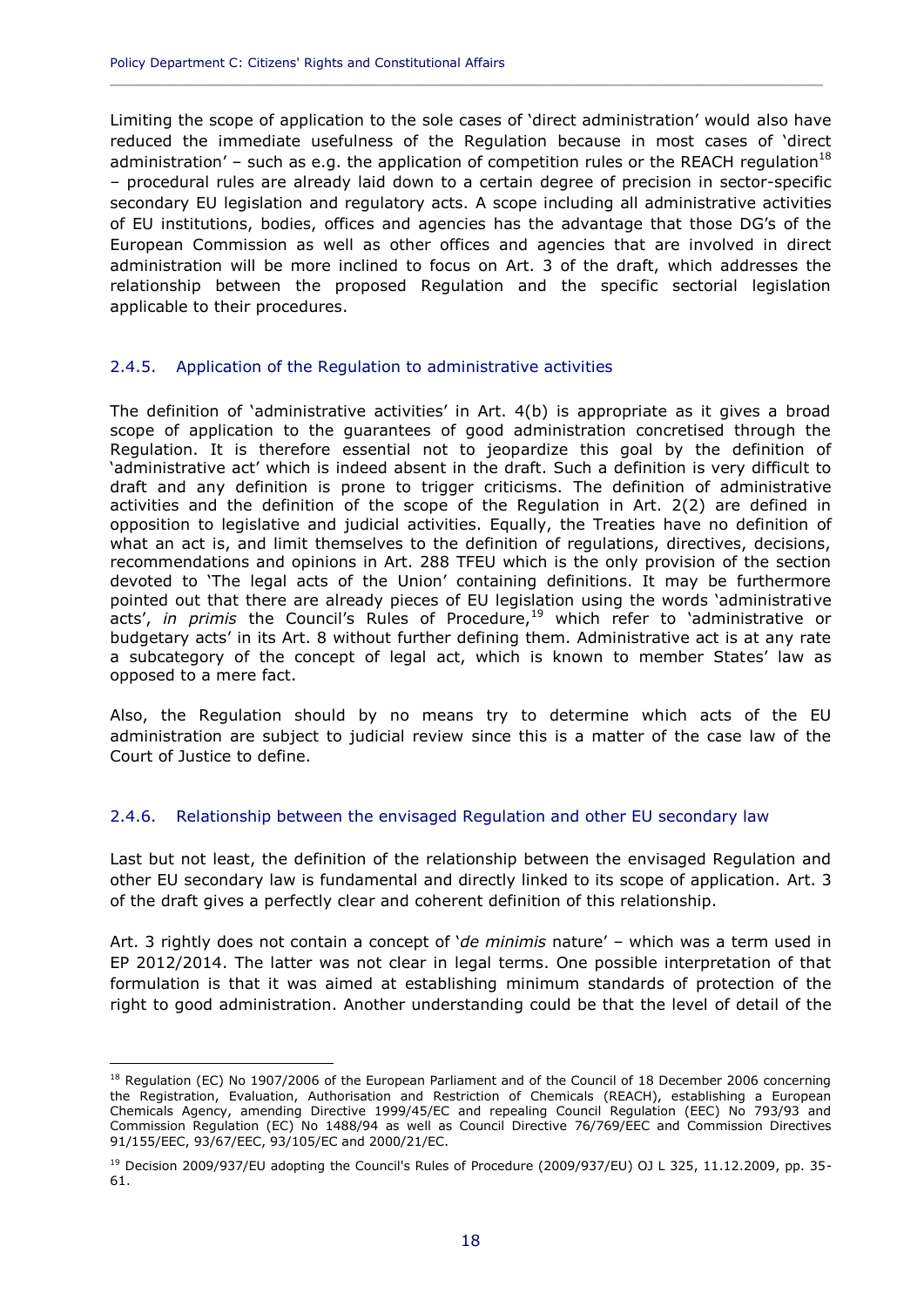Regulation should be restricted and leave some detail to be defined in specific policy legislation.

The draft Regulation, by contrast, provides that its provisions are not only intended to fill the gaps of existing and future EU secondary law. They could also increase the guarantee of good administration where existing EU law contains administrative procedural rules. In order to achieve such goals, the wording of Art. 3 responds to the following points.

- First, the legislature cannot bind itself for the future by such a Regulation. Only the legal basis of 'comitology regulation'<sup>20</sup> in Art. 291(3) TFEU provides that 'the European Parliament and the Council, acting by means of regulations in accordance with the ordinary legislative procedure, shall lay down in advance the rules and general principles'. By contrast, Art. 298 TFEU does not contain such exceptional powers. Therefore, only the comitology regulation can bind future legislatures to comply with the provisions of the existing comitology regulation. Legislation based on legal basis other than Art. 291 TFEU will not have this effect on future legislation and policy-specific acts.
- Second, this Regulation should be used in the interpretation of procedural rules contained in other EU secondary law in order to allow for more coherence in the application of similar procedures even if the details of those procedures remain different.<sup>21</sup>

It is important to stress that once Art. 3 provides that 'this Regulation shall apply without prejudice to other generally policy-specific legal acts of the Union' it is not necessary to repeat in other Articles of the draft that rules which are laid down therein have a subsidiary nature. If such a precision were made, it would raise doubts about the subsidiary nature of provisions that do not stress that. Indeed when other provisions of the Regulation refer to such other legal acts it is in the view of reminding that the relevant provision applies to a procedure that finds its legal basis in secondary legislation, such as e.g. Art. 12 on inspections (see point 3.3.5).

## <span id="page-20-0"></span>**2.5. Notion of 'Party'**

 $\overline{a}$ 

The definitions included in Art. 4 and used throughout the draft are particularly important. The draft rightly limits the number of definitions to those which are indispensable.

An essential definition refers to the notion of party in Art.  $4(f)$ . The notion of party gives rise to certain procedural rights associated with the status as party. Art. 4(f) defines a party as natural or legal person whose legal position *may* be affected by the outcome of an administrative procedure. This is an objective criterion to be established by the administration subject to full judicial review. This definition covers the notion of party for any administrative activity carried out by Union administration. This might be because of the individual's role in initiation of a procedure by application (Art. 7) but can also result from being subject to an own-initiative procedure (Art. 6). The status as party gives rise to

<sup>&</sup>lt;sup>20</sup> Regulation (EU) No 182/2011 of the European Parliament and of the Council of 16 February 2011 laying down the rules and general principles concerning mechanisms for control by Member States of the Commission's exercise of implementing powers.

 $21$  See Art. I-2(2) ReNEUAL MR and the relevant explanations.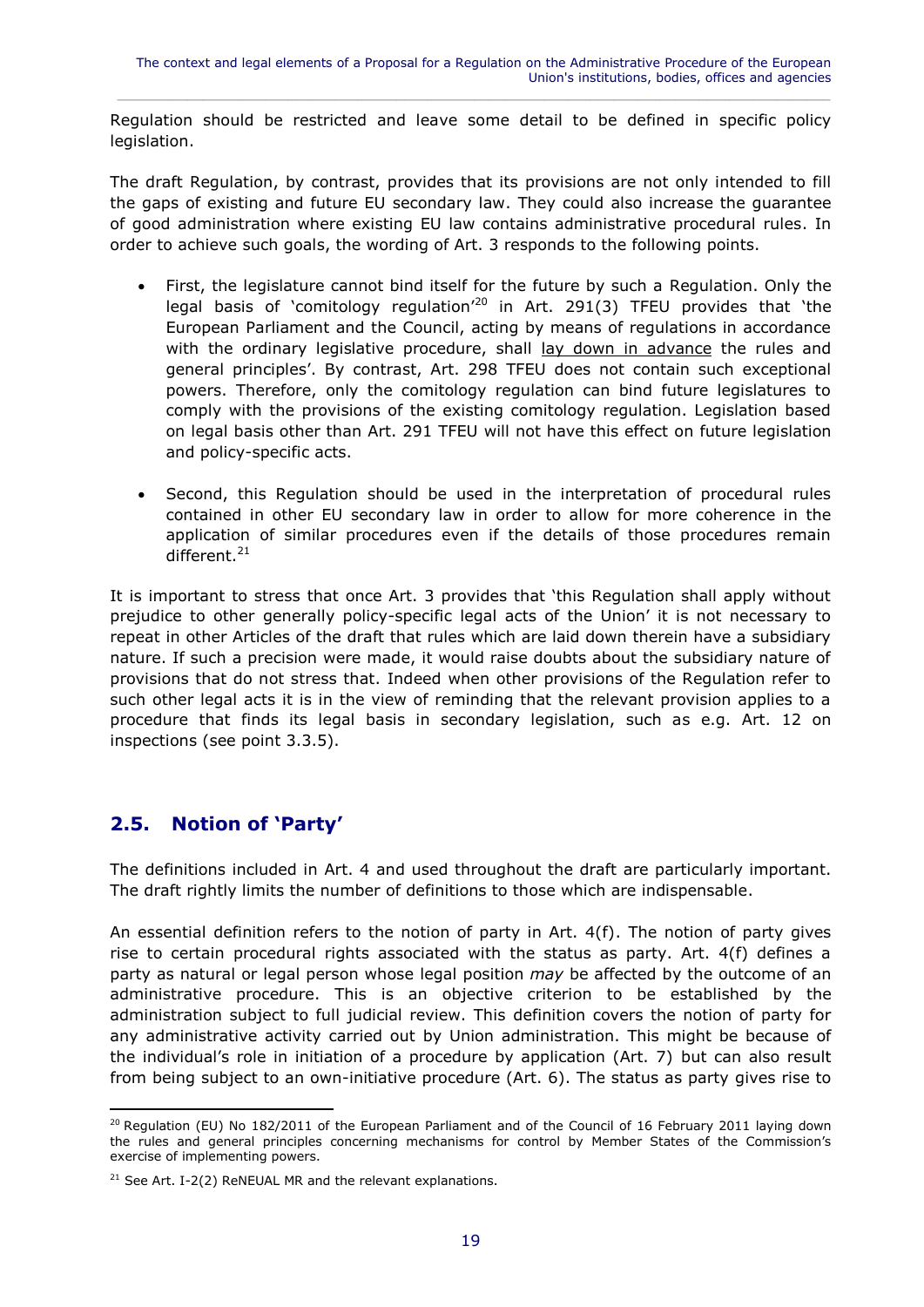procedural rights such as those spelt out in Arts. 8, 14 and 15. The status as party, however, also requires compliance with obligations under the duty to cooperate under Art. 10. The role of party is distinct from that of a witness or expert under Art. 11. Furthermore it is clear from Art. 12 that where inspections may take place, those who are not party to the original administrative procedure will obtain the status as party to the inspection procedure (Art. 12(3)).

**\_\_\_\_\_\_\_\_\_\_\_\_\_\_\_\_\_\_\_\_\_\_\_\_\_\_\_\_\_\_\_\_\_\_\_\_\_\_\_\_\_\_\_\_\_\_\_\_\_\_\_\_\_\_\_\_\_\_\_\_\_\_\_\_\_\_\_\_\_\_\_\_\_\_\_\_\_\_\_\_\_\_\_\_\_\_\_\_\_\_\_\_**

The concept of 'legal position' of a person is preferable to other seemingly more precise terms such as e.g. 'rights and obligations', because it better covers the situations where the guarantees of procedural law should apply. It has to be stressed that terms such as 'rights' or 'interests' have a different scope in different languages and legal systems.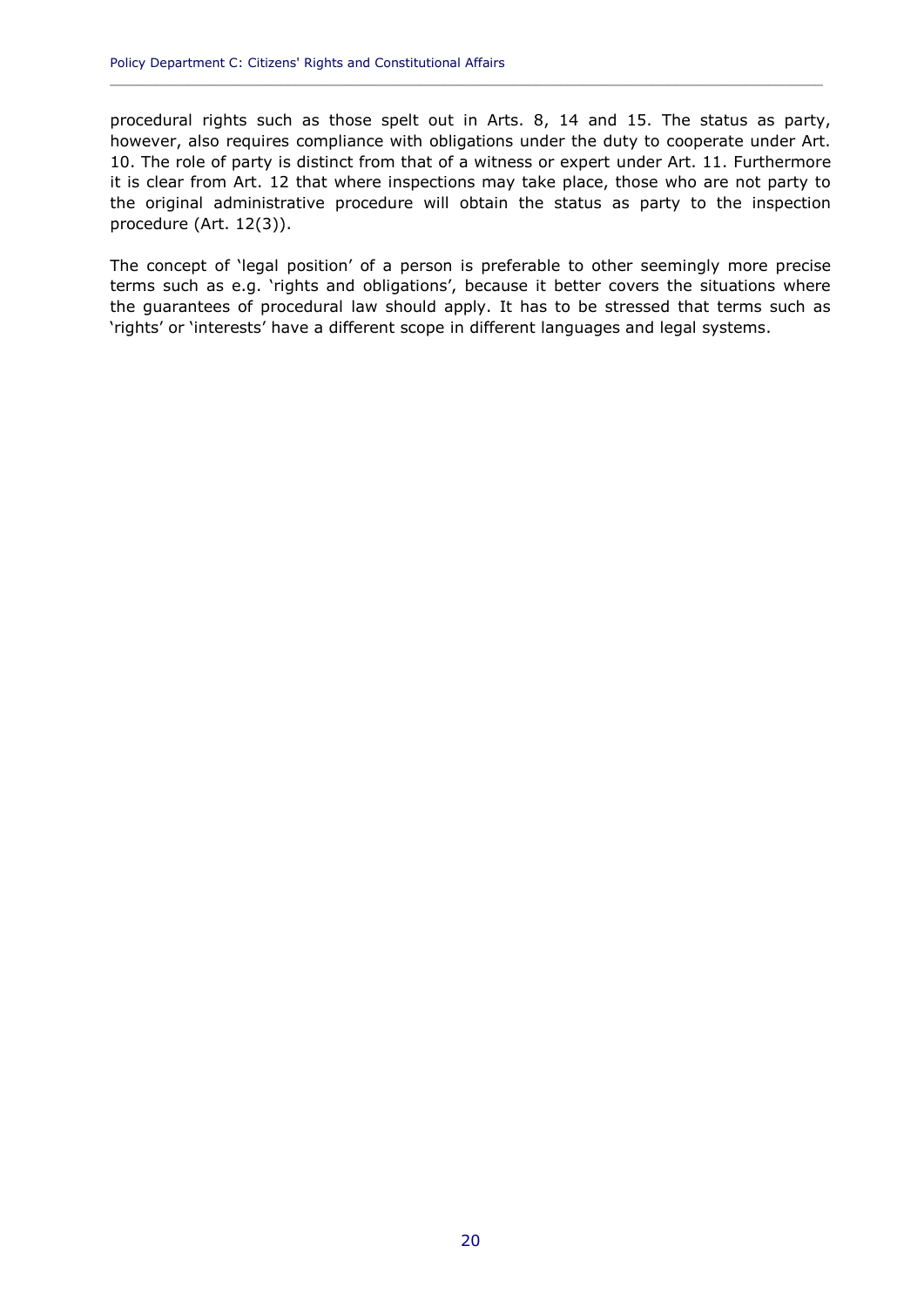## <span id="page-22-0"></span>**3. SPECIFIC COMMENTS TO SINGLE PROVISIONS**

#### **KEY FINDINGS**

 This chapter contains a series of specific comments to the most important provisions, indicating their legal elements, their sources and the relevant context.

#### <span id="page-22-1"></span>**3.1. Chapter I: General provisions**

See the comments in Chapter 2.

#### <span id="page-22-2"></span>**3.2. Chapter II: Initiation of the administrative procedure**

#### <span id="page-22-3"></span>3.2.1. Article 5 - Initiation of the administrative procedure

In view of the regulation's approach to address the process on a quasi-chronological sequencing (see section [2.3](#page-14-1) of this note), Chapter II deals with the initiation of the administrative procedure. Its first provision, Art. 5 lists the two ways administrative procedures may be initiated according to sector-specific legislation: on the administration's own initiative or by an application.<sup>22</sup>

#### <span id="page-22-4"></span>3.2.2. Article 6 - Initiation by the Union's administration

Art. 6 regulation of the initiation on the administration's own initiative is based on three main elements.

First, it imposes the duty to formally initiate the procedure by means of a decision of the competent authority. This formal initiation provides legal certainty as it sets the starting point of the important mandatory time-limit for the adoption of the final decision laid down by Art. 17(1) of the draft.

Second, it establishes a very important duty to notify the formal initiation and to provide the parties with relevant and comprehensive information that shall allow them to duly exercise their rights of defence during the procedure.<sup>23</sup> Such information includes the name and contact details of the responsible member of staff for managing the procedure. The appointment of such a responsible official is important to promote a better management of the procedure and a stronger protection of the parties' procedural rights. $^{24}$ 

 $^{22}$  This twofold distinction is envisaged by Recommendation 4.1 of EP 2012/2024; Art. 12 of the Council of Europe Recommendation CM/Rec(2007)7 of the Committee of Ministers to member states on good administration (CoERGA); Art. III-5(1) ReNEUAL MR; and by many national APAs.

<sup>&</sup>lt;sup>23</sup> See also Art. III-5(3) ReNEUAL MR.

<sup>&</sup>lt;sup>24</sup> The duty to appoint a responsible official is contained in Art. III-7 ReNEUAL MR under influence from the Italian APA (Arts. 4-6 of Legge 7 agosto 1990 n. 241, Nuove norme in materia di procedimento amministrativo e di diritto di accesso ai documenti amministrativi); see also Art. 14(2) EO Code.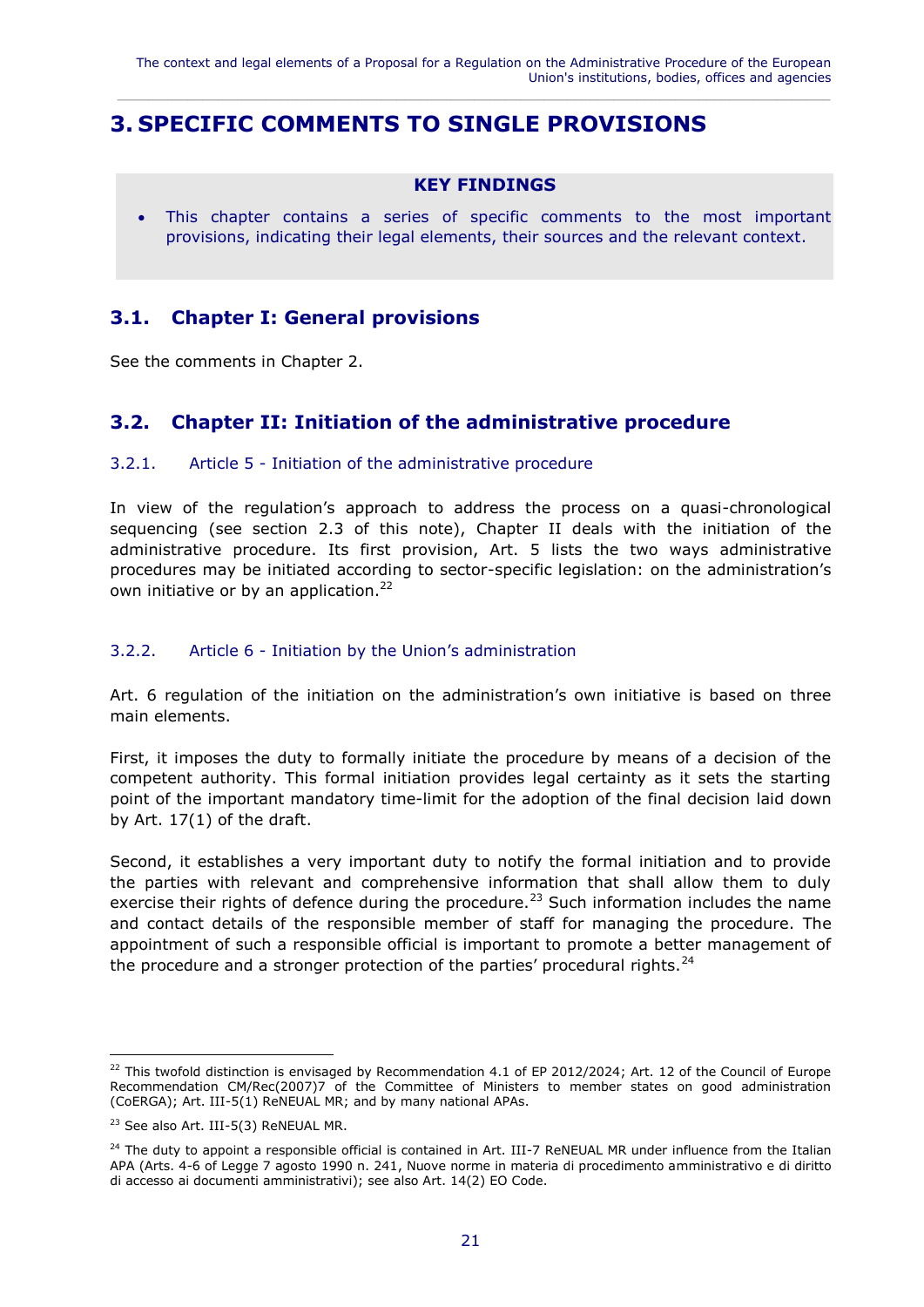Art. 6(2) and (3) correctly prohibits making public a decision to initiate before it has been notified to the parties<sup>25</sup> and allows to delay or to omit such notification only when it is strictly necessary in the public interest  $-$  e.g., when an immediate notification might jeopardise the investigation of the case.<sup>26</sup>

**\_\_\_\_\_\_\_\_\_\_\_\_\_\_\_\_\_\_\_\_\_\_\_\_\_\_\_\_\_\_\_\_\_\_\_\_\_\_\_\_\_\_\_\_\_\_\_\_\_\_\_\_\_\_\_\_\_\_\_\_\_\_\_\_\_\_\_\_\_\_\_\_\_\_\_\_\_\_\_\_\_\_\_\_\_\_\_\_\_\_\_\_**

Third, Art. 6(1) imposes the duty to examine the particular circumstances of the case before taking the decision whether to initiate it, in line with the important duty of careful and impartial investigation laid down in Art. 9 of the draft.

#### <span id="page-23-0"></span>3.2.3. Article 7 - Initiation by application

Art. 7 subjects applications to few formal requirements and grants some important procedural rights to applicants, such as the right to an acknowledgement of receipt with some relevant information<sup>27</sup> or to be given a deadline for remedying a defective application.<sup>28</sup>

Administrative efficiency is the central concern of the provision on pointless or manifestly unfounded applications that may be rejected as inadmissible by means of a briefly reasoned acknowledgement of receipt. No acknowledgement of receipt is necessary in cases where the same applicant abusively submits successive applications (Art. 7(4)).  $^{29}$ 

According to Arts.  $7(1)$  and  $17(1)$ , the draft establishes that the Union's administration is obliged to manage the procedure and to adopt a final administrative act after receiving an application. It is not up to the authority to decide whether to initiate it and manage a procedure and the obligation to react to an application is an inherent feature of the application procedures.

The obligation to react is also the distinguishing feature which characterises its nature and marks the difference from procedures initiated *ex officio*. <sup>30</sup> In such cases, the procedure is initiated by the party, by the application itself, not by the administration. By using the words 'when the competent authority proceeds with an administrative procedure', art. 7(6) acknowledges this assumption while reminding that there is no obligation to proceed with manifestly unfounded applications (Art.  $7(4)$ ). The reference to the provisions of Art.  $6(2)$ to (4) is largely redundant as the content of Art. 6(4) is explicitly reflected in Art. 7(3); but Art. 7(3) applies to the acknowledgement of receipt, which has a different legal nature from the notification to which Art. 6(4) applies. By stating that Article 6(2) to (4) 'shall apply where appropriate', the provision draws attention to those parallelisms. That reference to 'where appropriate' must, importantly, also be read as safeguarding the position of third

 $25$  See also Art. 20(2) EO Code.

<sup>&</sup>lt;sup>26</sup> See also Art. III-5(2) ReNEUAL MR.

 $^{27}$  In addition to the information envisaged in Art. 7(3), which is almost the same that has to be given to the parties when procedures are initiated on the administration's own initiative (see section [3.2.2](#page-22-4) of this study; the duty to indicate 'the consequences of any failure to adopt the administrative act within the time-limit' may also include the indication of the available remedies in case no administrative act is adopted within the established time-limit), Art. 7(5) also obliges to indicate the competent EU authority to which the request has to be addressed, when it has been addressed to the wrong one.

<sup>&</sup>lt;sup>28</sup> See also Art. 14 EO Code; Recommendation 4.2 EP 2012/2024; Art. 13(5) of Directive 2006/123/EC of the European Parliament and of the Council of 12 December 2006 on services in the internal market; Art. 13(4) CoERGA; Art. III-6(3) ReNEUAL MR.

 $29$  See also Art. III-6(3) ReNEUAL MR; Art. 14 EO Code.

 $30$  See for instance Art. III-5(4) ReNEUAL MR and the Spanish APA (Art. 42(1) of Ley 30/1992, de 26 de noviembre, de Régimen Jurídico de las Administraciones Públicas y del Procedimiento Administrativo Común).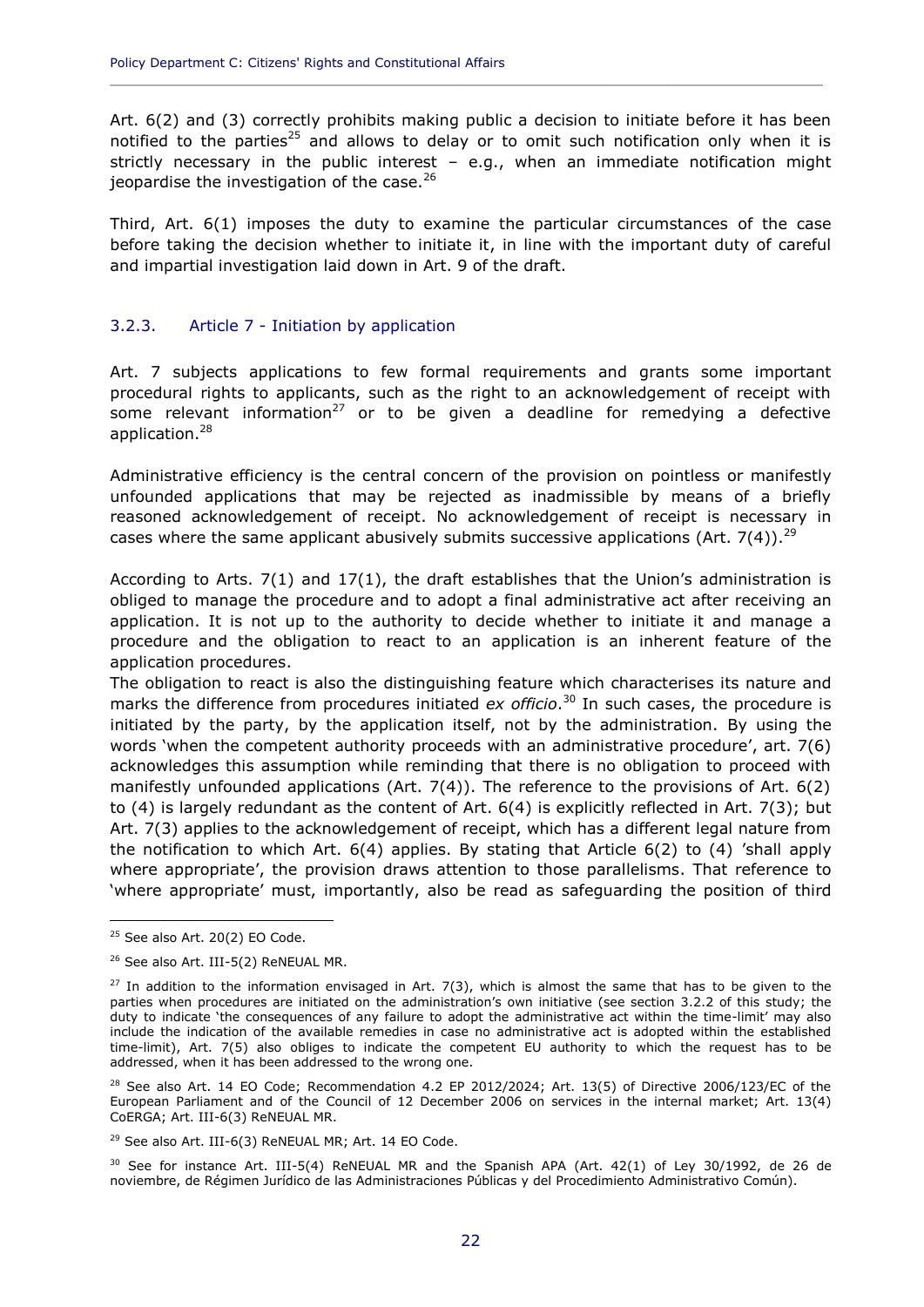parties who might be affected by a procedure which is initiated by application. The latter could be explicitly mentioned in order to strengthen the importance of this point.

 $\_$  ,  $\_$  ,  $\_$  ,  $\_$  ,  $\_$  ,  $\_$  ,  $\_$  ,  $\_$  ,  $\_$  ,  $\_$  ,  $\_$  ,  $\_$  ,  $\_$  ,  $\_$  ,  $\_$  ,  $\_$  ,  $\_$  ,  $\_$  ,  $\_$  ,  $\_$  ,  $\_$  ,  $\_$  ,  $\_$  ,  $\_$  ,  $\_$  ,  $\_$  ,  $\_$  ,  $\_$  ,  $\_$  ,  $\_$  ,  $\_$  ,  $\_$  ,  $\_$  ,  $\_$  ,  $\_$  ,  $\_$  ,  $\_$  ,

## <span id="page-24-0"></span>**3.3. Chapter III: Management of the administrative procedure**

#### <span id="page-24-1"></span>3.3.1. Article 8 – Procedural rights

Art. 8 enumerates some relevant general rights of the parties that are not granted elsewhere in the draft and which should be respected in all stages of the procedure.

Those rights duly complement other rights of the parties concerning specific stages of the procedure established in other provisions of the draft (such as the right to receive an acknowledgement of receipt in application procedures; to be heard; to access the file; to be given reasons for the final decision, etc.). $31$ 

#### <span id="page-24-2"></span>3.3.2. Article 9 - Duty of careful and impartial investigation

Art. 9(1) contains the important duty of careful and impartial investigation developed in the jurisprudence of the CJEU.<sup>32</sup> This duty is a significant element of the principle of good administration, and as such implied in Art.  $41(1)$  of the Charter.<sup>33</sup>

Art. 9(2) further enumerates some relevant instruments of information gathering envisaged by the Union's sector-specific legislation, such as evidence of parties, witnesses and experts, visits and inspections and the request of documents and records.<sup>34</sup>

In view of the rights of defence, Art. 9(3) explicitly enumerates the parties' right to produce evidence.

#### <span id="page-24-3"></span>3.3.3. Article 10 - Duty to cooperate

Art. 10 complements the principle of *ex officio* investigation laid down in Art. 9 by establishing the duty of the parties to cooperate with the competent authority in ascertaining the facts and circumstances of the case.<sup>35</sup>

 $31$  A similar general list is contained in Art. III-8(1) ReNEUAL MR and in Art. 35 of the Spanish APA. See also Arts. 7, 8(1) and 13(2) of Directive 2006/123/EC of the European Parliament and of the Council of 12 December 2006 on services in the internal market; Recommendation 3 EP 2012/2024; Arts. 10(3), 15(3) and 22 EO Code; Art. 16 CoERGA.

<sup>32</sup> See for instance Case C-269/90 *TU München* v *Hauptzollamt München-Mitte* [1991] ECR I-5469, para. 14; Case T-13/99 *Pfizer Animal Health v Council of the EU* [2002] ECR II-3305.

<sup>33</sup> See also Art. 9 EO Code; Art. III-10(1) ReNEUAL MR; § 24 of the German APA (Verwaltungsverfahrensgesetz in der Fassung der Bekanntmachung vom 23. Januar 2003); Art. 3:2 of the Dutch APA (Wet van 4 juni 1992 houdende algemene regels van bestuursrecht); Art. 6(1)(b) of the Italian APA; Arts. 77-79 of the Polish APA (Ustawa z 14 czerwca 1960 r. Kodeks postępowania administracyjnego).

 $34$  See also § 26(1) of the German APA.

<sup>35</sup> See also § 26(2) of the German APA; Art. III-13 ReNEUAL MR.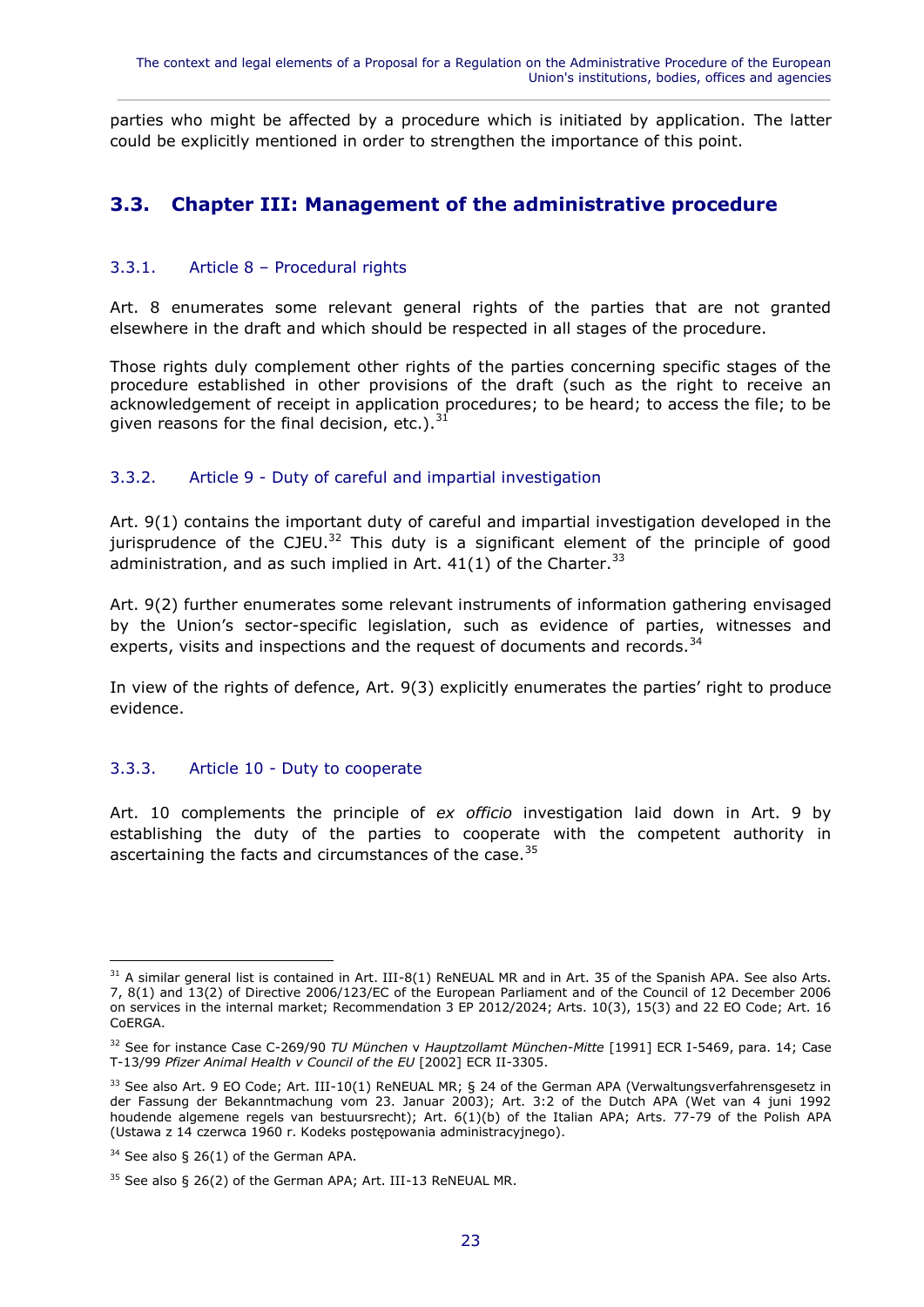Art. 10 is particularly important in order to show that the draft Regulation is balancing the duties imposed upon the administration with duties imposed upon the parties, and hence complying with the objective of protecting citizens and legal persons and fostering efficiency at the same time.

**\_\_\_\_\_\_\_\_\_\_\_\_\_\_\_\_\_\_\_\_\_\_\_\_\_\_\_\_\_\_\_\_\_\_\_\_\_\_\_\_\_\_\_\_\_\_\_\_\_\_\_\_\_\_\_\_\_\_\_\_\_\_\_\_\_\_\_\_\_\_\_\_\_\_\_\_\_\_\_\_\_\_\_\_\_\_\_\_\_\_\_\_**

Paras. 2 and 3 contain important safeguards. Para 2 requires that a reasonable time-limit shall be given to the parties to reply to any request of cooperation and para. 3 correctly grants the privilege against self-incrimination, an important element of the rights of defence developed by the CJEU, $^{36}$  in cases where the administrative procedure may lead to an administrative sanction.<sup>37</sup>

#### <span id="page-25-0"></span>3.3.4. Article 11 - Witnesses and experts

Art. 11 specifies that witnesses and experts may be heard at the initiative of the competent authority or proposed by the parties, and that experts chosen by the competent authority shall be technically competent and not affected by a conflict of interest.

This latter requirement is particularly important considering the key role consulted experts have in many EU administrative procedures, like those where the final decision relies on an accurate scientific risk assessment.<sup>38</sup> Conflicts of interest are regulated in Art. 13 (see section [3.3.6](#page-26-0) of this study).

#### <span id="page-25-1"></span>3.3.5. Article 12 - Inspections

Art. 12 lays down a set of basic rules regarding inspections, one of the main instruments of information gathering before and during administrative procedures. National APAs do not usually regulate inspections, but this is nowadays considered to be a shortcoming by many scholars, considering the big impact inspections may have on citizens and businesses, their relevance for administrative decision-making and the existence of a number of procedural rights that can be granted in all kinds of inspections.

Art. 12 correctly summarizes relevant principles and rules contained in different pieces of sector-specific legislation,<sup>39</sup> adding some interesting contents.

 $\overline{a}$ <sup>36</sup> See for instance Joined Cases C-238/99 P, C-244/99 P, C-245/99 P, C-247/99 P, C-250/99 P to C-252/99 P and C-254/99 P *Limburgse Vinyl Maatschappij (LVM) and others v Commission* [2002] ECR I-8375, paras. 258-293; Case 347/87 *Orkem v Commission* [1989] ECR 3283, paras. 27-42.

<sup>&</sup>lt;sup>37</sup> See Art. III-14 ReNEUAL MR.

 $38$  Such requirements are foreseen by sector-specific legislation like e.g. Arts. 22(7), 23(a), 28, 32(1), 37 and 38 of the Regulation (EC) 178/2002 of the European Parliament and of the Council of 28 January 2002 laying down the general principles and requirements of food law, establishing the European Food Safety Authority and laying down procedures in matters of food safety, with regard to the experts of this Authority.

<sup>&</sup>lt;sup>39</sup> See e.g. Arts. 8 and 9 of Council Regulation (EC, Euratom) 2988/95 of 18 December 1995 on the protection of the European Communities financial interests; Council Regulation (Euratom, EC) 2185/96 of 11 November 1996 concerning on-the-spot checks and inspections carried out by the Commission in order to protect the European Communities' financial interests against fraud and other irregularities; Arts. 20 and 21 of Council Regulation (EC) 1/2003 of 16 December 2002 on the implementation of the rules on competition laid down in Articles 81 and 82 of the Treaty; Arts. 12 and 13 of Council Regulation (EC) 139/2004 of 20 January 2004 on the control of concentrations between undertakings (the EC Merger Regulation); Regulation 883/2013 of the European Parliament and of the Council of 11 September 2013 concerning investigations conducted by the European Anti-Fraud Office (OLAF) and repealing Regulation (EC) 1073/1999 of the European Parliament and of the Council and Council Regulation (Euratom) 1074/1999. See also Arts. III-16 to III-21 ReNEUAL MR.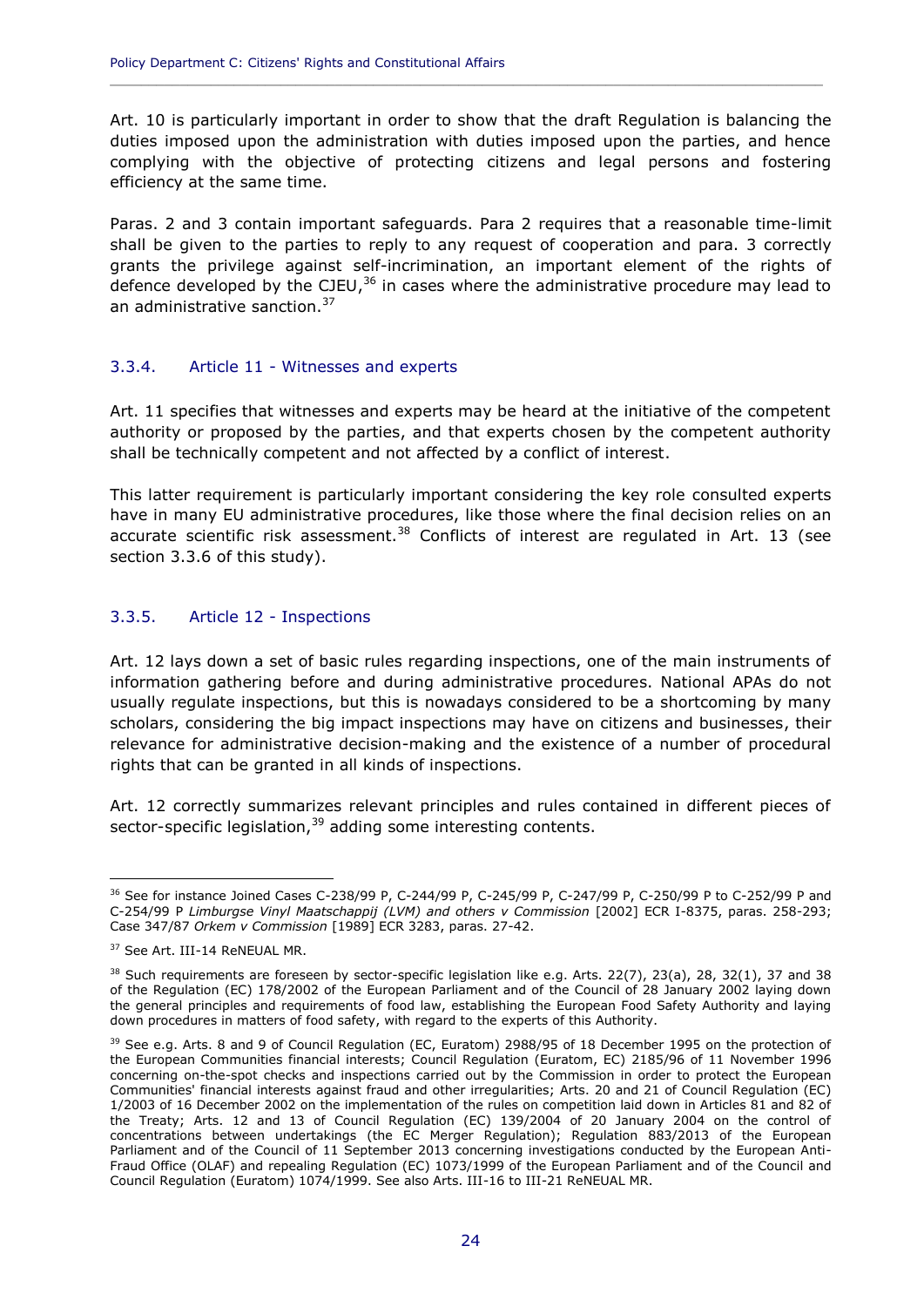Art. 12(1) recalls that inspections need a specific legal basis in a policy-specific legislative act of the Union. Art 12(1) thereby establishes no general power to inspect but instead reiterates that inspections may be carried out only under a specific legal basis and where necessary to fulfil a duty or achieve an objective under Union law specified in the legal authorising legal act.<sup>40</sup> The provisions of Art. 12 hence apply in order to fill gaps in the provisions relating to inspections of the relevant legislative acts and in order to help in the interpretation of the provisions that regulate those inspections in the relevant sectoral piece of legislation.

Paras. 2 to 5 establish some basic rights for the parties subject to inspection, like the right to be notified in advance of the date and starting time of the inspection (unless this could jeopardise the results of the inspection), to be given a written authorisation of the inspection, to be informed of the identity and position of the inspectors, to be present during the inspection and to express opinions and ask questions related to it, to be informed of the subject matter and purpose of the inspection, of the procedure and rules governing the inspection and of the follow-up measures and possible consequences of the inspection, and to receive a copy of the important inspection report inspectors shall draw according to para. 5. The principle of proportionality is also taken into account when establishing that the inspection shall be carried out without causing undue inconvenience to the object of the inspection or the person possessing it.

Paras. 6 and 7, in light of the fact that Union's inspections always take place in the territory of a Member State, oblige Union's inspectors to cooperate with the authorities of the respective Member State and to respect existing national procedural requirements.<sup>41</sup>

#### <span id="page-26-0"></span>3.3.6. Article 13 - Conflict of interests

Art. 13 addresses in a brief and convincing way the key aspect of the impartiality and the conflicts of interests of members of staff participating in the procedure. The right to be treated impartially by EU authorities is a facet of the fundamental right to good administration enshrined in Art. 41(1) of the Charter.

Currently, the duty of impartiality is regulated at EU level in the Financial Regulation and in the Staff Regulations.<sup>42</sup> However, it is also necessary to address this central issue, which is also connected to the principles of equality and non-discrimination, $43$  from a procedural perspective, in order to ensure adequate protection of the (other) parties. Similar rules on impartiality are indeed contained in many national APAs.<sup>44</sup>

 $\overline{a}$ <sup>40</sup> See Art. III-16(1) ReNEUAL MR.

<sup>&</sup>lt;sup>41</sup> On the cooperation between the Union's and the Member States' authorities during inspections see Arts. III-18 to III-21 ReNEUAL MR and the corresponding explanations.

<sup>&</sup>lt;sup>42</sup> Art. 57 of Regulation (EU, Euratom) 966/2012 of the European Parliament and of the Council of 25 October 2012 on the financial rules applicable to the general budget of the Union and repealing Council Regulation (EC, Euratom) 1605/2002; Art. 11(a) of Regulation 31 (EEC), 11 (EAEC), laying down the Staff Regulations of Officials and the Conditions of Employment of Other Servants of the European Economic Community and the European Atomic Energy Community ('Staff Regulations').

<sup>&</sup>lt;sup>43</sup> Arts. 20 and 21 of the Charter.

<sup>44</sup> See e.g. §§ 7 and 36a of the Austrian APA (Allgemeines Verwaltungsverfahrensgesetz 1991); Art. 2:4 of the Dutch APA; §§ 20 and 21 of the German APA; Arts. 28 and 29 of the Spanish APA.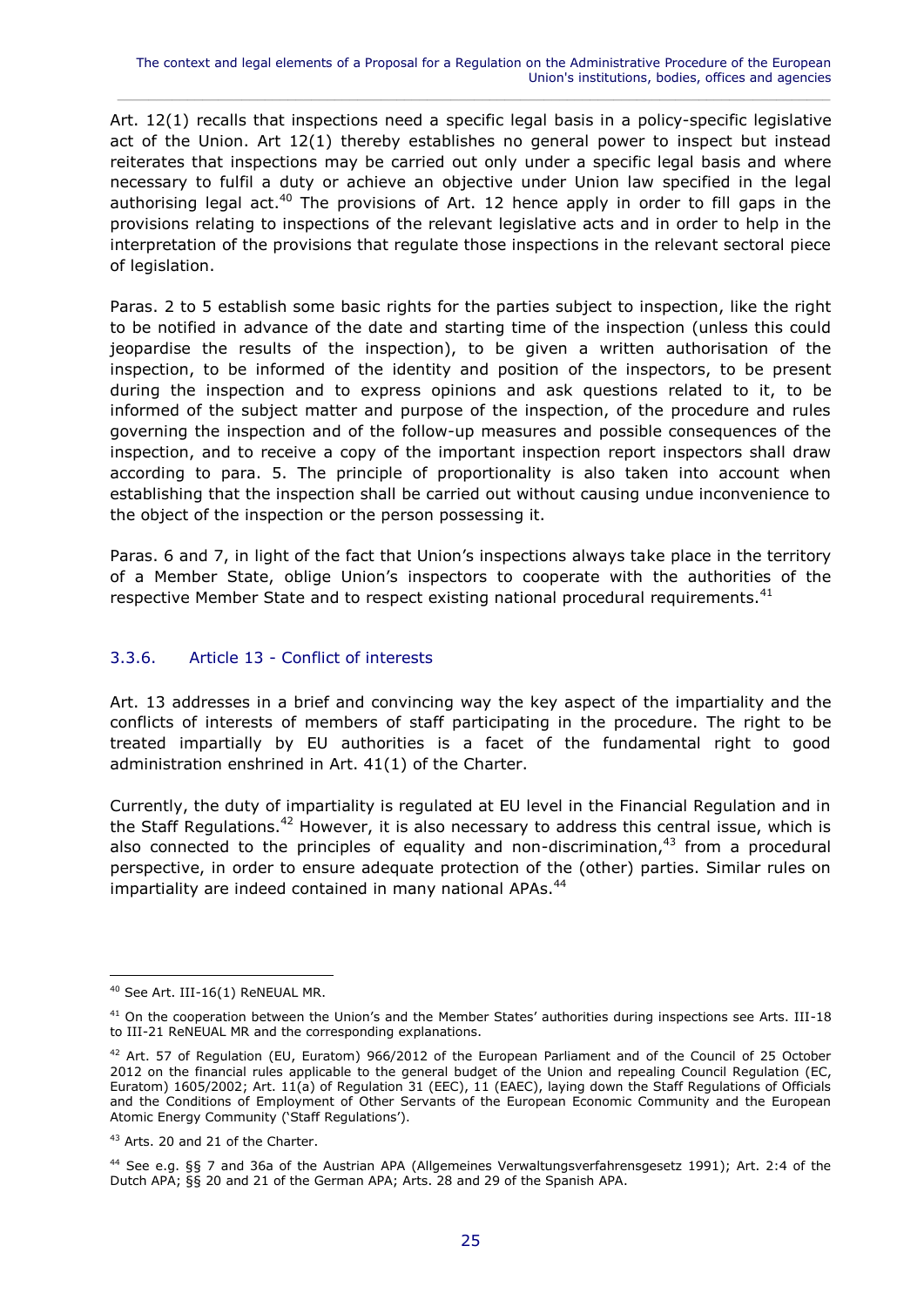Para. 1 of Art. 13 obliges any member of staff to abstain from participating in the procedure where he or she has, directly or indirectly, a personal interest, including, in particular, any family or financial interest, such as to impair his or her impartiality. Instead of including an exhaustive list of grounds, as some APAs do, Art. 13 opts for a broader and functional approach.

**\_\_\_\_\_\_\_\_\_\_\_\_\_\_\_\_\_\_\_\_\_\_\_\_\_\_\_\_\_\_\_\_\_\_\_\_\_\_\_\_\_\_\_\_\_\_\_\_\_\_\_\_\_\_\_\_\_\_\_\_\_\_\_\_\_\_\_\_\_\_\_\_\_\_\_\_\_\_\_\_\_\_\_\_\_\_\_\_\_\_\_\_**

Paras. 2 and 3 regulate how this duty is to be fulfilled. Para. 2 obliges the affected member of staff to communicate any conflict of interests to the competent authority, which will in most cases be his or her superior, who shall decide whether to exclude the official or not, in view of the particular circumstances of the case. In coherence with the procedural perspective mentioned before and with the right to be treated impartially of Art. 41(1) of the Charter, para. 3 also grants the right of the parties to request the exclusion of a member of staff affected by a conflict of interest.<sup>45</sup>

#### <span id="page-27-0"></span>3.3.7. Article 14 - Right to be heard

Art. 14 regulates the central question of the right to be heard, the oldest and most important procedural right in the different legal traditions, a general principle of EU law according to the CJEU and a core element of the fundamental right to good administration enshrined in Art. 41(2)(a) of the Charter.

Para. 1 reproduces this Charter provision (in its English version)<sup>46</sup> and paras. 2 and 3 specify four important aspects deriving from the CJEU case law:<sup>47</sup> the right of the parties to receive sufficient information and to be given adequate time to prepare their defence, the right to be assisted by a person of their choice<sup>48</sup> and to express their views in writing or orally.<sup>49</sup>

#### <span id="page-27-1"></span>3.3.8. Article 15 – Right of access to the file

Art. 15 addresses the right of access to the file, another important element of the fundamental right to good administration enshrined in Art.  $41(2)(b)$  of the Charter, which is closely related to the right to be heard.

Para. 1 reproduces this Charter provision and adds two important elements: it establishes that the access to the file shall be 'full', $50$  and imposes the duty to give reasons for access restrictions.

<sup>45</sup> See Recommendation 4.3 EP 2012/2024; Art. III-3 ReNEUAL MR.

<sup>&</sup>lt;sup>46</sup> Some other language versions of the Charter require that the contested measure is initiated against the claimant.

<sup>47</sup> See e.g. Cases C-48 and 66/90 *Netherlands and Koninklijke PTT Nederland NV and PTT Post v Commission*  [1992] ECR 565; Case C-135/92 *Fiskano AB v Commission* [1994] ECR I-2885; Cases C-402 and C-415/05 P *Kadi and Al Barakaat International Foundation v Council and Commission* [2008] ECR I- 6351; Case C‑349/07 *Sopropé* [2008] ECR I-10369. See also Recommendation 4.4 EP 2012/2024; Arts. III-23 and III-24 ReNEUAL MR, granting also specifically the right to be heard in composite procedures between EU authorities and Member States.

<sup>&</sup>lt;sup>48</sup> This right relates to the right to be represented by a lawyer or some other person of the party's choice included in Art. 8(e) of the draft.

 $49$  It seems that the choice as to whether the hearing should be written or oral is left to the authority's discretion, in line with the existing case law of the CJEU.

<sup>&</sup>lt;sup>50</sup> See also Recommendation 4.5 EP 2012/2024.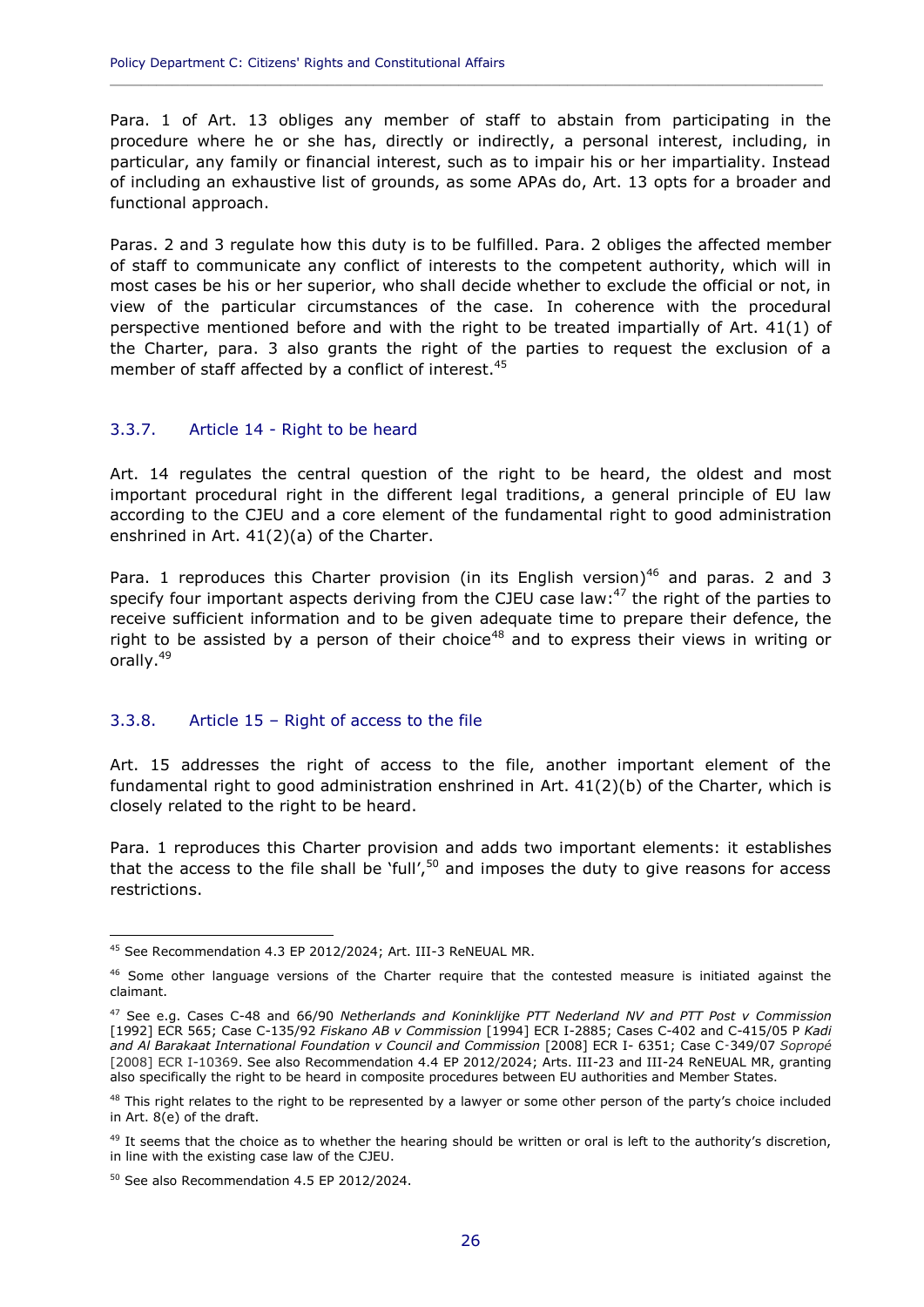Para. 2, in line with the jurisprudence of the CJEU, $51$  establishes that where no full access to the entire file can be granted, the party should be given an adequate summary of the content of those documents.<sup>52</sup>

These provisions are applicable irrespective of the general right of access to documents, which in itself is a fundamental right, protected by Art. 42 of the Charter and Art. 15(3) TFEU. Reference to that general right is made in recital 37 of this Regulation. This shows that access to the file is not the same as access to documents. In fact, the right of access to documents under Art. 42 of the Charter remains unaffected by these provisions and is implemented through Regulation  $1049/2001^{53}$  (or a possible successor thereof).

#### <span id="page-28-0"></span>3.3.9. Article 16 – Duty to keep records

In line with Art. 24 EO Code<sup>54</sup> and with the jurisprudence of the CJEU<sup>55</sup>, Art. 16 indicates that the Union's administration 'shall keep records of its incoming and outgoing mail, of the documents it receives and of the measures it takes', and shall establish an index of the files it keeps.

This is a very useful complement to the right of access to the file, as guaranteed by Art. 15 of the draft, and also to the regulation on access to documents. It is clearly in the interest of not only a transparent but also an efficient European administration, as called for by Art. 298 TFEU. Keeping an adequate file is also crucial to allow the parties to exercise their rights of defence and to enable judicial review.

Para. 2 recalls the obvious duty to respect the fundamental right to data protection (Art. 8 Charter) when keeping records.

#### <span id="page-28-1"></span>3.3.10. Article 17 – Time-limits

An important problem of the current regulation of EU administrative procedures is that EU sector-specific legislation, with few exceptions, generally lacks clear time-limits for administrative procedures. This is seen as one of the reasons for undue delays and to legal uncertainty for the parties concerned.

Art. 17 addresses this problem by laying down a time-limit of three months<sup>56</sup> in order to make operational the duty established by the CJEU to adopt decisions within a reasonable

<sup>51</sup> See Case T-30/91 *Solvay* v *Commission* [1995] ECR II-1775, paras. 87-95; Joined Cases T-25/95, T-26/95, T-30/95 to T-32/95, T-34/95 to T-39/95, T-42/95 to T-46/95, T-48/95, T-50/95 to T-65/95, T-68/95 to T-71/95, T-87/95, T-88/95, T-103/95 and T-104/95 *Cimenteries CBR and Others* v *Commission* [2000] ECR II-491, paras. 142 to 144 and 147; Case T-329/00 *Bonn Fleisch Ex- und Import v Commission* [2003] ECR II-287, para. 59; in general Case C-204-205/00 *Aalborg Portland A/S and Others v Commission* [2004] ECR I-123.

<sup>52</sup> See also Art. III-22(2) ReNEUAL MR.

<sup>53</sup> Regulation (EC) 1049/2001 of the European Parliament and of the Council of 28 May 2001 regarding public access to European Parliament, Council and Commission documents.

<sup>&</sup>lt;sup>54</sup> See also Recommendation 3 ("Principle of transparency") EP 2012/2024; Art. III-7 ReNEUAL MR.

<sup>55</sup> See e.g. Opinion of Advocate General Kokott in *Solvay SA v European Commission*, Case C-109/10 P delivered on 14 April 2011, [2011] ECR I-10329 para. 194.

 $56$  See also Recommendation 4.6 EP 2012/2024; Art. III-9(1) ReNEUAL MR; Art. 42(3) of the Spanish APA; § 42a(2) of the German APA; Art. 2 of the Italian APA.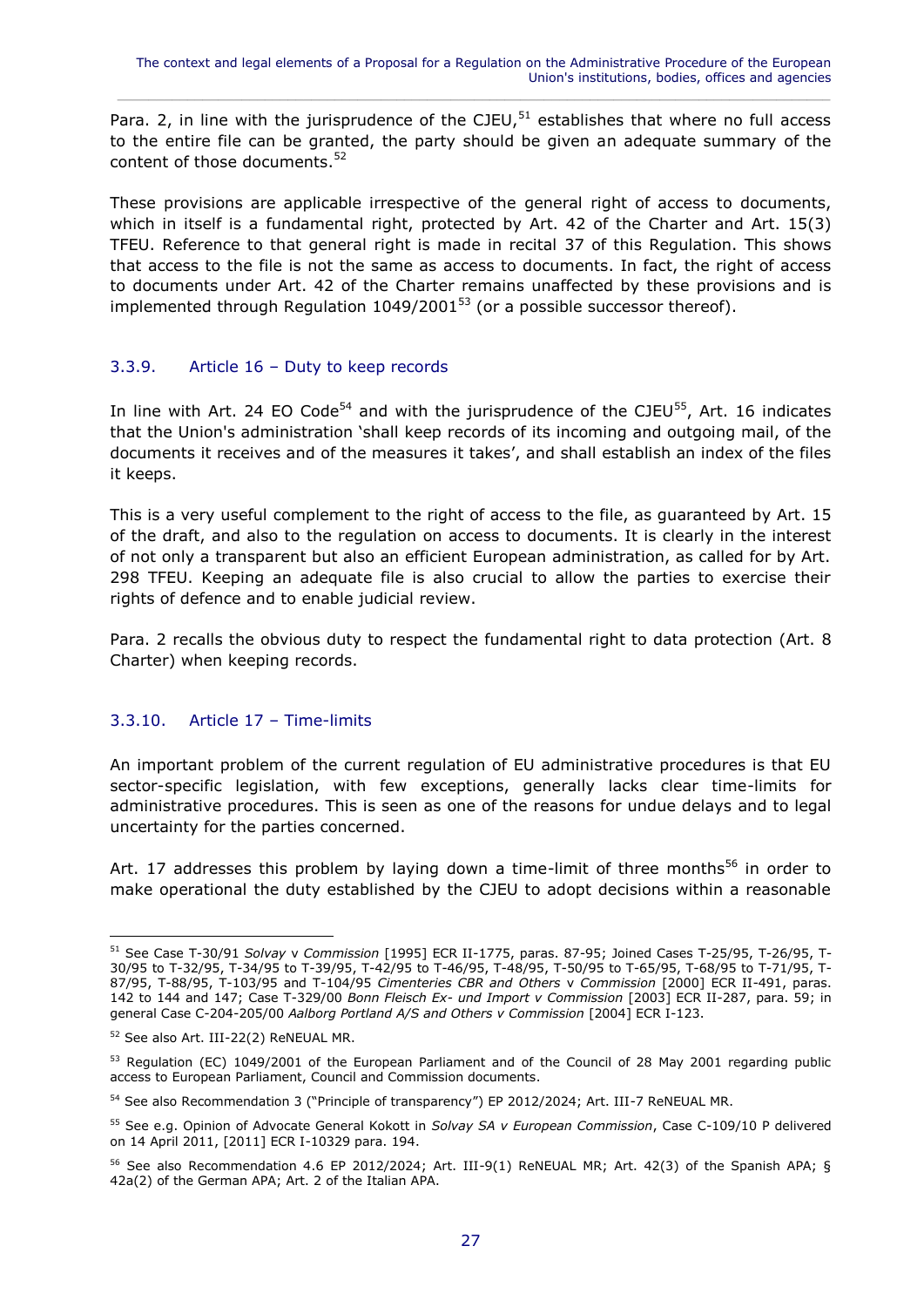time.<sup>57</sup> Sector-specific legislation, in line with Art. 3 of this draft, can provide for shorter or longer time-limits, according to the specific requirements of the matter.

**\_\_\_\_\_\_\_\_\_\_\_\_\_\_\_\_\_\_\_\_\_\_\_\_\_\_\_\_\_\_\_\_\_\_\_\_\_\_\_\_\_\_\_\_\_\_\_\_\_\_\_\_\_\_\_\_\_\_\_\_\_\_\_\_\_\_\_\_\_\_\_\_\_\_\_\_\_\_\_\_\_\_\_\_\_\_\_\_\_\_\_\_**

The time specified in Art.  $17(1)$  begins, in the case of Art.  $17(1)(a)$ , with the notification in case of own-initiative procedures (Art. 6 of the draft). This corresponds to the solution usually adopted by APA's. Under Art.  $17(1)(b)$ , on the other hand, the time-limit begins with the acknowledgement of receipt for cases of initiation of a procedure by application (Art. 7 of the draft). Art. 17(1)(b) differs from most APA's which rather refer to the date of the application itself. The Regulation, instead of opting for such a solution, which might be more coherent from a systematic point of view, choses a solution that does not induce problems of evidence since, in order to solve the problems that might arise if the administration neglects to send an acknowledgement of receipt, Art. 17(3) establishes a mechanism which safeguards the rights of the applicant.

Art. 17(2) of the draft is special in the context of this draft as it is one of the few provisions which contains rules on what happens in case of non-compliance with the obligations of the administration spelt out within the Regulation. Where no administrative act can be adopted within the relevant time-limit, Art. 17(2) obliges the administration to inform the parties in case of delays and to give reasons for the delay.<sup>58</sup> The authority is also obliged to respond to questions of parties which may arise anytime concerning the progress of the consideration of the matter. This is coherent with the right to be given all relevant information related to the procedure granted in Art. 8(a) of the draft.

Art. 17(3) establishes the consequences of a particular type of administrative silence. It holds that in absence of a receipt of an application in cases under Art. 7 of this draft, a negative decision shall be deemed to have been adopted. Generally, however, such presumed act will suffer from a lack of reasoning under Art. 296 TFEU and may thus be subject to judicial review. It should also be noted that for cases of non-action of the administration, Article 265 TFEU offers the option of bringing an action for failure to act and thus to remedy situations of non-action of the Union administration.

Art. 17(4) maintains consistency in Union law by referring to the general Union rules under Regulation  $1182/71^{59}$  for the calculation of time-limits.

#### <span id="page-29-0"></span>**3.4. Chapter IV: Conclusion of the administrative procedure**

#### <span id="page-29-1"></span>3.4.1. Article 18 - Form of administrative acts

 $\overline{a}$ 

Art. 18 establishes that the administrative act concluding the administrative procedure shall be in writing, shall be signed and drafted in a clear, simple and understandable manner. $60$ 

<sup>57</sup> See e.g. Case C-282/95 P *Guérin automobiles v Commission* [1997] ECR I-1503, para. 37, even with regard to complaints.

 $58$  See also Recommendation 4.6 EP 2012/2024; Art. III-9(3) ReNEUAL MR; Art. 42(6) of the Spanish APA; § 42a(2) of the German APA; Art. 35 of the Polish APA.

<sup>&</sup>lt;sup>59</sup> Regulation (EEC, Euratom) No 1182/1971 of the Council of 3 June 1971 determining the rules applicable to periods, dates and time limits.

<sup>60</sup> See also Recommendation 4.7 EP 2012/2024; Art. III-31(1) ReNEUAL MR; Art. 55 of the Spanish APA; § 37 of the German APA.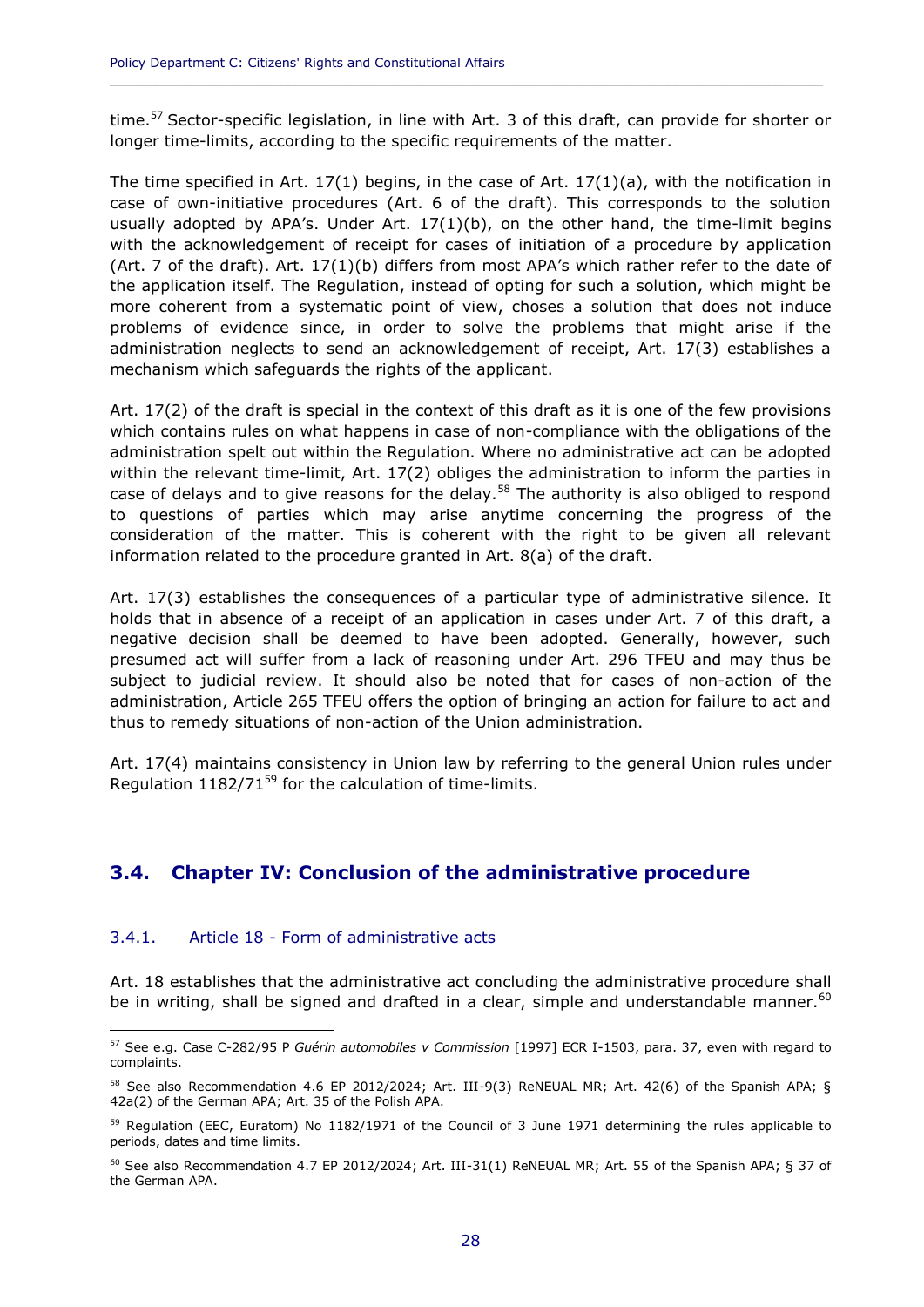The latter requirement shouldn't be interpreted in a merely formal way and should include also the substantive duty to duly specify the decision, in order to enable the parties to understand their rights or duties.<sup>61</sup>

#### <span id="page-30-0"></span>3.4.2. Article 19 – Duty to state reasons

Paras. 1 and 2 of Art. 19 contain a brief and convincing regulation of the important duty to state reasons, another crucial element of the fundamental right to good administration enshrined in Art. 42(2)(c) of the Charter and the second para. of Art. 296 TFEU.<sup>62</sup>

In line with the existing case law of the CJEU, $^{63}$  both paras. of Art. 19 require that the statement of reasons is clear and that it indicates the legal basis, the relevant facts and the way in which the different relevant interests have been taken into account.<sup>64</sup>

Unlike some national APAs, Art. 19 does not restrict the duty to give reasons to certain types of acts nor envisages any exceptions;<sup>65</sup> this is in line with the Treaty obligations deriving from Art. 296 TFEU.

Para. 3 only allows to replace the individual statement of reasons by a general one where a large number of parties are concerned; in such cases, the authority is only obliged to provide with an individual statement of reasons those parties who expressly request it.<sup>66</sup> This para. 3 should be interpreted restrictively and not serve as an excuse to provide stereotyped statements of reasons.

#### <span id="page-30-1"></span>3.4.3. Article 20 – Remedies

The duty to indicate available remedies laid down in Art.  $20^{67}$ , which is foreseen in many national APAs $^{68}$ , is very positive, since it facilitates the use of existing remedies by the parties, especially in composite procedures between the Union's administration and Member States, where the identification of such remedies may be particularly difficult. The duty to indicate not only administrative and judicial remedies, but also the possibility of lodging a complaint with the EO, goes beyond most national standards and duly reflects the importance of the Ombudsman at EU level.

 $\overline{a}$  $61$  See Art. III-28 ReNEUAL MR; § 37(1) of the German APA; Art. 53(2) of the Spanish APA.

 $62$  See also Art. 296(2) TFEU.

<sup>63</sup> See e.g. Case C-367/95 P, *Commission of the European Communities v Chambre syndicale nationale des*  entreprises de transport de fonds et valeurs (Sytraval) and Brink's France SARL [1998] ECR I-1719; Case C-301/96, *Commission v. Germany* [2003] ECR I-9919.

<sup>&</sup>lt;sup>64</sup> See also Art. 18(1) EO Code; Recommendation 4.8 EP 2012/2024; Art. III-29 ReNEUAL MR (imposing also the duty to give reasons in composite procedures between EU authorities and Member States).

<sup>65</sup> As is the case e.g. of § 39(2) of the German APA; Art. 54 of the Spanish APA; Art. 21-*octies*(2) of the Italian APA; or Section 20(1) of the Swedish APA (Förvaltningslag (1986:223) Utfärdad: 1986-05-07).

<sup>66</sup> See Art. 18(3) EO Code; Recommendation 4.8 EP 2012/2024.

<sup>67</sup> See also Art. 19 EO Code; Recommendation 4.10 EP 2012/2024; Art. III-30 ReNEUAL MR.

 $^{68}$  See e.g. Art. 3(4) of the Italian APA; § 61 of the Austrian APA; Art. 89(3) of the Spanish APA.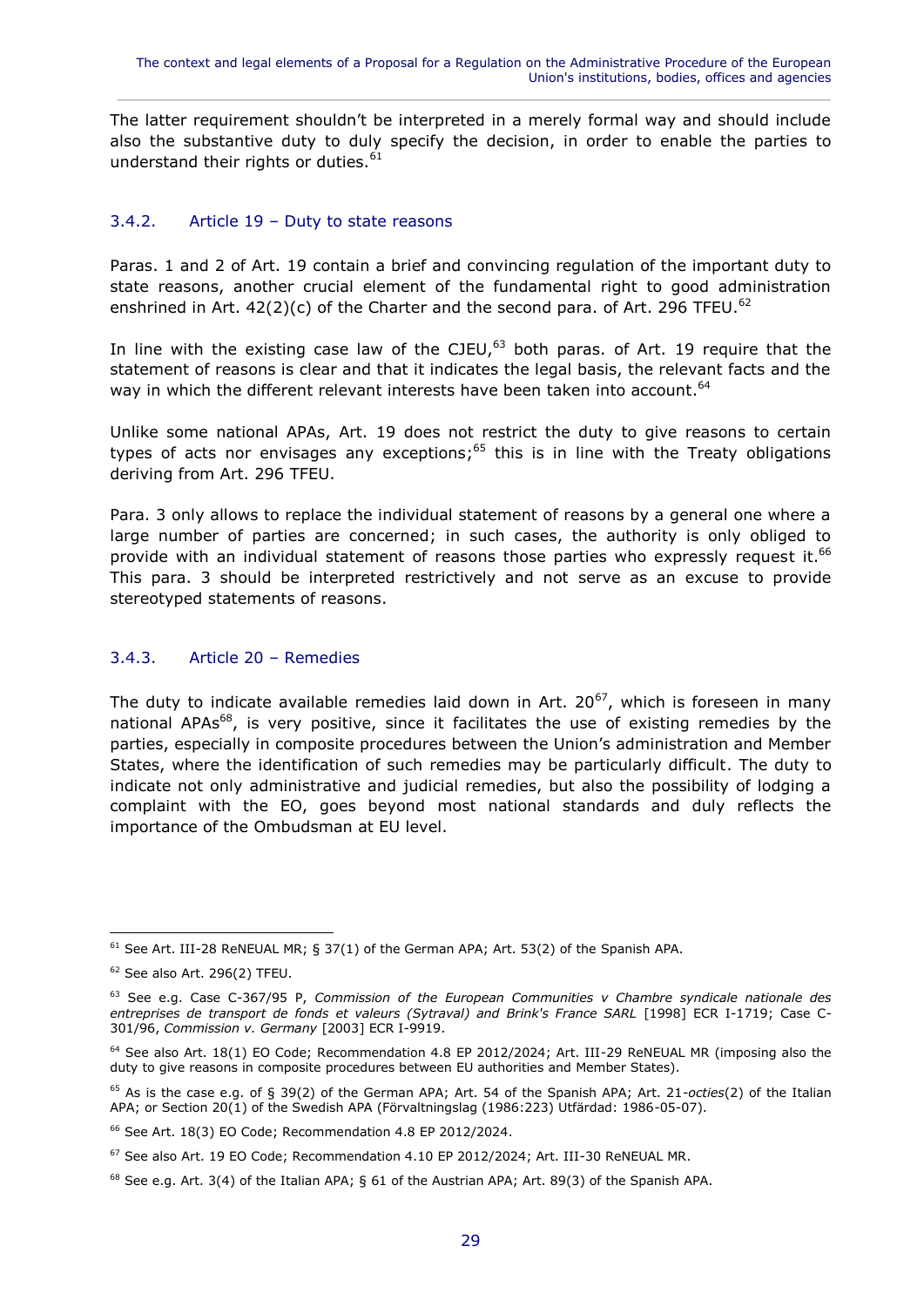It is however less clear that a Regulation on administrative procedure like the current draft should also regulate the possibilities of administrative review, as Art. 20(2) does when it grants the right to always request an administrative review by the hierarchical superior authority, or  $-$  where that is not possible  $-$  by the same authority which adopted the administrative act. If enacted, such regulation of administrative review should in any case address the particularities of review of the decisions adopted by Union's agencies, and it should make clear that requesting administrative review is not a prerequisite for bringing an action before the CJEU and that the two months deadline of Art. 263(6) TFEU does not begin until the administrative review has finished.

**\_\_\_\_\_\_\_\_\_\_\_\_\_\_\_\_\_\_\_\_\_\_\_\_\_\_\_\_\_\_\_\_\_\_\_\_\_\_\_\_\_\_\_\_\_\_\_\_\_\_\_\_\_\_\_\_\_\_\_\_\_\_\_\_\_\_\_\_\_\_\_\_\_\_\_\_\_\_\_\_\_\_\_\_\_\_\_\_\_\_\_\_**

#### <span id="page-31-0"></span>3.4.4. Article 21 – Notification of administrative acts

Art. 21 regulates two things. First, it obliges the Union's administration to notify to the parties about the adoption of an act.<sup>69</sup> Second, Art. 21 also establishes that an act shall only take effect upon notification. Both rules are also foreseen in Art. 297(2) TFEU and in many national APAs, $70$  and constitute a general requirement of the principle of legal certainty applicable to all kind of decisions having legal effects.<sup>71</sup>

However, according to Art. 27(2) of the draft, 'administrative acts of general scope' shall be published and not notified, and shall enter into force as from the date of publication by means directly accessible to those concerned.

#### <span id="page-31-1"></span>**3.5. Chapter V: Rectification and withdrawal of acts**

The possibility of rectification or withdrawal of unlawful administrative acts adopted by the EU administration has been dealt with by the CJEU since the very beginning of its case law, for example in *Algera* of 1957. Therein, the CJEU acknowledges, on the basis of *'the rules acknowledged by the legislation, the learned writing and the case-law of the Member States',* the existence of a general principle of revocability of illegal measures at least within a reasonable period of time.<sup>72</sup> Also many sector-specific EU regulations contain provisions on rectification and withdrawal of acts.<sup>73</sup>

The provisions of Chapter V introduce general rules on rectification and withdrawal of acts adopted by EU Administrations, expressly taking into account the need to differentiate between, on one hand, the procedure to be followed for the revision of decisions adopted which affect adversely the interests of a person and, on the other hand, those which are beneficial to that person.

#### <span id="page-31-2"></span>3.5.1. Article 22 – Corrections of errors in administrative acts

According to Recommendation 5 of EP 2012/2024 (on the review and correction of own decisions)

 $69$  According to Art. 8(d) of the draft, also the previous procedural steps that may affect them shall be notified to the parties. The duty not to make public the decision to initiate the procedure before the notification has taken place established in Art. 6(2) of the draft seems to be applicable also to the administrative act closing it.

 $70$  See e.g. § 41 of the German APA; Art. 7 of the Italian APA; Arts. 58-61 of the Spanish APA.

 $^{71}$  See also Recommendation 4.9 EP 2012/2024; Art. 20 EO Code; Art. III-33(1) ReNEUAL MR.

<sup>72</sup> Court of Justice, 12.07.1957, in joined cases 7/56, 3/57-7/57.

 $73$  See e.g. Art. 10 of Regulation (EC) No 805/2004 of the European Parliament and of the Council of 21 April 2004 creating a European Enforcement Order for uncontested claims.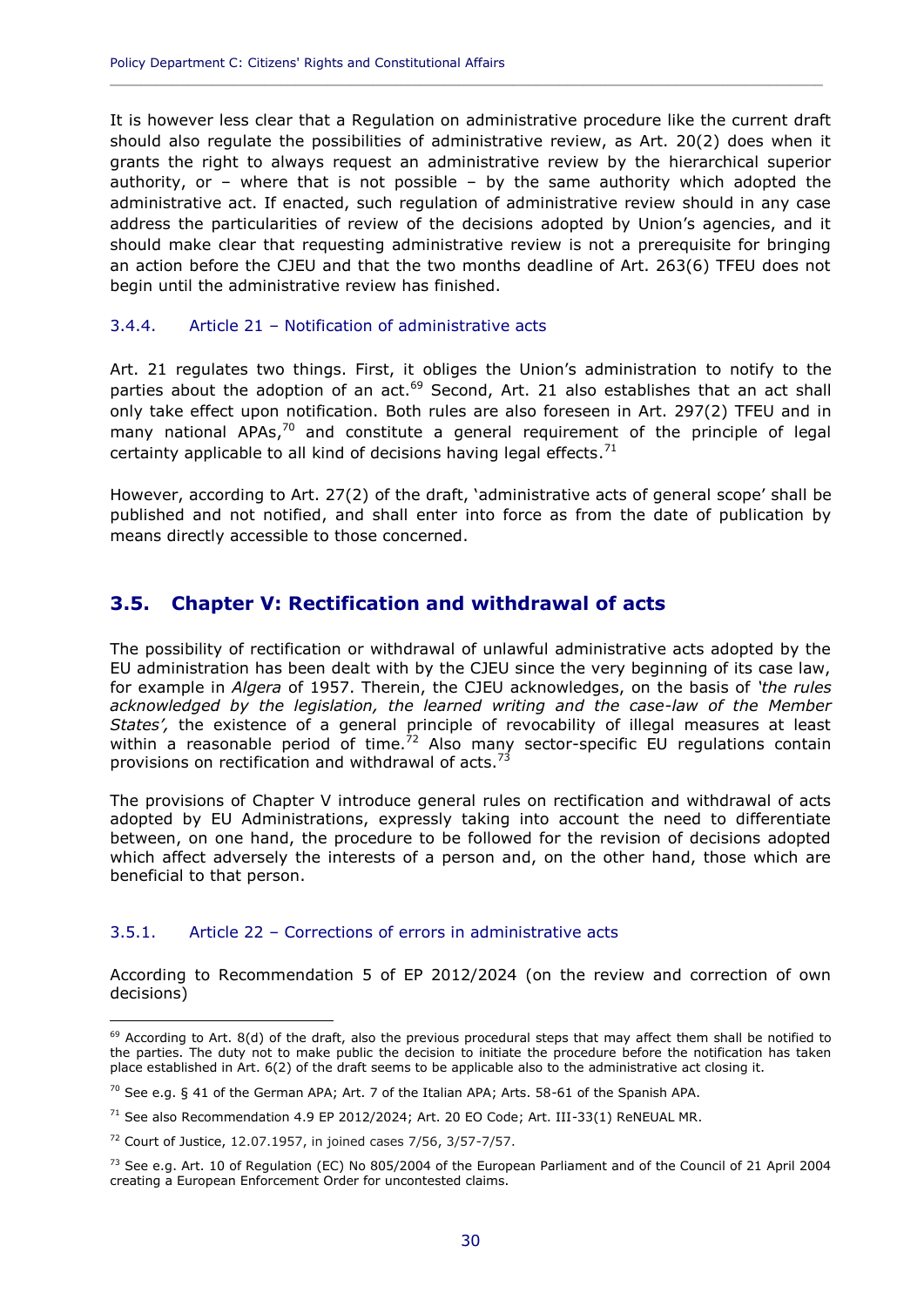'The regulation should include the possibility for the Union's administration to correct a clerical, arithmetic or similar error at any time on its own initiative or following a request by the person concerned.'

The Regulation follows this Recommendation by adding also a paragraph specifying the obligation to always inform parties about such corrections.

#### <span id="page-32-0"></span>3.5.2. Article 23 – Rectification or withdrawal of administrative acts which adversely affect a party

This Article and the following regarding rectification and withdrawal of decisions which were called for by EP 2012/2024 provide a significant added value, presenting the four different possible situations in a clear framework.

According to the provision of Art. 23, an unlawful administrative act which adversely affects a party should be rectified or withdrawn with retroactive effect. On the other hand, a lawful administrative act which adversely affects a party, in cases where the reasons that lead to the decision no longer exist, should be rectified or withdrawn without that decision having retroactive effect. This appears coherent with the principles set out to this regard in the CJEU case law.<sup>74</sup>

Para. 4 then properly specifies that administrative acts which both adversely affect a party but which at the same time are beneficial to other parties, require an assessment of the possible impact of a rectification or withdrawal upon all the parties.

#### <span id="page-32-1"></span>3.5.3. Article 24 – Rectification or withdrawal of administrative acts which are beneficial to a party

In addition to what has already been said in the previous section, Art. 24 takes into account - in a consolidated manner – the principles stated in the CJEU case-law concerning the protection of legitimate expectations in this specific context.<sup>75</sup>

Para. 2 specifies therefore that '[d]ue account shall be taken of the consequences of the rectification or withdrawal on parties who legitimately could expect the act to be lawful' and that '[i]f such parties would incur losses due to reliance on the lawfulness of the decision, the competent authority shall evaluate if those parties are entitled to compensation.'

<span id="page-32-2"></span>From this point of view, the provision takes also into account the distinction between lawful and unlawful administrative acts and properly specifies that, in case of a lawful administrative act which was beneficial to a party, its withdrawal shall not have retroactive effect with regard to that party. $76$ 

<sup>74</sup> Starting from the well-known Judgment of the Court of 22 March 1961, *Société nouvelle des usines de Pontlieue - Aciéries du Temple (S.N.U.P.A.T.) v High Authority of the European Coal and Steel Community*. Joined cases 42 and 49/59.

<sup>75</sup> See 54/7 7 *Herpels v Commission* [1978] ECR 585, para. 38; Case 14/81 *Alpha Steel v Commission* [1982] EC R 749, para. 10; Case 15/8 5 *Consorzio cooperative d'Abruzzo v Commission* [1987] ECR 1005, para. 12.

<sup>76</sup> See for this distinction already in the Judgment of the Court of 22 March 1961, *Société nouvelle des usines de Pontlieue - Aciéries du Temple (S.N.U.P.A.T.)* cit.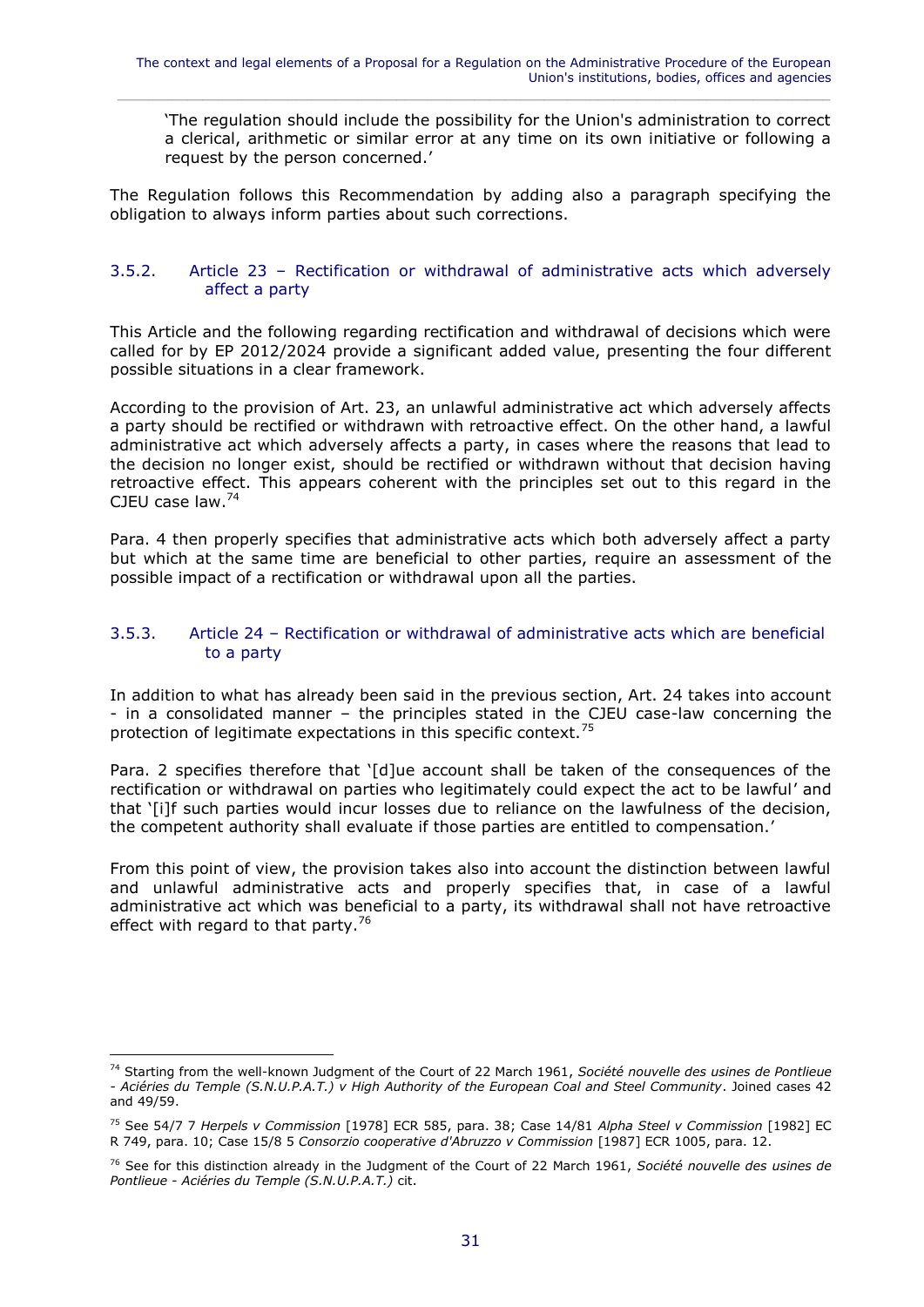#### 3.5.4. Article 25 – Management of corrections of errors, rectification and withdrawal

**\_\_\_\_\_\_\_\_\_\_\_\_\_\_\_\_\_\_\_\_\_\_\_\_\_\_\_\_\_\_\_\_\_\_\_\_\_\_\_\_\_\_\_\_\_\_\_\_\_\_\_\_\_\_\_\_\_\_\_\_\_\_\_\_\_\_\_\_\_\_\_\_\_\_\_\_\_\_\_\_\_\_\_\_\_\_\_\_\_\_\_\_**

Art. 25 contains an important confirmation that certain procedural guarantees contained in earlier chapters of the draft Regulation also apply in procedures leading to the withdrawal and rectification of administrative acts.

#### <span id="page-33-0"></span>**3.6. Chapter VI: Administrative acts of general scope**

Arts. 26 and 27 address the phenomenon that administrative acts may also be general in scope. This does not take away from their nature as administrative acts. Where an act is of general scope certain specificities need to be taken into account in the procedure for the adoption of its acts, the notifications and publication requirements. Especially regarding a regulation intended to address administrative activities by Union bodies, offices, agencies and institutions, such provisions appear important, since much of Union administration covers the adoption of acts of general scope.

#### <span id="page-33-1"></span>3.6.1. Article 26 – Respect for procedural rights

The objective of this article is to ensure that the procedural requirements set out in this Regulation are also applicable to administrative procedures resulting in acts of general scope. The wording declaring this implicitly indicates that the practical requirements surrounding these types of act may allow for some specific procedural provisions, which would best be placed in sector specific legislation.

Art. 26 states that 'The content of administrative acts of general scope adopted by the Union's administration shall respect the procedural rights provided for in this Regulation'. This wording stresses that administrative acts of general scope which are not outside of the scope of the regulation as defined in Art. 2(2) cannot derogate from the rules set up in the Regulation. As such acts of general scope are neither legislative acts nor acts directly based upon the treaties, they may not derogate to the Regulation, which is a legislative act. From a strict legal perspective this goes without saying, but it is indeed good to stress this limit and underline the importance of respecting procedural rights.

#### <span id="page-33-2"></span>3.6.2. Article 27 – Legal basis, statement of reasons and publication

Art. 27 contains legally necessary indications. The indication of legal basis and reasons generally derive from primary law (Art. 296 TFEU) and the Court of Justice's case-law.

The key to Art. 27 is its second para. on the specificities of the entry into force of acts of general scope. The regime of entry into force of such acts derives from the relevant treaty provisions (Art. 297 TFEU), which makes a difference between 'decisions which do not specify to whom they are addressed' and those which 'specify to whom they are addressed'. The second para. of Art. 27 explicitly refers to the possibility by making an act known 'by means directly accessible to those concerned' which for all practical purposes would generally be publication by internet or in the Official Journal of the European Union.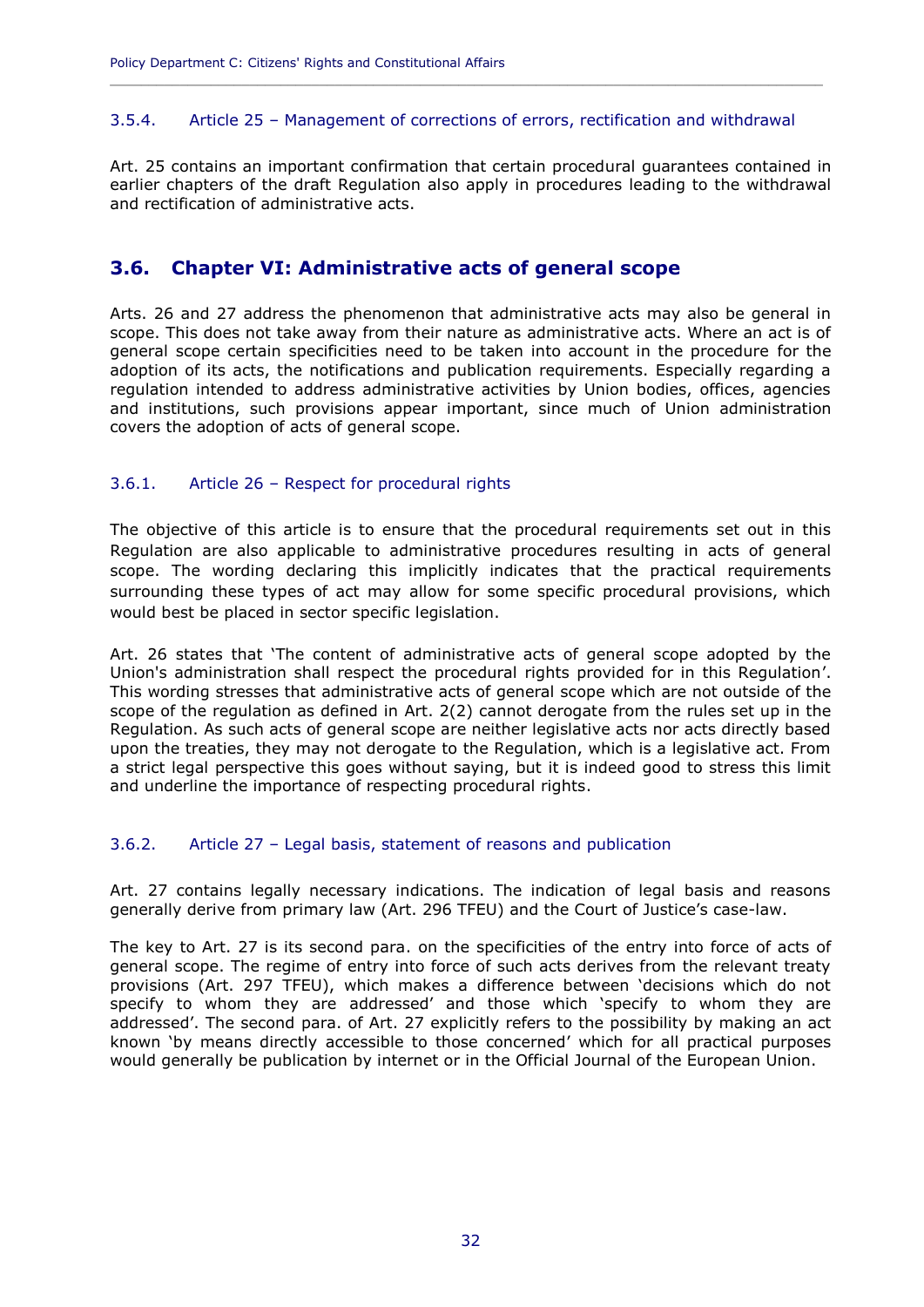## <span id="page-34-0"></span>**3.7. Chapter VII: Information and final provisions**

#### <span id="page-34-1"></span>3.7.1. Article 28 – Online information on rules on administrative procedures

Including an Article establishing the duty to promote the provision of general updated online information on the existing administrative procedures seems very important to ensure citizens' access to applicable law and procedures in real-life. This is also a contribution to the overall transparency of the legal system.<sup>77</sup> It is important to stress that 'existing procedures' does not mean 'ongoing procedures'. The information to be presented on-line is information on the specific elements of categories of procedures established according to Treaty provisions, acts of the institutions or any other form of regulation of soft-law instrument.

This information should allow potential applicants to know in advance the applicable legislation and the procedural and substantive legal requirements that have to be fulfilled in order to submit necessary notifications or to obtain, for example, permits or available subsidies. This also has the advantage of efficiency in that it helps avoiding the public authority to advise individuals and reduces wasteful processing of defective applications and notifications.<sup>78</sup>

#### <span id="page-34-2"></span>3.7.2. Article 29 – Evaluation

EU legislative acts habitually contain provisions on the evaluation of their functioning. It would appear to comply with good legislative practice, to include an obligation of evaluation of this Regulation in its Art. 29. This will allow for a proper preparation of future revisions and continuous improvement of legal acts.

<sup>77</sup> As emphasised in Mandelkern Group on Better Regulation, Final Report (13 November 2001), available at: [http://ec.europa.eu/smart-regulation/better\\_regulation/documents/mandelkern\\_report.pdf,](http://ec.europa.eu/smart-regulation/better_regulation/documents/mandelkern_report.pdf) pp. 10, 40-46.

<sup>&</sup>lt;sup>78</sup> This provision has been taken from Art. III-4 ReNEUAL MR.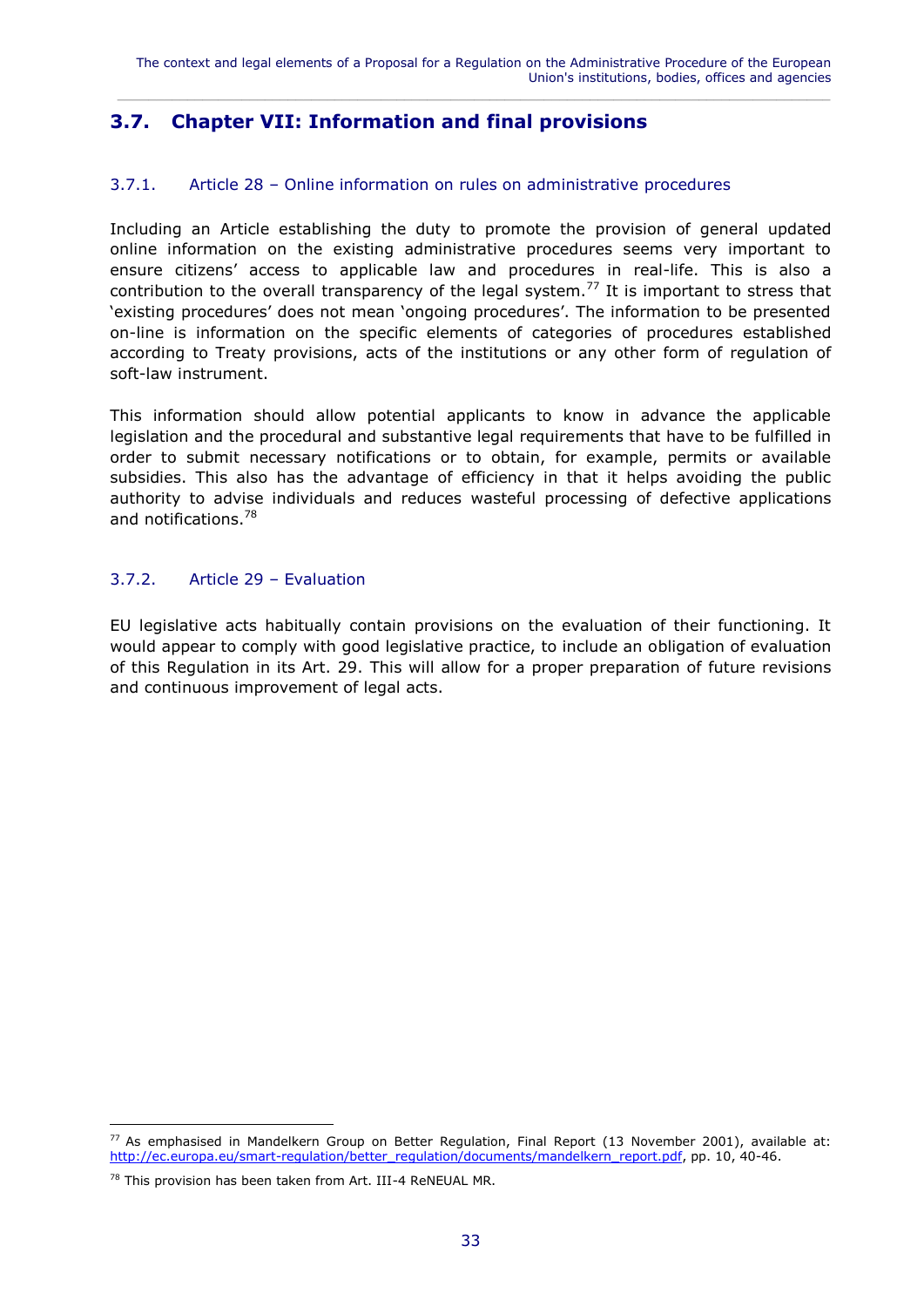## <span id="page-35-0"></span>**ANNEX**

Proposal for a

**\_\_\_\_\_\_\_\_\_\_\_\_\_\_\_\_\_\_\_\_\_\_\_\_\_\_\_\_\_\_\_\_\_\_\_\_\_\_\_\_\_\_\_\_\_\_\_\_\_\_\_\_\_\_\_\_\_\_\_\_\_\_\_\_\_\_\_\_\_\_\_\_\_\_\_\_\_\_\_\_\_\_\_\_\_\_\_\_\_\_\_\_**

#### **REGULATION OF THE EUROPEAN PARLIAMENT AND OF THE COUNCIL**

#### **on the Administrative Procedure of the European Union's institutions, bodies, offices and agencies**

THE EUROPEAN PARLIAMENT AND THE COUNCIL OF THE EUROPEAN UNION,

Having regard to the Treaty on the Functioning of the European Union, and in particular Article 298 thereof,

Having regard to the proposal from the European Commission,

After transmission of the draft legislative act to the national parliaments,

Acting in accordance with the ordinary legislative procedure,

Whereas:

- (1) With the development of the competences of the European Union, citizens are increasingly confronted with the Union's institutions, bodies, offices and agencies, without always having their procedural rights adequately protected.
- (2) In a Union under the rule of law it is necessary to ensure that procedural rights and obligations are always adequately defined, developed and complied with. Citizens are entitled to expect a high level of transparency, efficiency, swift execution and responsiveness from the Union's institutions, bodies, offices and agencies. Citizens are also entitled to receive adequate information regarding possibility to take any further action in the matter.
- (3) The existing rules and principles on good administration are scattered across a wide variety of sources: primary law, secondary law, case-law of the Court of Justice of the European Union, soft law and unilateral commitments by the Union's institutions.
- (4) Over the years, the Union has developed an extensive number of sectoral administrative procedures, in the form of both binding provisions and soft law, without necessarily taking into account the overall coherence of the system. This complex variety of procedures has resulted in gaps and inconsistencies in these procedures.
- (5) The fact that the Union lacks a coherent and comprehensive set of codified rules of administrative law makes it difficult for citizens to understand their administrative rights under Union law.
- (6) In April 2000, the European Ombudsman proposed to the institutions a Code of Good Administrative Behaviour in the belief that the same code should apply to all Union institutions, bodies, offices and agencies.
- (7) In its resolution of 6 September 2001, Parliament approved the European Ombudsman's draft code with modifications and called on the Commission to submit a proposal for a regulation containing a Code of Good Administrative Behaviour based on Article 308 of the Treaty establishing the European Community.
- (8) The existing internal codes of conduct subsequently adopted by the different institutions, mostly based on that Ombudsman's Code, have a limited effect, differ from one another and are not legally binding.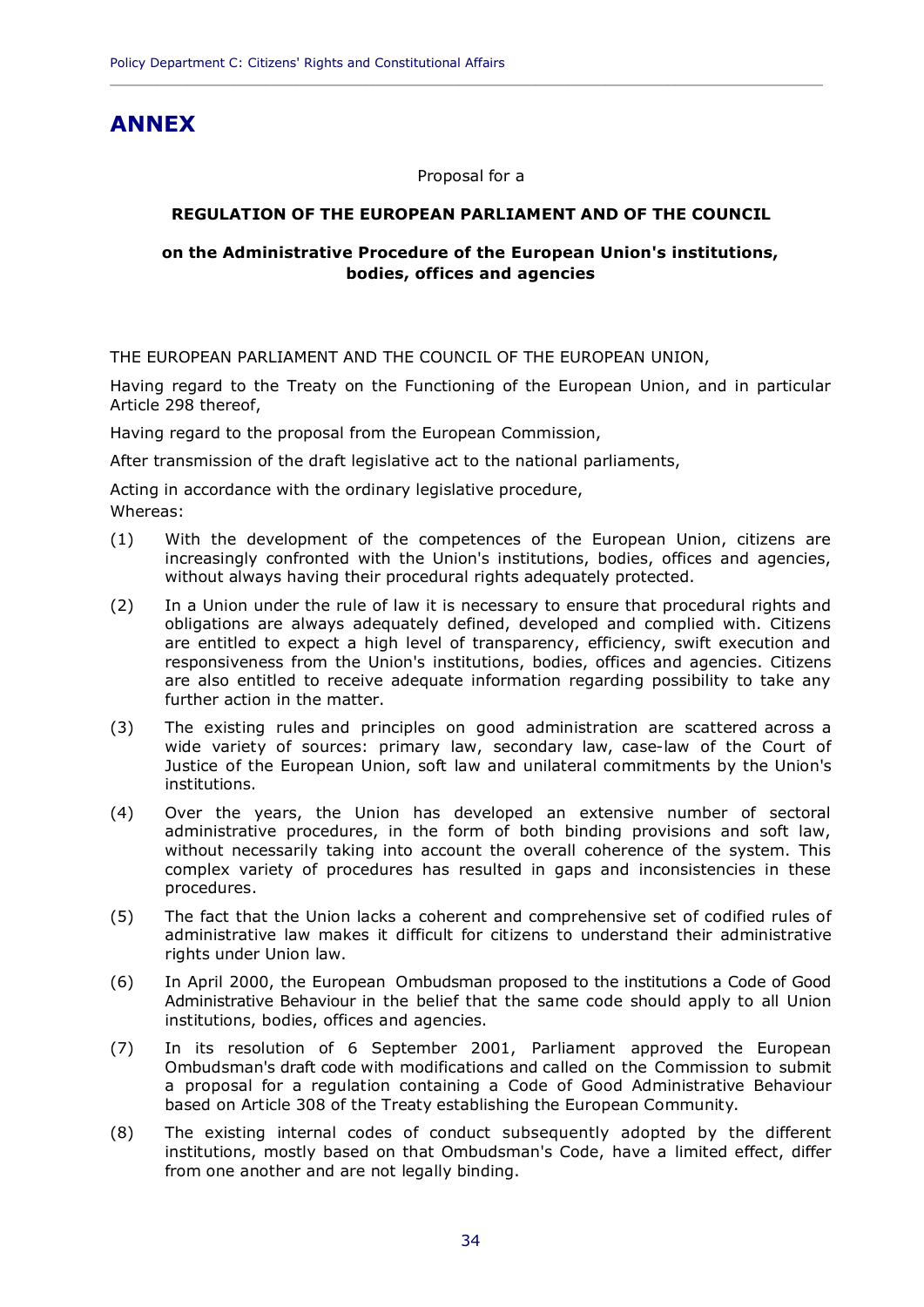- (9) The entry into force of the Treaty of Lisbon has provided the Union with the legal basis for the adoption of an Administrative Procedure Regulation. Article 298 of the Treaty on the Functioning of the European Union (TFEU) provides for the adoption of regulations to assure that in carrying out their mission, the institutions, bodies, offices and agencies of the Union have the support of an open, efficient and independent European administration. The entry into force of the Treaty of Lisbon also gave the Charter of Fundamental Rights of the European Union ("the Charter") the same legal value as the Treaties.
- (10) Title V ("Citizens' Rights") of the Charter enshrines the right to good administration in Article 41, which provides that every person has the right to have his or her affairs handled impartially, fairly and within a reasonable time by the institutions, bodies, offices and agencies of the Union. Article 41 of the Charter further indicates, in a non-exhaustive way, some of the elements included in the definition of the right to good administration such as the right to be heard, the right of every person to have access to their file, the right to be given reasons for a decision of the administration and the possibility of claiming damages caused by the institutions and its servants in the performance of their duties, and language rights.
- (11) An efficient Union administration is essential for the public interest. An excess as well as a lack of rules and procedures can lead to maladministration, which may also result from the existence of contradictory, inconsistent or unclear rules and procedures.
- (12) Properly structured and consistent administrative procedures support both an efficient administration and a proper enforcement of the right to good administration guaranteed as a general principle of Union law and under Article 41 of the Charter.
- (13) In its Resolution of 15 January 2013 the European Parliament called for the adoption of a regulation on a European Law of Administrative Procedure to guarantee the right to good administration by means of an open, efficient and independent European administration. Establishing a common set of rules of administrative procedure at the level of the Union's institutions, bodies, offices and agencies should enhance legal certainty, fill gaps in the Union legal system and should thereby contribute to compliance with the rule of law.
- (14) The purpose of this Regulation is to establish a set of procedural rules which the Union's administration should comply with when carrying out its administrative activities. These procedural rules aim at assuring both an open, efficient and independent administration and a proper enforcement of the right to good administration.
- (15) In line with Article 298 TFEU this Regulation should not apply to the Member States' administrations.. Furthermore, this Regulation should not apply to legislative procedures, judicial proceedings and procedures leading to the adoption of non-legislative acts directly based on the Treaties, delegated acts or implementing acts.
- (16) This Regulation should apply to the Union's administration without prejudice to other Union's legal acts which provide for specific administrative procedural rules. However, sector-specific administrative procedures are not fully coherent and complete. With a view to ensuring overall coherence in the administrative activities of the Union's administration and full respect of the right to a good administration, legal acts providing for specific administrative procedural rules should, therefore, be interpreted in compliance with this Regulation and their gaps should be filled by the relevant provisions of this Regulation. This Regulation establishes rights and obligations as a default rule for all administrative procedures under Union law and therefore reduces the fragmentation of applicable procedural rules, which result from sector-specific legislation.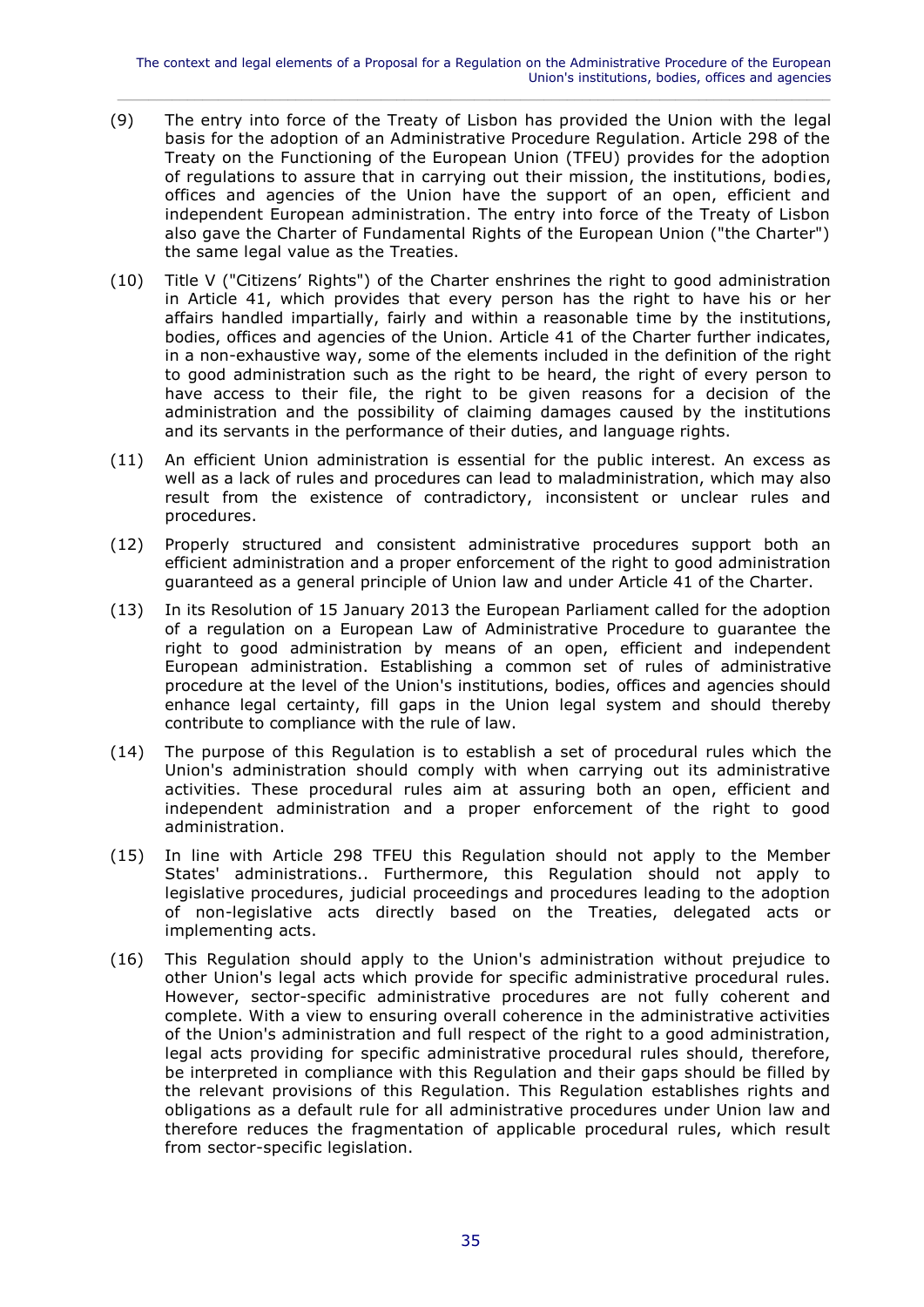(17) The procedural administrative rules laid down in this Regulation aim at implementing the principles on good administration established in a large variety of legal sources in light of the case law of the Court of Justice of the European Union. Those principles are set out here below and their formulation should inspire the interpretation of the provisions of this Regulation.

**\_\_\_\_\_\_\_\_\_\_\_\_\_\_\_\_\_\_\_\_\_\_\_\_\_\_\_\_\_\_\_\_\_\_\_\_\_\_\_\_\_\_\_\_\_\_\_\_\_\_\_\_\_\_\_\_\_\_\_\_\_\_\_\_\_\_\_\_\_\_\_\_\_\_\_\_\_\_\_\_\_\_\_\_\_\_\_\_\_\_\_\_**

- (18) The principle of the rule of law, as recalled in Article 2 of the Treaty on European Union (TEU), is the heart and soul of the Union's values. In accordance with that principle, any action of the Union has to be based on the Treaties in compliance with the principle of conferral. Furthermore, the principle of legality, as a corollary to the rule of law, requires that activities of the Union's administration are carried out in full accordance with the law.
- (19) Any legal act of Union law has to comply with the principle of proportionality. This requires any measure of the Union's administration to be appropriate and necessary for meeting the objectives legitimately pursued by the measure in question: where there is a choice among several potentially appropriate measures, the least burdensome option has to be taken and any charges imposed by the administration not be disproportionate to the aims pursued*.*
- (20) The right to good administration requires that administrative acts be taken by the Union's administration pursuant to administrative procedures which guarantee impartiality, fairness and timeliness.
- (21) The right to good administration requires that any decision to initiate an administrative procedure be notified to the parties and provide the necessary information enabling them to exercise their rights during the administrative procedure. In duly justified and exceptional cases where the public interest so requires, the Union's administration may delay or omit the notification.
- (22) When the administrative procedure is initiated upon application by a party, the right to good administration imposes a duty on the Union's administration to acknowledge receipt of the application in writing. The acknowledgment of receipt should indicate the necessary information enabling the party to exercise his or her rights of defence during the administrative procedure. However, the Union's administration should be entitled to reject pointless or abusive applications as they might jeopardize administrative efficiency.
- (23) For the purposes of legal certainty an administrative procedure should be initiated within a reasonable time after the event has occurred. Therefore, this Regulation should include provisions on a period of limitation.
- (24) The right to good administration requires that the Union's administration exercise a duty of care, which obliges the administration to establish and review in a careful and impartial manner all the relevant factual and legal elements of a case taking into account all pertinent interests, at every stage of the procedure. To that end, the Union's administration should be empowered to hear the evidence of parties, witnesses and experts, request documents and records and carry out visits or inspections. When choosing experts, the Union's administration should ensure that they are technically competent and not affected by a conflict of interest.
- (25) During the investigation carried out by the Union's administration the parties should have a duty to cooperate by assisting the administration in ascertaining the facts and circumstances of the case. When requesting the parties to cooperate, the Union's administration should give them a reasonable time-limit to reply and should remind them of the right against self-incrimination where the administrative procedure may lead to a penalty.
- (26) The right to be treated impartially by the Union's administration is a corollary of the fundamental right to good administration and implies staff members' duty to abstain from taking part in an administrative procedure where they have, directly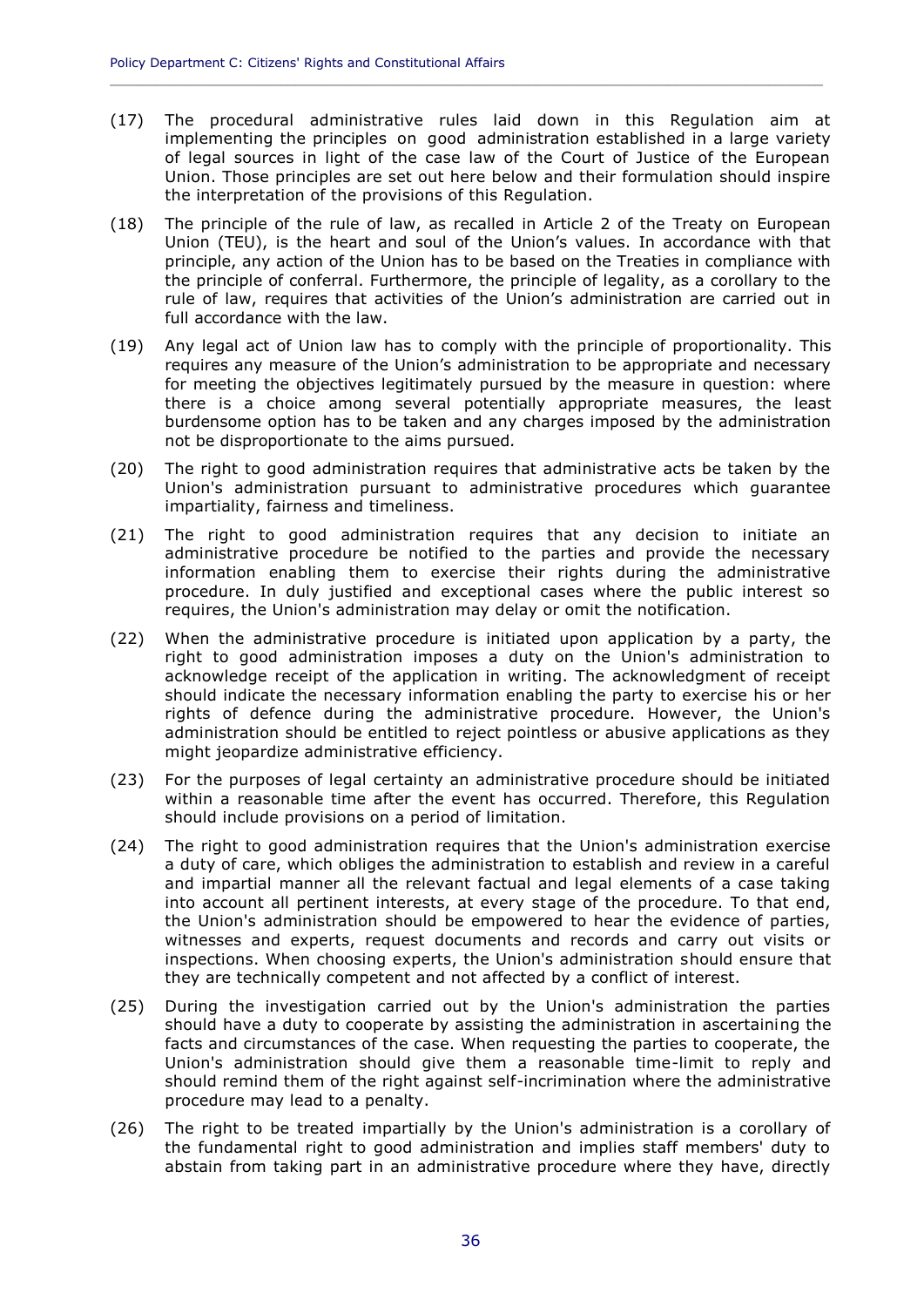or indirectly, a personal interest, including, in particular, any family or financial interest, such as to impair their impartiality.

- (27) The right to good administration might require that, under certain circumstances inspections be carried out by the administration, where this is necessary to fulfil a duty or achieve an objective under Union law. Those inspections should respect certain conditions and procedures in order to safeguard the rights of the parties.
- (28) The right to be heard should be complied with in all proceedings initiated against a person which are liable to conclude in a measure adversely affecting that person. It should not be excluded or restricted by any legislative measure. The right to be heard requires that the person concerned receive an exact and complete statement of the claims or objections raised and is given the opportunity to submit comments on the truth and relevance of the facts and on the documents used.
- (29) The right to good administration includes the right of a party to the administrative procedure to have access to its own file, which is also an essential requirement in order to enjoy the right to be heard. When the protection of the legitimate interests of confidentiality and of professional and business secrecy does not allow full access to a file, the party should at least be provided with an adequate summary of the content of the file. With a view to facilitating access to one's files and thus ensuring transparent information management, the Union's and thus ensuring transparent information management, administration should keep records of its incoming and outgoing mail, of the documents it receives and measures it takes, and establish an index of the recorded files.
- (30) The Union's administration should adopt administrative acts within a reasonable time-limit. Slow administration is bad administration. Any delay in adopting an administrative act should be justified and the party to the administrative procedure should be duly informed thereof and provided with an estimate of the expected date of the adoption of the administrative act.
- (31) The right to good administration imposes a duty on the Union's administration to state clearly the reasons on which its administrative acts are based. The statement of reasons should indicate the legal basis of the act, the general situation which led to its adoption and the general objectives which it intends to achieve. It should disclose clearly and unequivocally the reasoning of the competent authority which adopted the act in such a way as to enable the parties concerned to decide if they wish to defend their rights by an application for judicial review.
- (32) In accordance with the right to an effective remedy, neither the Union nor Member States can render virtually impossible or excessively difficult the exercise of rights conferred by Union law. Instead, they are obliged to guarantee real and effective judicial protection and are barred from applying any rule or procedure which might prevent, even temporarily, Union law from having full force and effect.
- (33) In accordance with the principles of transparency and legal certainty, parties to an administrative procedure should be able to clearly understand their rights and duties that derive from an administrative act addressed to them. For these purposes, the Union's administration should ensure that its administrative acts are drafted in a clear, simple and understandable language and take effect upon notification to the parties. When carrying out that obligation it is necessary for the Union's administration to make proper use of information and communication technologies and to adapt to their development.
- (34) For the purposes of transparency and administrative efficiency, the Union's administration should ensure that clerical, arithmetic or similar errors in its administrative acts are corrected by the competent authority.
- (35) The principle of legality, as a corollary to the rule of law, imposes a duty on the Union's administration to rectify or withdraw unlawful administrative acts. However, considering that any rectification or withdrawal of an administrative act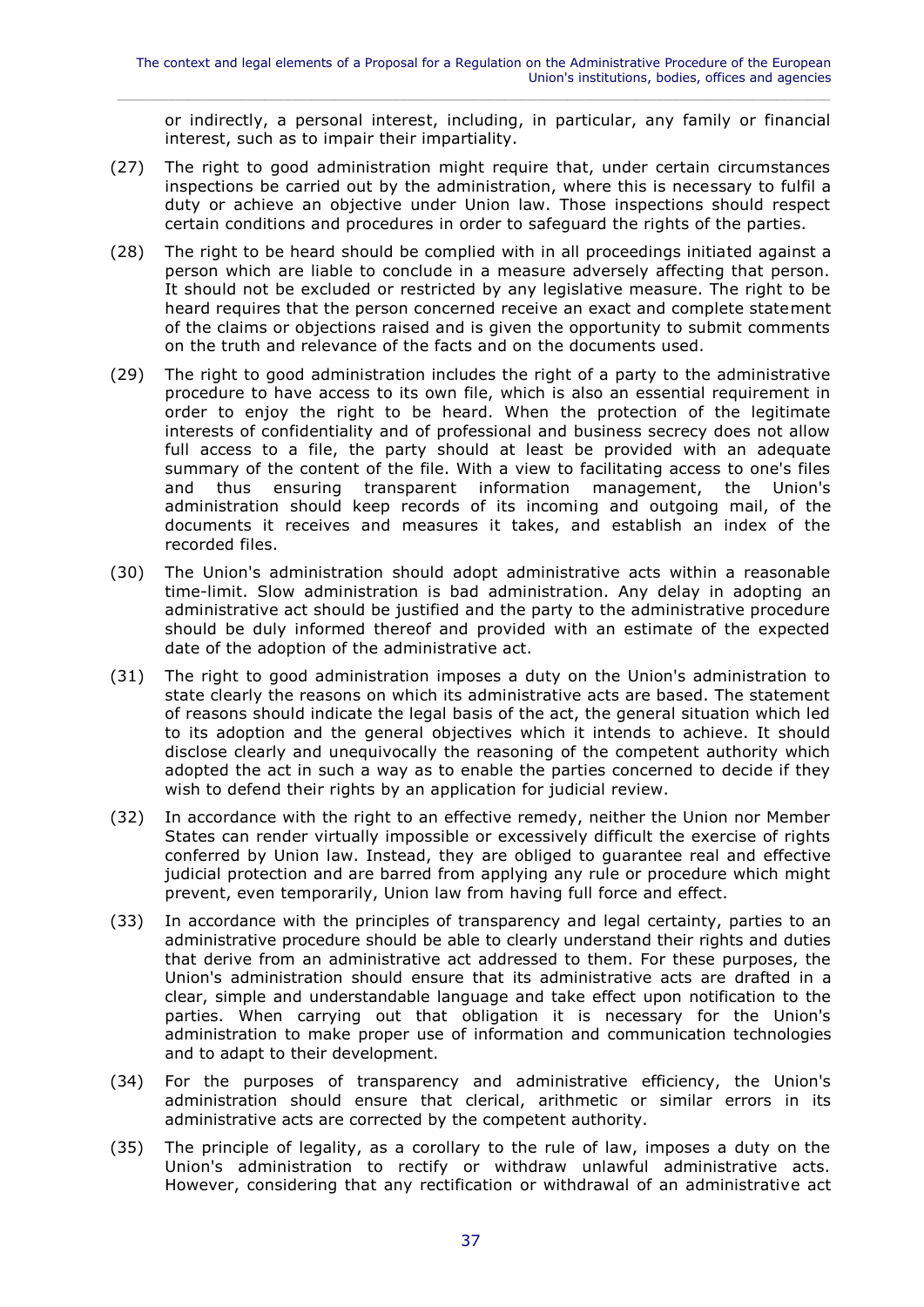may conflict with the protection of legitimate expectations and the principle of legal certainty, the Union's administration should carefully and impartially assess the effects of the rectification or withdrawal on other parties and include the conclusions of such an assessment in the reasons of the rectifying or withdrawing act.

(36) Citizens of the Union have the right to write to the Union's institutions, bodies, offices and agencies in one of the languages of the Treaties and to have an answer in the same language. The Union's administration should respect the language rights of the parties by ensuring that the administrative procedure is carried out in one of the languages of the Treaties chosen by the party. In the case of an administrative procedure initiated by the Union's administration, the first notification should be drafted in one of the languages of the Treaty corresponding to the Member State in which the party is located.

**\_\_\_\_\_\_\_\_\_\_\_\_\_\_\_\_\_\_\_\_\_\_\_\_\_\_\_\_\_\_\_\_\_\_\_\_\_\_\_\_\_\_\_\_\_\_\_\_\_\_\_\_\_\_\_\_\_\_\_\_\_\_\_\_\_\_\_\_\_\_\_\_\_\_\_\_\_\_\_\_\_\_\_\_\_\_\_\_\_\_\_\_**

- (37) The principle of transparency and the right of access to documents have a particular importance under an administrative procedure without prejudice of the legislative acts adopted under Article 15(3) TFEU. Any limitation of those principles should be narrowly construed to comply with the criteria set out in Article 52(1) of the Charter and therefore should be provided for by law and should respect the essence of the rights and freedoms and be subject to the principle of proportionality.
- (38) The right to protection of personal data implies that without prejudice of the legislative acts adopted under Article 16 TFEU, data used by the Union's administration should be accurate, up-to-date and lawfully recorded.
- (39) The principle of protection of legitimate expectations derives from the rule of law and implies that actions of public bodies should not interfere with vested rights and final legal situations except where it is imperatively necessary in the public interest. Legitimate expectations should be duly taken into account where an administrative act is rectified or withdrawn.
- (40) The principle of legal certainty requires Union rules to be clear and precise. That principle aims at ensuring that situations and legal relationships governed by Union law remain foreseeable in that individuals should be able to ascertain unequivocally what their rights and obligations are and be able to take steps accordingly. In accordance with the principle of legal certainty, retroactive measures should not be taken except in legally justified circumstances.
- (41) With a view to ensuring overall coherence in the activities of the Union's administration, administrative acts of general scope should comply with the principles of good administration referred to in this Regulation.
- (42) In the interpretation of this Regulation, regard should be had especially to equal treatment and non-discrimination, which apply to administrative activities as a prominent corollary to the rule of law and the principles of an efficient and independent European administration,

HAVE ADOPTED THIS REGULATION:

#### **CHAPTER I**

#### **GENERAL PROVISIONS**

*Article 1*

*Subject matter and objective*

1. This Regulation lays down the procedural rules which shall govern the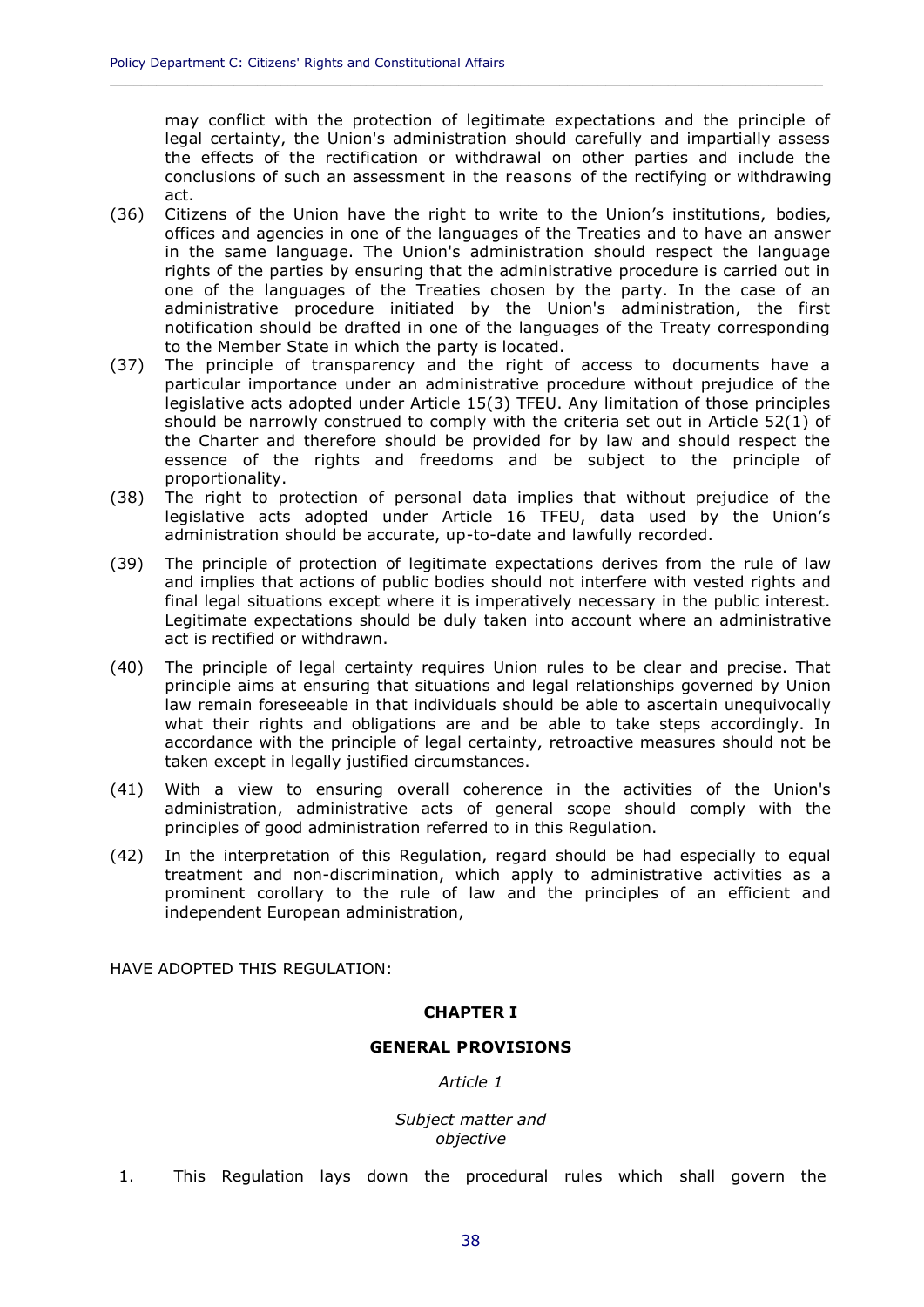#### administrative activities of the Union's administration.

2. The objective of this Regulation is to guarantee the right to good administration enshrined in Article 41 of the Charter of Fundamental Rights of the European Union by means of an open, efficient and independent administration.

#### *Article 2*

#### *Scope*

- 1. This Regulation applies to the administrative activities of the Union's institutions, bodies, offices and agencies.
- 2. This Regulation shall not apply to the activities of the Union's administration in the course of:
	- (a) legislative procedures;
	- (b) judicial proceedings;
	- (c) procedures leading to the adoption of non-legislative acts directly based on the Treaties, delegated acts or implementing acts.
- 3. This Regulation shall not apply to the administration of the Member States.

#### *Article 3*

#### *Relationship between this Regulation and other legal acts of the Union*

This Regulation shall apply without prejudice to other legal acts of the Union providing for specific administrative procedural rules. This Regulation shall supplement such legal acts of the Union, which shall be interpreted in coherence with its relevant provisions.

#### *Article 4*

#### *Definitions*

For the purposes of this Regulation, the following definitions apply:

- (a) 'Union's administration' means the administration of the Union's institutions, bodies, offices and agencies;
- (b) 'administrative activities' means those carried out by the Union's administration for the implementation of Union law, with the exception of the procedures referred to Article 2(2);
- (c) 'administrative procedure' means the process by which the Union's administration prepares, adopts, implements and enforces administrative acts;
- (d) 'member of staff' means an official within the meaning of Article 1a of the Staff Regulations and a servant as defined in indents 1 to 3 of Article 1 of the Conditions of Employment of Other Servants of the European Union.
- (e) 'competent authority' means the Union institution, body, office or agency or the entity therein or the holder of a position within the Union's administration which according to the applicable law is responsible for the administrative procedure;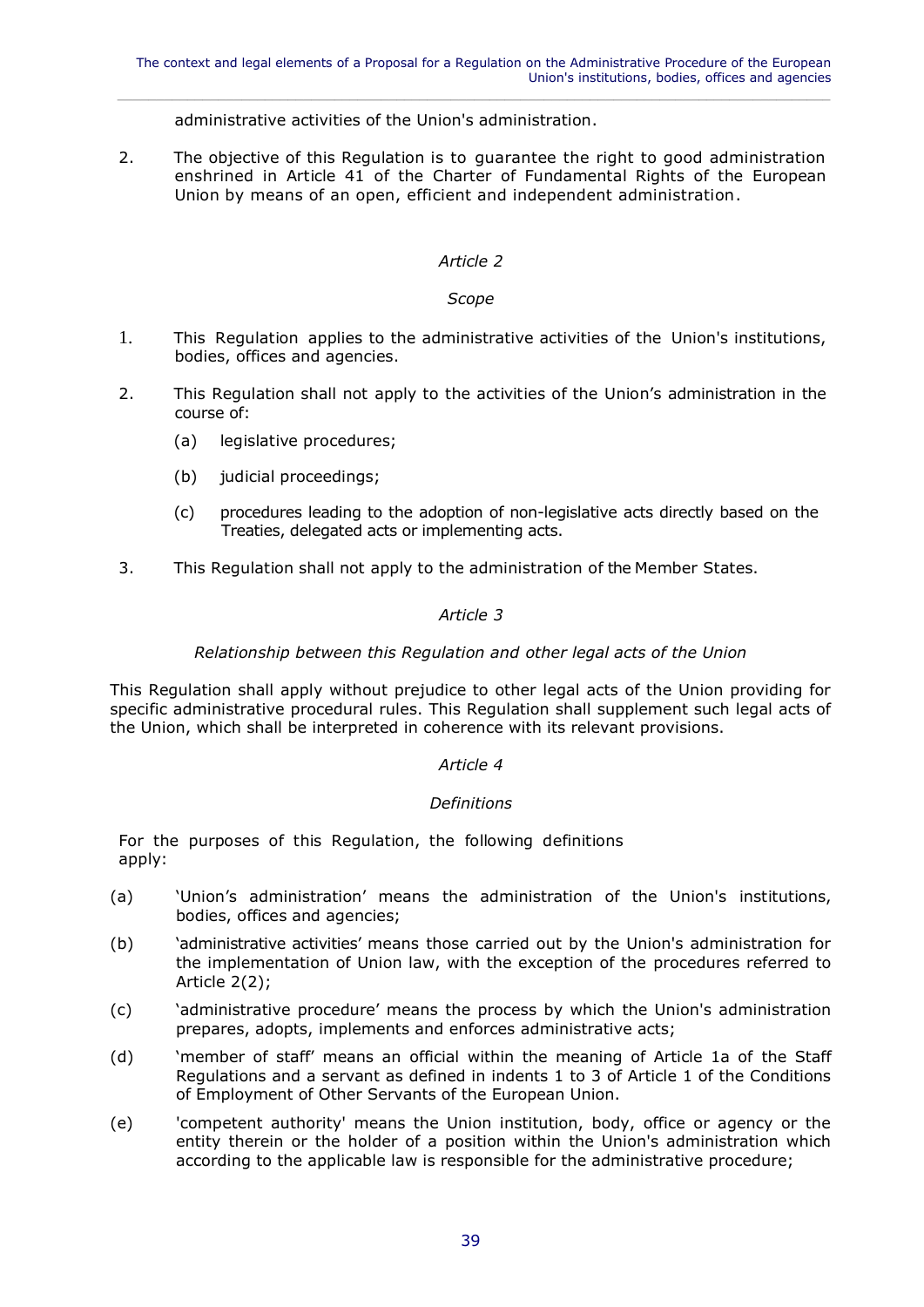(f) 'party' means any natural or legal person whose legal position may be affected by the outcome of an administrative procedure.

**\_\_\_\_\_\_\_\_\_\_\_\_\_\_\_\_\_\_\_\_\_\_\_\_\_\_\_\_\_\_\_\_\_\_\_\_\_\_\_\_\_\_\_\_\_\_\_\_\_\_\_\_\_\_\_\_\_\_\_\_\_\_\_\_\_\_\_\_\_\_\_\_\_\_\_\_\_\_\_\_\_\_\_\_\_\_\_\_\_\_\_\_**

#### **CHAPTER II**

#### **INITIATION OF THE ADMINISTRATIVE PROCEDURE**

#### *Article 5*

#### *Initiation of the administrative procedure*

Administrative procedures may be initiated by the Union's administration on its own initiative or by an application of a party.

#### *Article 6*

#### *Initiation by the Union's administration*

- 1. Administrative procedures may be initiated by the Union's administration on its own initiative, pursuant to a decision of the competent authority. The competent authority shall examine the particular circumstances of the case before taking the decision whether to initiate the procedure.
- 2. The decision to initiate an administrative procedure shall be notified to the parties. The decision shall not be made public before the notification has taken place.
- 3. The notification may be delayed or omitted only when it is strictly necessary in the public interest. The decision to delay or to omit the notification shall be duly reasoned.
- 4. The decision to initiate an administrative procedure shall indicate:
	- (a) a reference number and the date;
	- (b) the subject matter and purpose of the procedure;
	- (c) the description of the main procedural steps;
	- (d) the name and contact details of the responsible member of staff;
	- (e) the competent authority;
	- (f) the time-limit for the adoption of the administrative act and the consequences of any failure to adopt the administrative act within the time-limit;
	- (g) the remedies available;
	- (h) the address of the website referred to in Article 28, if such a website exists.
- 5. The decision to initiate an administrative procedure shall be drafted in the languages of the Treaties corresponding to the Member States in which the parties are located.
- 6. An administrative procedure shall be initiated within a reasonable time after the date of the event that would be the basis of the procedure. It shall in no case be initiated later than 10 years after the date of that event.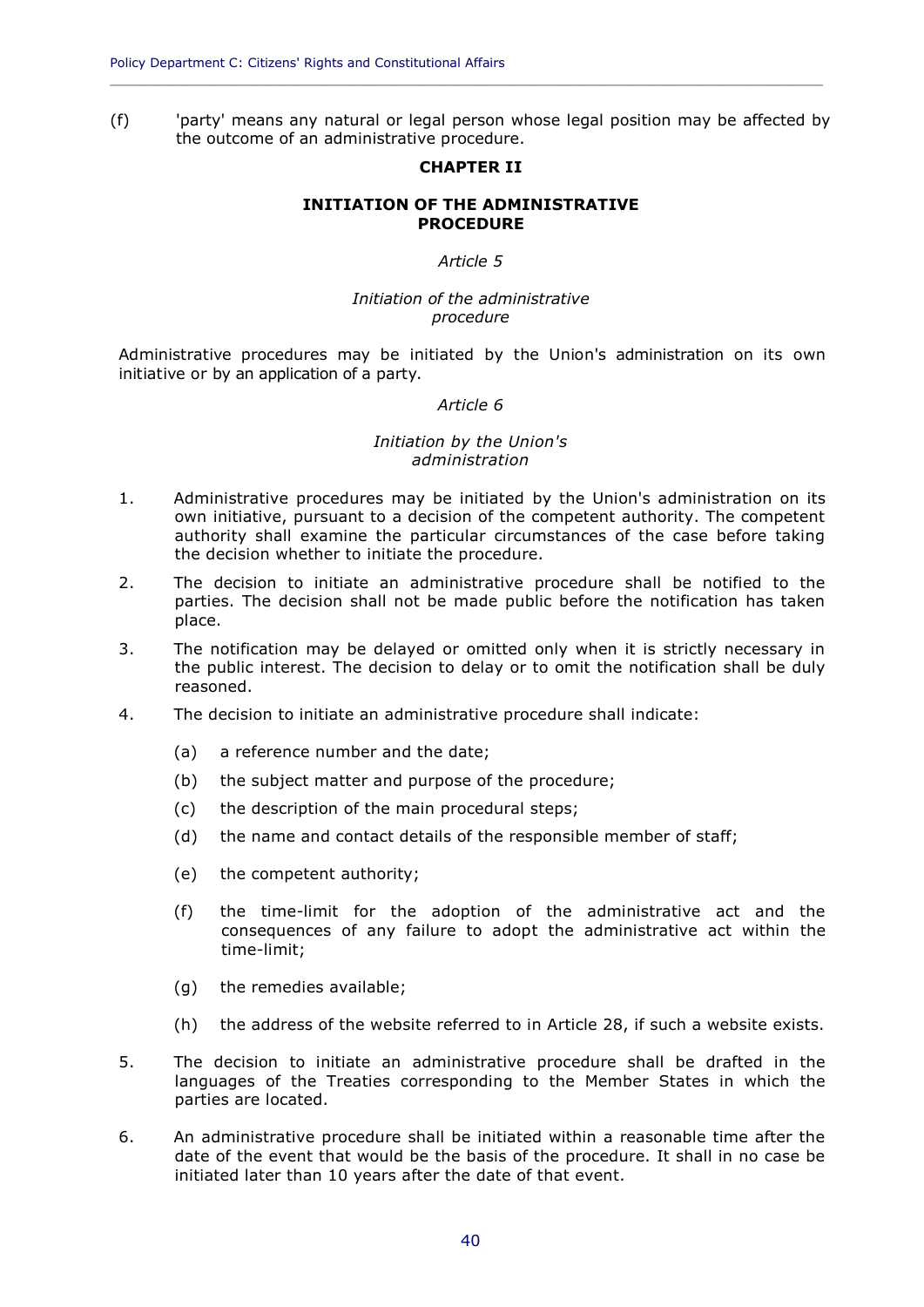#### *Initiation by application*

- 1. Administrative procedures may be initiated by a party.
- 2. Applications shall not be subject to unnecessary formal requirements. They shall clearly indicate the name of the party, an address for notification, the object of the application, the relevant facts and reasons for the application, a date and place and the competent authority to which they are addressed. They shall be submitted in writing, either on paper or by electronic means. They shall be drafted in one of the languages of the Treaties.
- 3. Applications shall be acknowledged in writing. The acknowledgement of receipt shall be drafted in the language of the application and shall indicate:
	- (a) a reference number and the date;
	- (b) the date of receipt of the application;
	- (c) a description of the main procedural steps;
	- (d) the name and contact details of the responsible member of staff;
	- (e) the time-limit for the adoption of the administrative act and the consequences of any failure to adopt the administrative act within the time-limit;
	- (f) the address of the website referred to in Article 28, if such a website exists.
- 4. Where an application does not comply with the one or more of requirements set out in paragraph (2), the acknowledgment of receipt shall indicate a reasonable deadline for remedying the error or producing any missing document. Pointless or manifestly unfounded applications may be rejected as inadmissible by means of a briefly reasoned acknowledgement of receipt. No acknowledgement of receipt shall be sent in cases where successive applications are abusively submitted by the same applicant.
- 5. If the application is addressed to an authority which is not competent to deal with it, that authority shall transmit it to the competent authority and shall indicate in the acknowledgment of receipt the competent authority to which the request has been transmitted or that the matter does not fall within the competence of the Union's administration.
- 6. When the competent authority proceeds with an administrative procedure, Article 6(2) to (4) shall apply where appropriate.

#### **CHAPTER III**

#### **MANAGEMENT OF THE ADMINISTRATIVE PROCEDURE**

#### *Article 8*

#### *Procedural rights*

The parties shall have the following rights related to the management of the procedure:

- (a) to be given all relevant information related to the procedure in a clear and understandable manner;
- (b) to communicate and to complete, where possible and appropriate, all procedural formalities at a distance and by electronic means;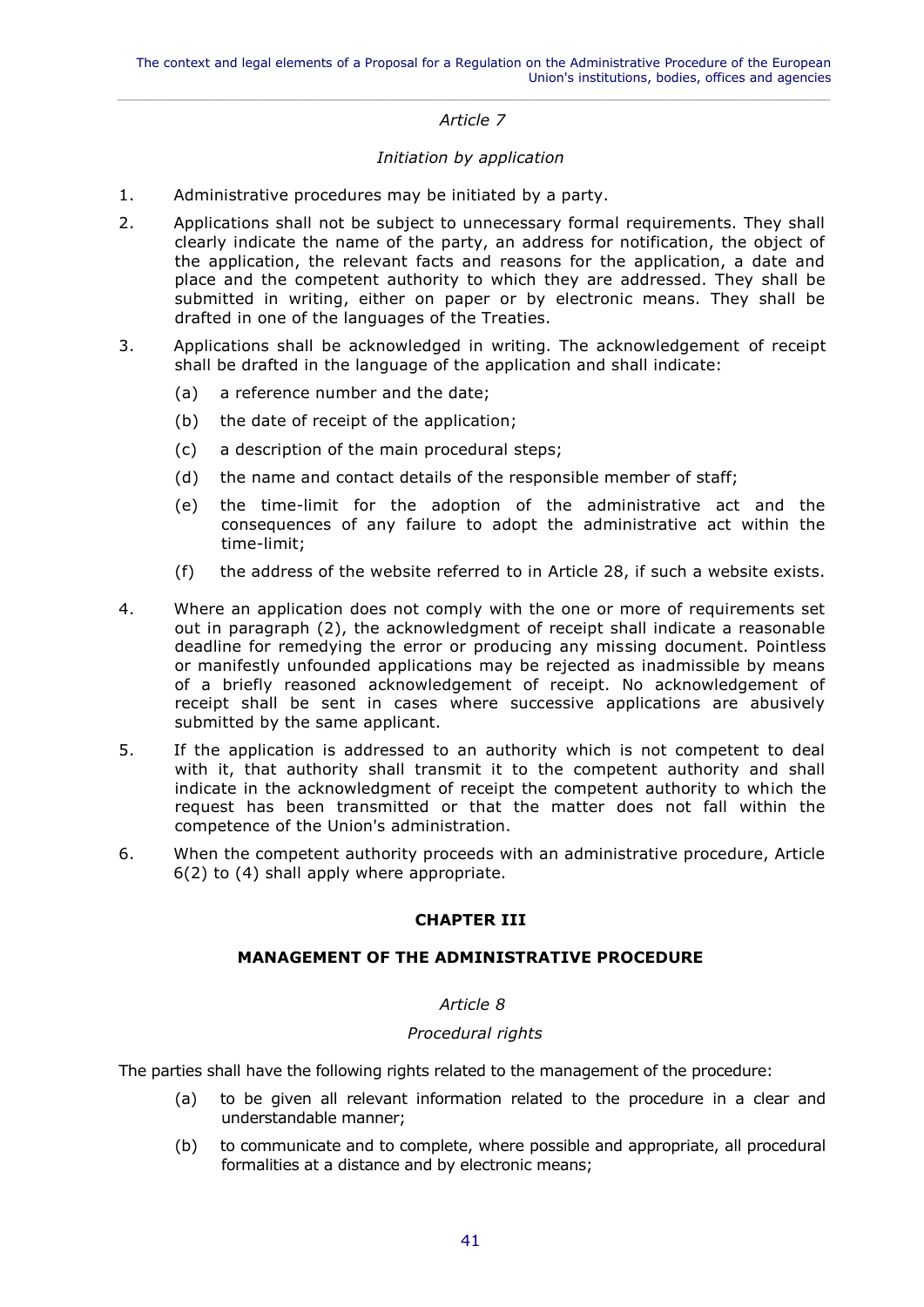- (c) to use any of the languages of the Treaties and to be addressed in the language of the Treaties of their choice;
- (d) to be notified of all procedural steps and decisions that may affect them;

**\_\_\_\_\_\_\_\_\_\_\_\_\_\_\_\_\_\_\_\_\_\_\_\_\_\_\_\_\_\_\_\_\_\_\_\_\_\_\_\_\_\_\_\_\_\_\_\_\_\_\_\_\_\_\_\_\_\_\_\_\_\_\_\_\_\_\_\_\_\_\_\_\_\_\_\_\_\_\_\_\_\_\_\_\_\_\_\_\_\_\_\_**

- (e) to be represented by a lawyer or some other person of their choice;
- (d) to pay only charges that are reasonable and proportionate to the cost of the procedure in question.

#### *Article 9*

#### *Duty of careful and impartial investigation*

- 1. The competent authority shall investigate the case carefully and impartially. It shall take into consideration all relevant factors and gather all necessary information to adopt a decision.
- 2. With the purpose of gathering the necessary information, the competent authority may, where relevant:
	- (a) hear the evidence of parties, witnesses and experts,
	- (b) request documents and records,
	- (c) carry out visits and inspections.
- 3. Parties may produce evidence that they deem appropriate.

#### *Article 10*

#### *Duty to cooperate*

- 1. The parties shall assist the competent authority in ascertaining the facts and circumstances of the case.
- 2. The parties shall be given a reasonable time-limit to reply to any request of cooperation, taking into account the length and complexity of the request and the requirements of the investigation.
- 3. Where the administrative procedure may lead to a penalty, the parties shall be reminded of the right against self-incrimination.

#### *Article 11*

#### *Witnesses and experts*

Witnesses and experts may be heard at the initiative of the competent authority or proposed by the parties. The competent authority shall ensure that it chooses experts that are technically competent and not affected by a conflict of interest.

#### *Article 12*

#### *Inspections*

- 1. Inspections may be carried out where a legislative act of the Union establishes a power to inspect and where this is necessary to fulfil a duty or achieve an objective under Union law.
- 2. The inspections shall be carried out in accordance with the specifications laid down and within the limits set by the act that mandates or authorises the inspection as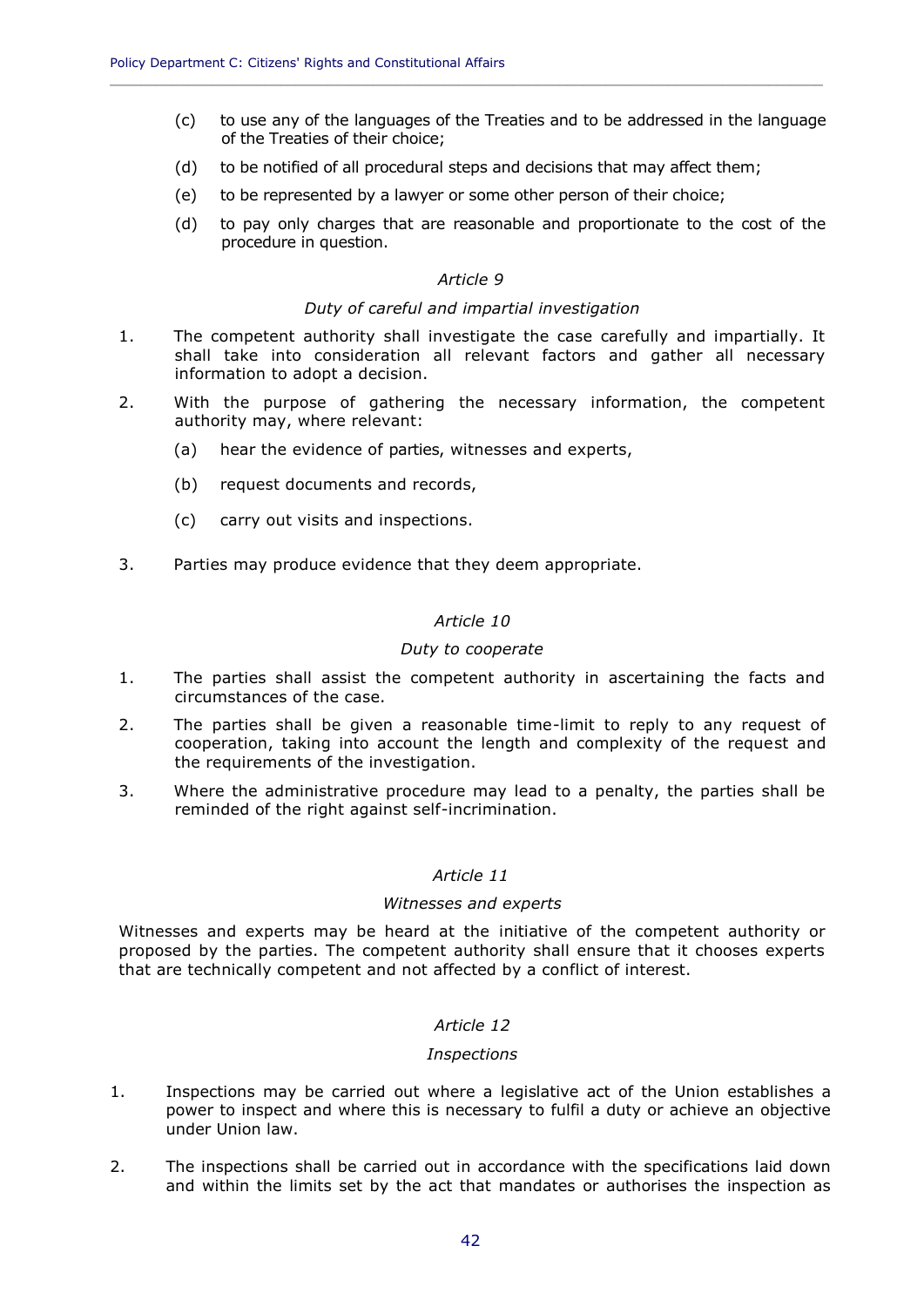regards the measures that can be taken and the premises which can be searched. Inspectors shall exercise their power only on production of a written authorisation showing their identity and position.

- 3. The authority responsible for the inspection shall give notice to the party subject to the inspection of the date and starting time of that inspection. That party shall have the right to be present during the inspection and to express opinions and ask questions related to the inspection. Where it is strictly necessary in the public interest, the authority responsible for the inspection may delay or omit such notification on duly reasoned grounds.
- 4. During the inspection, parties present shall be informed, insofar as possible, of the subject matter and purpose of the inspection, the procedure and rules governing the inspection and the follow-up measures and possible consequences of the inspection. The inspection shall be carried out without causing undue inconvenience to the object of the inspection or the person possessing it.
- 5. Inspectors shall draw up without delay a report of the inspection, summarising the contribution of the inspection to achieving the purpose of the investigation and noting the essential observations made. The authority responsible for the inspection shall send a copy of that inspection report to the parties entitled to be present during the inspection.
- 6. The authority responsible for the inspection shall prepare and conduct the inspection in close cooperation with the competent authorities of the Member State in which the inspection takes place, unless the Member State itself is the subject of the inspection, or this would endanger the purpose of the inspection.
- 7. In carrying out an inspection and when drawing up the inspection report, the authority responsible for the inspection shall take account of any procedural requirements laid down in the national law of the Member State concerned which specify the admissible evidence in administrative or judicial proceedings of the Member State in which the inspection report is intended to be used.

#### *Article 13*

#### *Conflict of interests*

- 1. A member of staff shall not take part in an administrative procedure, in which he or she has, directly or indirectly, a personal interest, including, in particular, any family or financial interest, such as to impair his or her impartiality.
- 2. Any conflict of interests shall be communicated by the member of staff concerned to the competent authority, which shall take the decision whether to exclude such person from the administrative procedure, having regard to the particular circumstances of the case.
- 3. Any party may request that a member of staff be excluded from taking part in an administrative procedure on the ground of conflict of interests. A reasoned request to that effect shall be submitted in writing to the competent authority, which shall take a decision after hearing the member of staff concerned.

#### *Article 14*

#### *Right to be heard*

1. The parties shall have the right to be heard before any individual measure which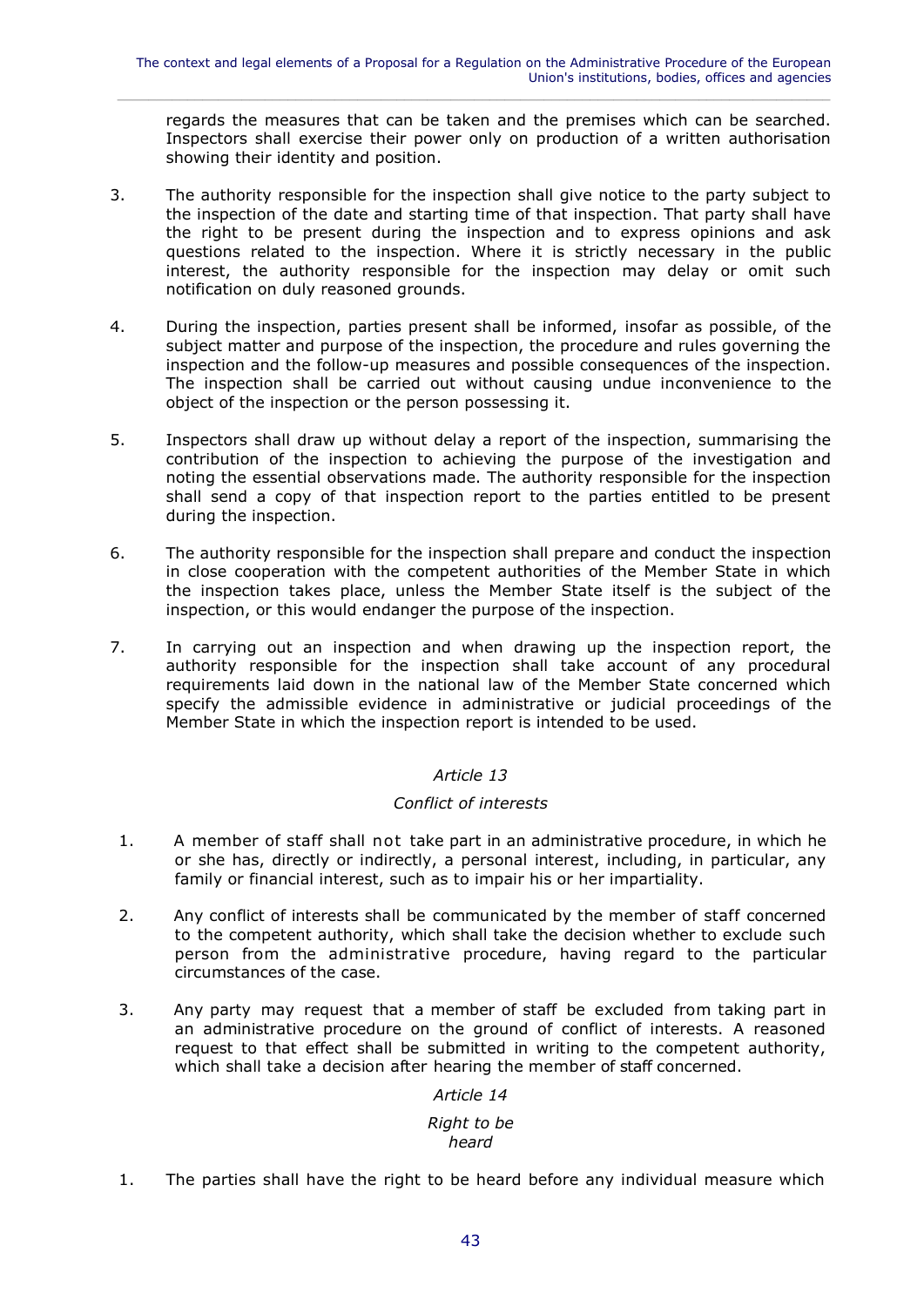would adversely affect them is taken.

2. The parties shall receive sufficient information and they shall be given adequate time to prepare their case.

**\_\_\_\_\_\_\_\_\_\_\_\_\_\_\_\_\_\_\_\_\_\_\_\_\_\_\_\_\_\_\_\_\_\_\_\_\_\_\_\_\_\_\_\_\_\_\_\_\_\_\_\_\_\_\_\_\_\_\_\_\_\_\_\_\_\_\_\_\_\_\_\_\_\_\_\_\_\_\_\_\_\_\_\_\_\_\_\_\_\_\_\_**

3. The parties shall be given the opportunity to express their views in writing or orally, if necessary, and if they so choose, with the assistance of a person of their choice.

#### *Article 15*

#### *Right of access to the file*

- 1. The parties concerned shall be granted full access to the file, while respecting the legitimate interests of confidentiality and of professional and business secrecy. Any limitation to this right shall be duly reasoned.
- 2. Where no full access to the entire file can be granted, the parties shall be given an adequate summary of the content of those documents.

#### *Article 16*

#### *Duty to keep records*

- 1. For each file, the Union's administration shall keep records of its incoming and outgoing mail, of the documents it receives and of the measures it takes. It shall establish an index of the files it keeps.
- 2. Records shall be kept with full respect to the right to data protection.

#### *Article 17*

#### *Time-limits*

- 1. Administrative acts shall be adopted and administrative procedures shall be concluded within a reasonable time-limit and without undue delay. The timelimit for the adoption of an administrative act shall not exceed three months from the date of:
	- (a) the notification of the decision to initiate the administrative procedure if it was initiated by the Union's administration, or
	- (b) the acknowledgment of receipt of the application if the administrative procedure was initiated by application.
- 2. If no administrative act can be adopted within the relevant time-limit, the parties concerned shall be informed thereof and of the reasons justifying the delay and they shall be provided with an estimate of the expected date of adoption of the administrative act. Upon request, the competent authority shall respond to questions concerning the progress of the consideration of the matter.
- 3. If the Union's administration does not acknowledge receipt of the application within three months, the application shall be deemed to be rejected.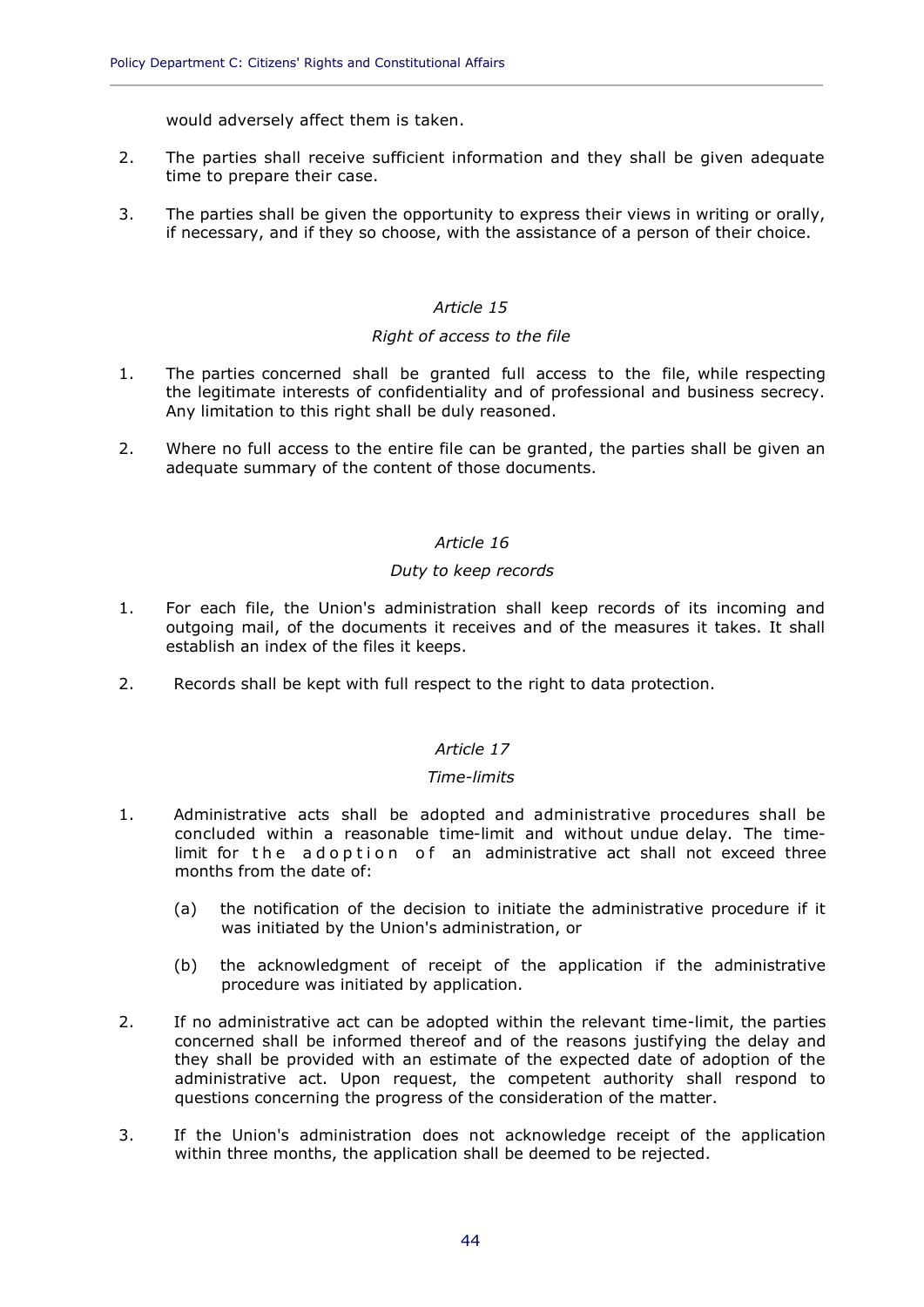4. Time-limits shall be calculated in accordance with Regulation (EEC, Euratom) No 1182/71 of the Council<sup>79</sup>.

#### **CHAPTER IV**

#### **CONCLUSION OF THE ADMINISTRATIVE PROCEDURE**

#### *Article 18*

#### *Form of administrative acts*

Administrative acts shall be in writing and shall be signed by the competent authority. They shall be drafted in a clear, simple and understandable manner.

#### *Article 19*

#### *Duty to state reasons*

- 1. Administrative acts shall clearly state the reasons on which they are based.
- 2. Administrative acts shall indicate their legal basis, the relevant facts and the way in which the different relevant interests have been taken into account.
- 3. Administrative acts shall contain an individual statement of reasons relevant to the parties' situation. If that is not possible due to the fact that a large number of persons are concerned, a general statement of reasons shall be sufficient. In that case, however, any party who expressly requests an individual statement of reasons shall be provided with it.

#### *Article 20*

#### *Remedies*

- 1. Administrative acts shall clearly state that an administrative review is possible.
- 2. Parties shall have the right to request an administrative review against administrative acts adversely affecting their rights and interests. Requests for administrative reviews shall be submitted to the hierarchical superior authority and, where that is not possible, to the same authority which adopted the administrative act.
- 3. Administrative acts shall describe the procedure to be followed for the submission of a request for administrative review, as well as the name and office address of the competent authority or the responsible member of staff with whom the request for review has to be submitted. The act shall also indicate the time-limit for submitting such request.
- 4. Administrative acts shall clearly refer, where Union law so provides, to the possibility of bringing judicial proceedings or lodging a complaint with the European Ombudsman.

*Article 21*

<sup>&</sup>lt;sup>79</sup> Regulation (EEC, Euratom) No 1182/1971 of the Council of 3 June 1971 determining the rules applicable to periods, dates and time limits.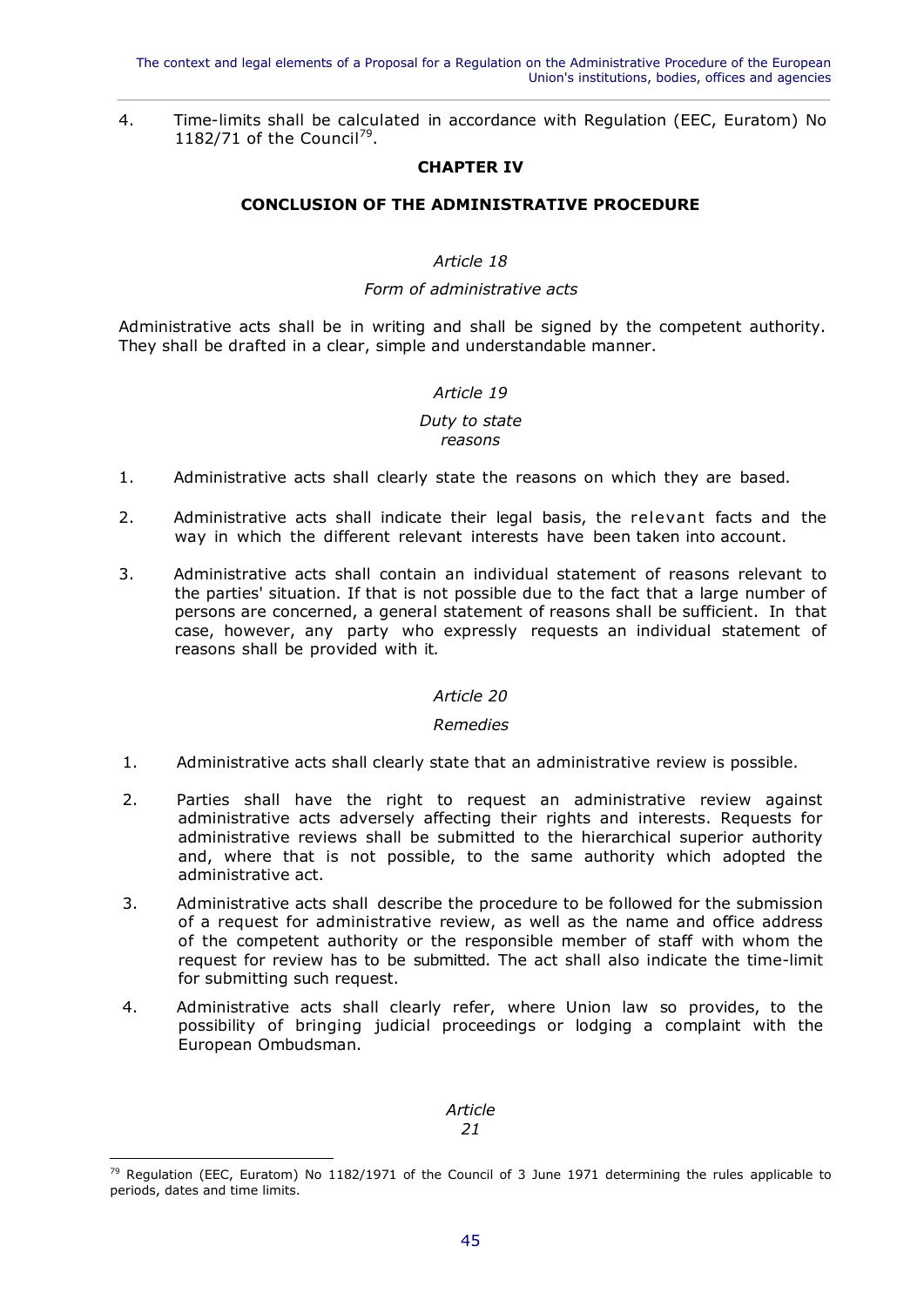#### *Notification of administrative acts*

**\_\_\_\_\_\_\_\_\_\_\_\_\_\_\_\_\_\_\_\_\_\_\_\_\_\_\_\_\_\_\_\_\_\_\_\_\_\_\_\_\_\_\_\_\_\_\_\_\_\_\_\_\_\_\_\_\_\_\_\_\_\_\_\_\_\_\_\_\_\_\_\_\_\_\_\_\_\_\_\_\_\_\_\_\_\_\_\_\_\_\_\_**

Administrative acts which affect the rights and interests of the parties shall be notified in writing to them as soon as they are adopted. Administrative acts shall take effect for a party upon notification to that party.

#### **CHAPTER V**

#### **RECTIFICATION AND WITHDRAWAL OF ACTS**

#### *Article 22*

#### *Correction of errors in administrative acts*

- 1. Clerical, arithmetic or similar errors shall be corrected by the competent authority on its own initiative or following a request by the party concerned.
- 2. The parties shall be informed before any correction is implemented and the correction shall take effect upon notification. If this is not possible due to the large number of parties concerned, the necessary measures shall be taken to ensure that all parties are informed without undue delay.

## *Article*

#### *23*

#### *Rectification or withdrawal of administrative acts which adversely affect a party*

- 1. The competent authority shall rectify or withdraw, on its own initiative or following a request by the party concerned, an unlawful administrative act which adversely affects a party. Rectification or withdrawal shall have retroactive effect.
- 2. The competent authority shall rectify or withdraw, on its own initiative or following a request by the party concerned, a lawful administrative act which adversely affects a party if the reasons that lead to the decision no longer exist. Rectification or withdrawal shall not have retroactive effect.
- 3. Rectification or withdrawal shall take effect upon notification to the party.
- 4. Where an administrative act adversely affects a party and at the same time is beneficial to other parties, an assessment of the possible impact upon all the parties shall be drawn up and the conclusions included in the reasons of the rectifying or withdrawing act.

#### *Article 24*

#### *Rectification or withdrawal of administrative acts which are beneficial to a party*

- 1. The competent authority shall, on its own initiative or following a request by another party, rectify or withdraw an unlawful administrative act which is beneficial to a party.
- 2. Due account shall be taken of the consequences of the rectification or withdrawal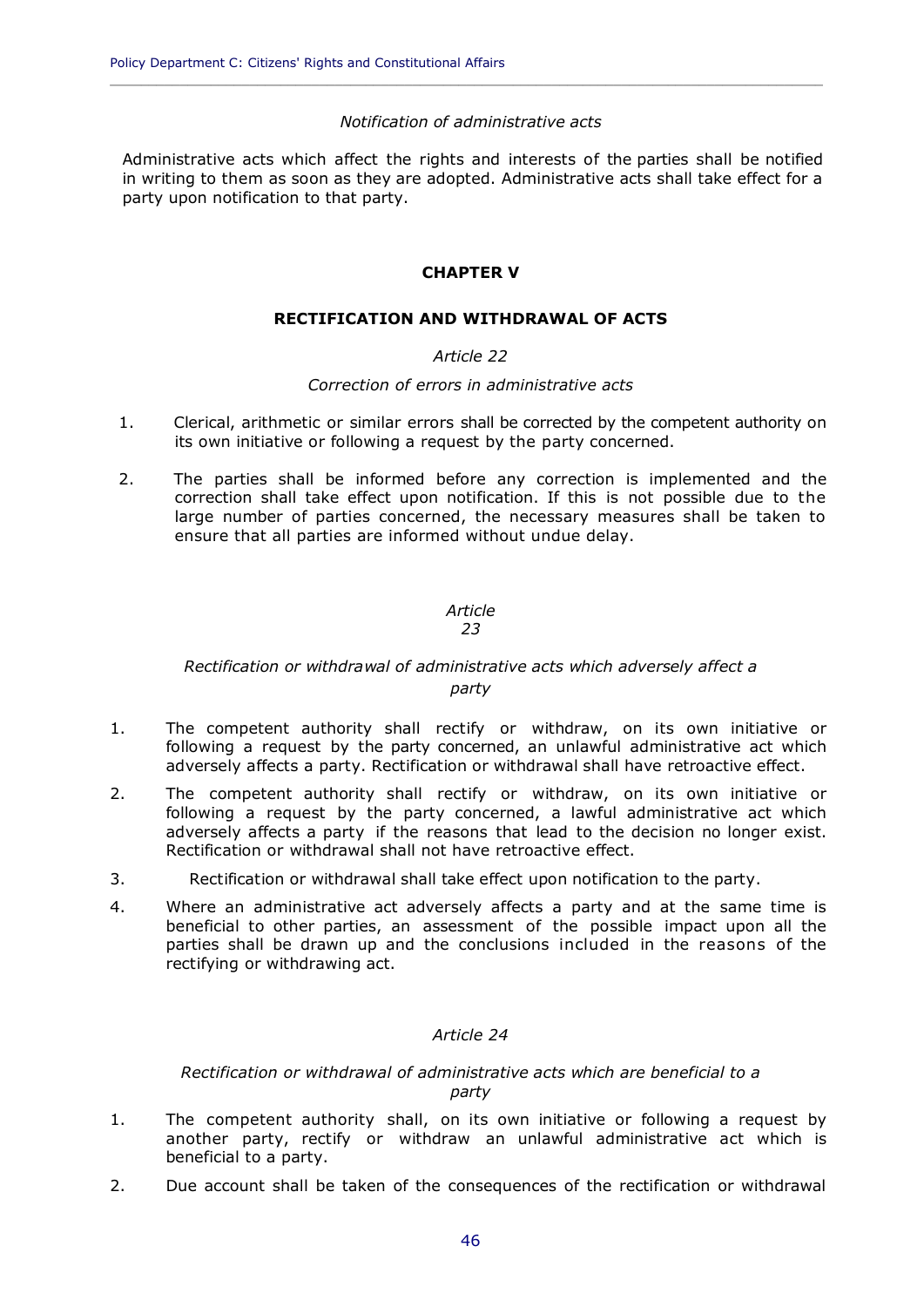on parties who legitimately could expect the act to be lawful. If such parties would incur losses due to reliance on the lawfulness of the decision, the competent authority shall evaluate if those parties are entitled to compensation.

- 3. Rectification or withdrawal shall have retroactive effect only if done within a reasonable time. If a party could legitimately expect the act to be lawful and has argued that it should be upheld, the rectification or withdrawal shall not have retroactive effect with regard to that party.
- 4. The competent authority may rectify or withdraw a lawful administrative act which is beneficial to a party on its own initiative or following a request by another party if the reasons that lead to the specific act no longer exist. Due account shall be taken of legitimate expectations of other parties.
- 5. Rectification or withdrawal shall take effect upon notification to the party.

#### *Article 25*

#### *Management of corrections of errors, rectification and withdrawal*

The relevant provisions in Chapters III, IV and VI of this Regulation shall also apply to the correction of errors, rectification and withdrawal of administrative acts.

#### **CHAPTER VI**

#### **ADMINISTRATIVE ACTS OF GENERAL SCOPE**

#### *Article 26*

#### *Respect for procedural rights*

Administrative acts of general scope adopted by the Union's administration shall comply with the procedural rights provided for in this Regulation.

#### *Article 27*

#### *Legal basis, statement of reasons and publication*

1. Administrative acts of general scope adopted by the Union's administration shall indicate their legal basis and shall clearly state the reasons on which they are based.

2. They shall enter into force as from the date of publication by means directly accessible to those concerned.

#### **CHAPTER VII**

#### **INFORMATION AND FINAL PROVISIONS**

#### *Article 28*

*Online information on rules on administrative procedures*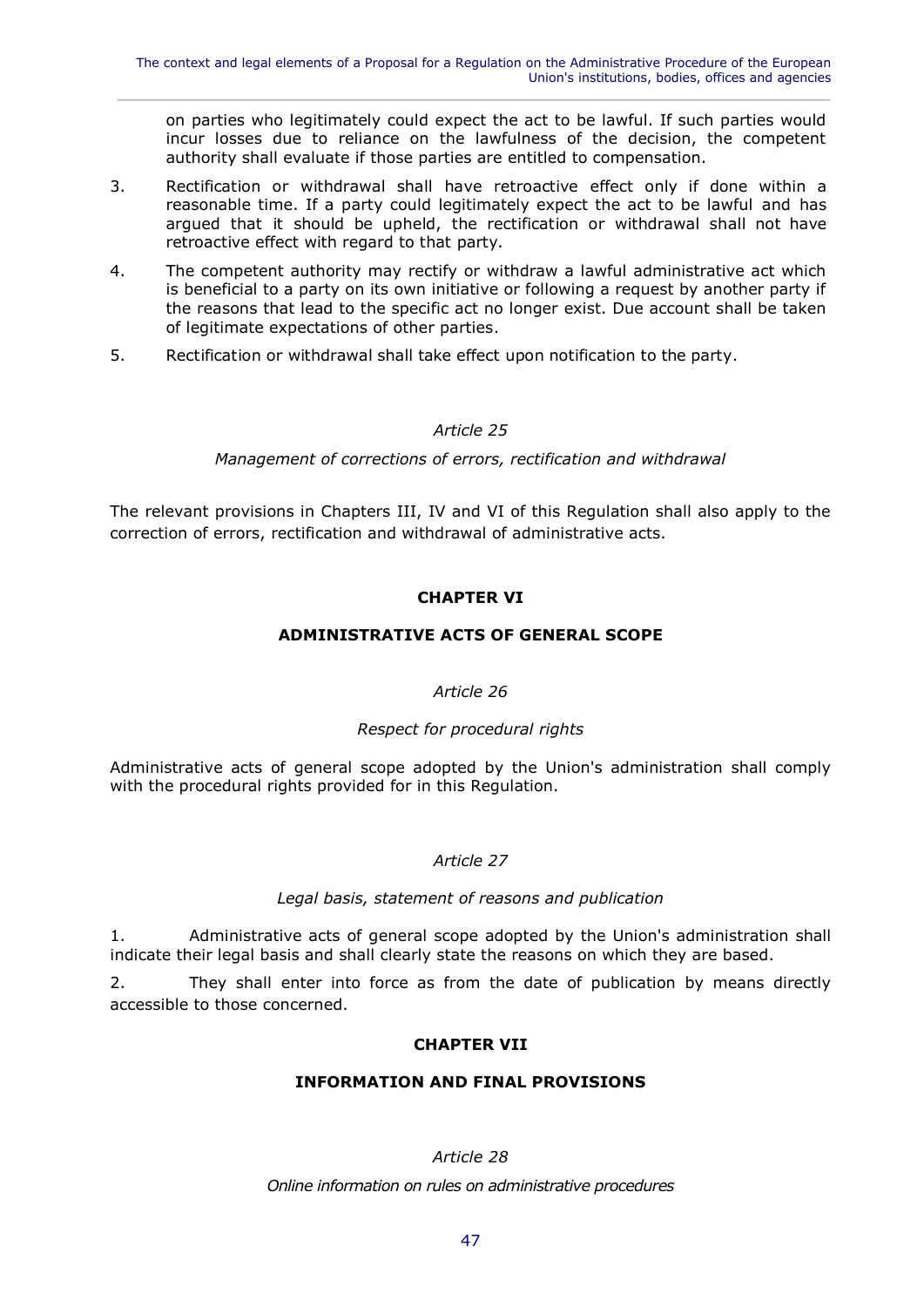1. The Union's administration shall promote the provision of updated online information on the existing administrative procedures in an ad-hoc website, wherever possible and reasonable. Priority shall be given to application procedures.

**\_\_\_\_\_\_\_\_\_\_\_\_\_\_\_\_\_\_\_\_\_\_\_\_\_\_\_\_\_\_\_\_\_\_\_\_\_\_\_\_\_\_\_\_\_\_\_\_\_\_\_\_\_\_\_\_\_\_\_\_\_\_\_\_\_\_\_\_\_\_\_\_\_\_\_\_\_\_\_\_\_\_\_\_\_\_\_\_\_\_\_\_**

- 2. The online information shall include:
	- (a) a link to the applicable legislation,
	- (b) a brief explanation of the main legal requirements and their administrative interpretation,
	- (c) a description of the main procedural steps,
	- (d) the indication of the authority competent to adopt the final act,
	- (e) the indication of the time-limit for the adoption of the act,
	- (f) the indication of remedies available,
	- (g) a link to standard forms that may be used by parties in their communications with the Union's administration within the procedure.
- 3. The online information set out in paragraph (2) shall be presented in a clear and simple way. Access to that information shall be free of charge.

#### *Article 29*

#### *Evaluation*

The Commission shall submit a report on the evaluation of the functioning of this Regulation to the European Parliament and the Council before (xx years after the entry into force).

#### *Article 30*

#### *Entry into force*

This Regulation shall enter into force on the twentieth day following that of its publication in the *Official Journal of the European Union*.

This Regulation shall be binding in its entirety.

Done at,

For the European Parliament

The President

For the Council

The President